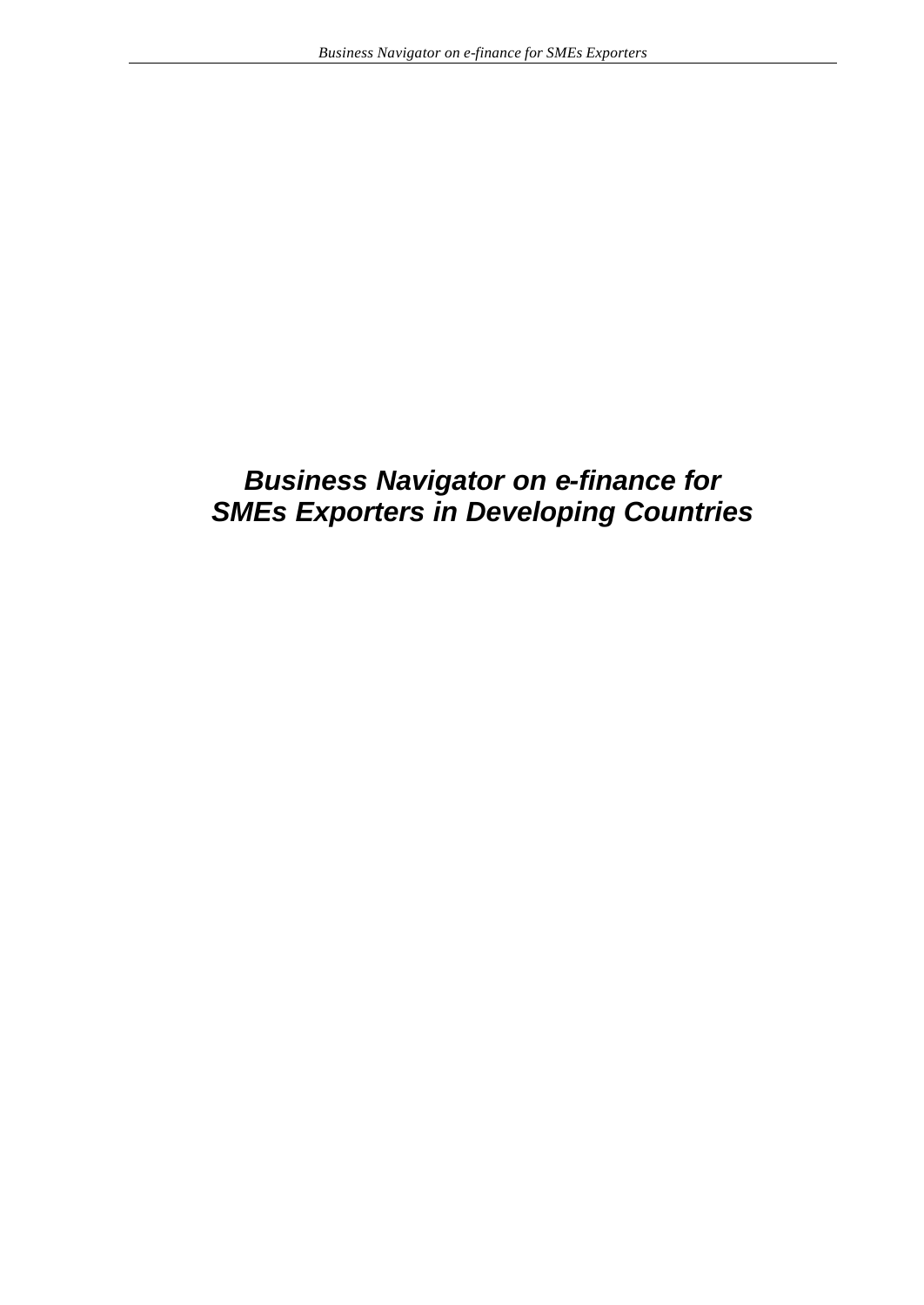#### **ABSTRACT FOR BUSINESS ADVISORY SERVICES**

**2005**

F-04.04 BUS

#### International Trade Centre UNCTAD/WTO **Business Navigator on E-finance for SMEs Exporters in Developing Countries**. Geneva: ITC, 2005. vii, 70 p. Doc. No. BAS-05-47.E

Guide dealing with e-finance instruments for trade financing and implementing a sustainable e-finance system - defines the concept of e-finance and looks at its development; addresses the role of financial institutions (FIs) and banks in promoting the development of an e-enabled financial system; describes various types of e-finance services which may be implemented, and different technologies deployed in various delivery channels; highlights the SME needs and FIs solutions for SMEs in the area of e-finance; includes bibliography and list of related Web resources.

#### Descriptors: **Electronic Payment, Trade Financing, Financial Services**. **English**

International Trade Centre UNCTAD/WTO, Palais des Nations, 1211 Geneva 10, Switzerland (http://www.intracen.org)

The designations employed and the presentation of the material in this report do not imply the expression of any opinion whatsoever on the part of the International Trade Centre UNCTAD/WTO (ITC) concerning the legal status of any country, territory, city or area or its authorities, or concerning the delimitation of its frontiers or boundaries.

Mention of firms names and financial products and services does not imply the endorsement of ITC.

ITC encourages the reprinting and translation of its publications to achieve wider dissemination. Short extracts may be freely reproduced, with due acknowledgement of the source. Permission should be requested for more extensive reproduction or translation. A copy of the reprinted or translated material should be sent to ITC.

While every effort has been made to verify the information contained in this document, ITC cannot accept any responsibility for any errors that it may contain.

This document has not been formally edited by the International Trade Centre UNCTAD/WTO.

*Cover image: © created by ITC*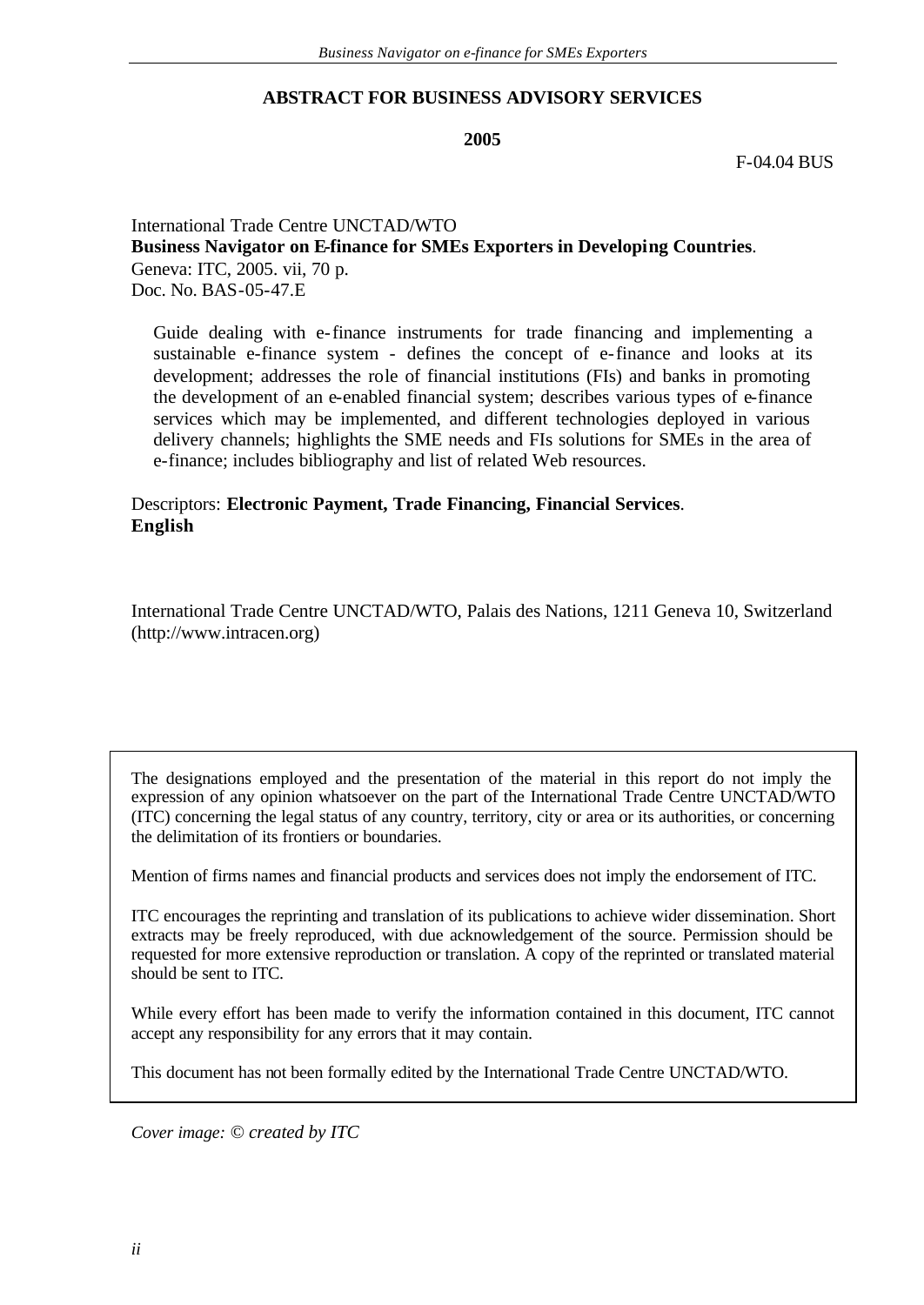## **Executive Summary**

The rapid development of ICT application in the trade finance area has helped improving existing financial products; it has also permitted the introduction of new, efficient and less costly mechanisms for payments and transfers of funds. In view of the considerable impact that finance, and e-finance in particular, can have for SMEs expansion, the *Business e-finance Navigator*, a practical guide and an interactive CD-ROM, was designed to assist private sector entrepreneurs, bankers and all those involved in trade development, to better "navigate" in the area of e-finance for trade. The guide aims at improving access to finance, at developing innovative e-finance instruments for trade financing and at implementing a sustainable  $\varphi$ finance system.

The guide is divided into four sections containing, in each of them, examples of best practices from different regions. These relevant e-finance experiences come both from developing and developed countries.

Chapter I, "The current state of e-finance", clarifies the concept of e-finance and looks at its development from a holistic approach. E-Finance may be very simply defined as a digital delivery of financial products and services. E-Finance is developed to reach more customers and to provide them better services at a lower cost. Brazil and Mexico, thanks to strong ICT based technology, are experiencing a steep growth in e-finance. Brazil leads the introduction of e-finance in Latin America and their on-line banking system is considered one of the five most modern in the world. In the 1990s, major Brazilian banks built an advanced system that produced the services offered today. Bradesco and Banco do Brasil have currently more than 4 million online customers each. In Mexico, the number of online bank users more than tripled from 2000 to 2005, and is expected to continue its growth in 2005.

The e-Navigator describes the main benefits of e-finance and the various challenges that are to be addressed. E-Finance generally provides greater access to accurate information, products and services. E-Finance gives banks the possibility of integrating "seamlessly" with other systems and without the physical limitations of branches. However, as several parties are involved, a good integration is needed and this may be difficult sometimes. Furthermore, access and usage are widespread only when access points are available at affordable prices.

E-Finance is changing the way banks operate and is expanding the area of services they provide. Bankers that have been consulted agree that some of their traditional tasks have been reduced to simple processing. On the other hand, bank officers may focus now on innovative and sophisticated services since several routine operations can be done through electronic transactions, without human involvement and in a speedily manner.

Chapter II, "Demystifying e-finance: What works and where", gives an insight of the role of financial institutions (FIs) and banks in promoting the development of an e-enabled financial system. In this context, FIs' role is to ensure low cost and efficient payment systems, to foster efficient delivery of credit and loan information, to enable cash management and an integrated business value chain.

In the provision of  $e$ -finance, banks use three generic models. They may set up their  $e$ services on their own website ("Standalone e-banking service"), they may integrate them into a single platform for trade and banking ("Integrated e-platform"), or they may take part in the creation of a "Global Trade Portal", such as Trade Card, Bolero and CCEweb. These ebanking models are made up of various components. A number of the essential ones are present, for instance, in the Agricultural Bank of China's (ABC) enterprise portal. This portal allows the bank to publish its financial and marketing information on the Internet and offers a customer banking on-line services, such as account inquiries, transfers and payments, 24 hour/7 days a week. It also has an information exchange platform, allowing for data transfer with the government and with ABC's enterprise customers.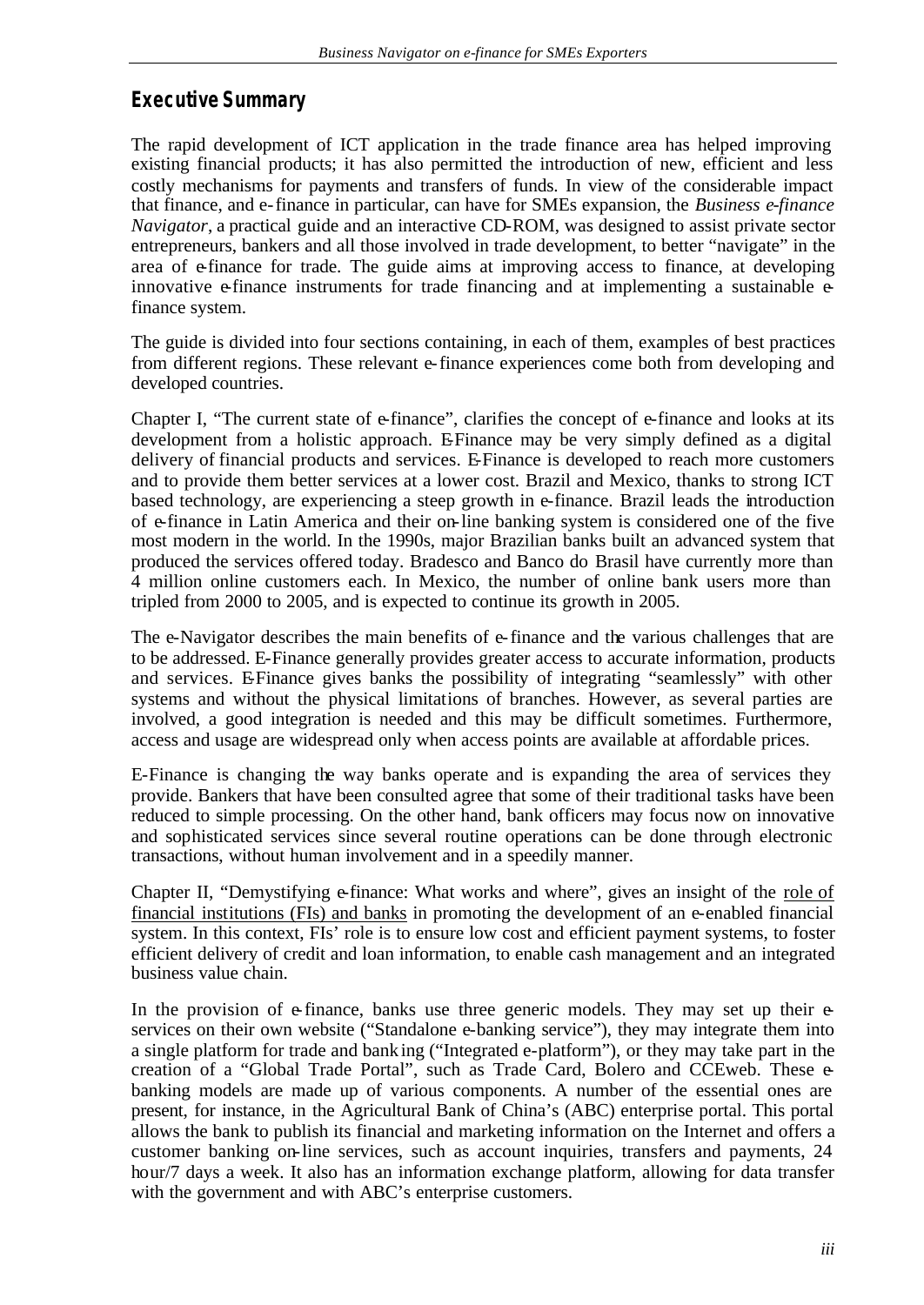To create an effective e-finance system, countries are required to develop a basic e-enabling infrastructure. This usually takes place in various phases, but a simple e-banking system may be introduced ounce banks are linked to a Central Clearing House as well as after the establishment of Automated Teller Machines (ATMs) and Point-of-Service (POS) systems.

An essential issue in network technology is security. The e-Navigator illustrates Internetrelated risks connecting them directly to the type of e-services provided. It is important thus for FIs to set appropriate control and security benchmarks for their e-operations. The e-Navigator illustrates best practices to ensure protection of e-operations. An interesting example is Singapore's Citibank Dynamic PIN Pad.

Many Developing Countries, with good telecommunication infrastructures, are successfully implementing e-finance. The e-Navigator lists a number of case studies, seen from a regional perspective. Europe is considered the most e-ready region, whereas Africa seems to be moving on only recently. It has been experiencing a reasonable growth in 2003 and the re are cases of extensive usages of ICT in some countries. The Tunisian Post is considered one of the more aggressive users of ICT in the African continent.

Chapter III, "e-Finance services: how to exploit technology to optimise value?", describes the various types of e-finance services which may be implemented, and the different technologies deployed in the various delivery channels. One of the best practices described is Hong Kong's East Asia GE Commercial Finance, which specialises in Asset Based Financing. They were the first FI to launch "e-factoring" services in 2000. Another e-commerce achievement was the launch of their "e-loan" service. The procedure is easy and flexible and the result of the application for loans is shown on the screen immediately. Subsequently, Visual Web Solutions and e-Financial (Brazil) are listed together with other technology providers.

Chapter IV, "e-Finance for SME exporters: A window of opportunity", emphasises the SME needs in this area and FIs solutions for SMEs. In Deve loping Countries, several SME-oriented e-finance initiatives are been launched. Technology levels are increasing in parallel to acceptance of customers and FIs. The latter have created special units and web portals to cater specifically to SME exporters. Leading players such as ICICI Bank (India), have created risk models for SME financing, coupled with the strengths of their connections with large established technology-based platforms. Another effective approach has been the cluster approach adopted by ICICI, grouping SMEs with homogeneous characters and a similar critical mass. Credit is granted within specific cluster risk parameters.

One of the objectives of the *e-finance Navigator* is to facilitate the transfer, whenever possible, of relevant e-finance practices from market leaders, wherever they are, to emerging and developing economies. The other main objective is to identify areas where technical cooperation in the area of e-finance can make a difference. The development in Information and Communication Technology (ICT) and its direct application to trade finance will lead eventually to a faster, more effective and less-costly response to the needs expressed of the business community involved in international trade. And this applies also to SMEs in both developed and developing countries.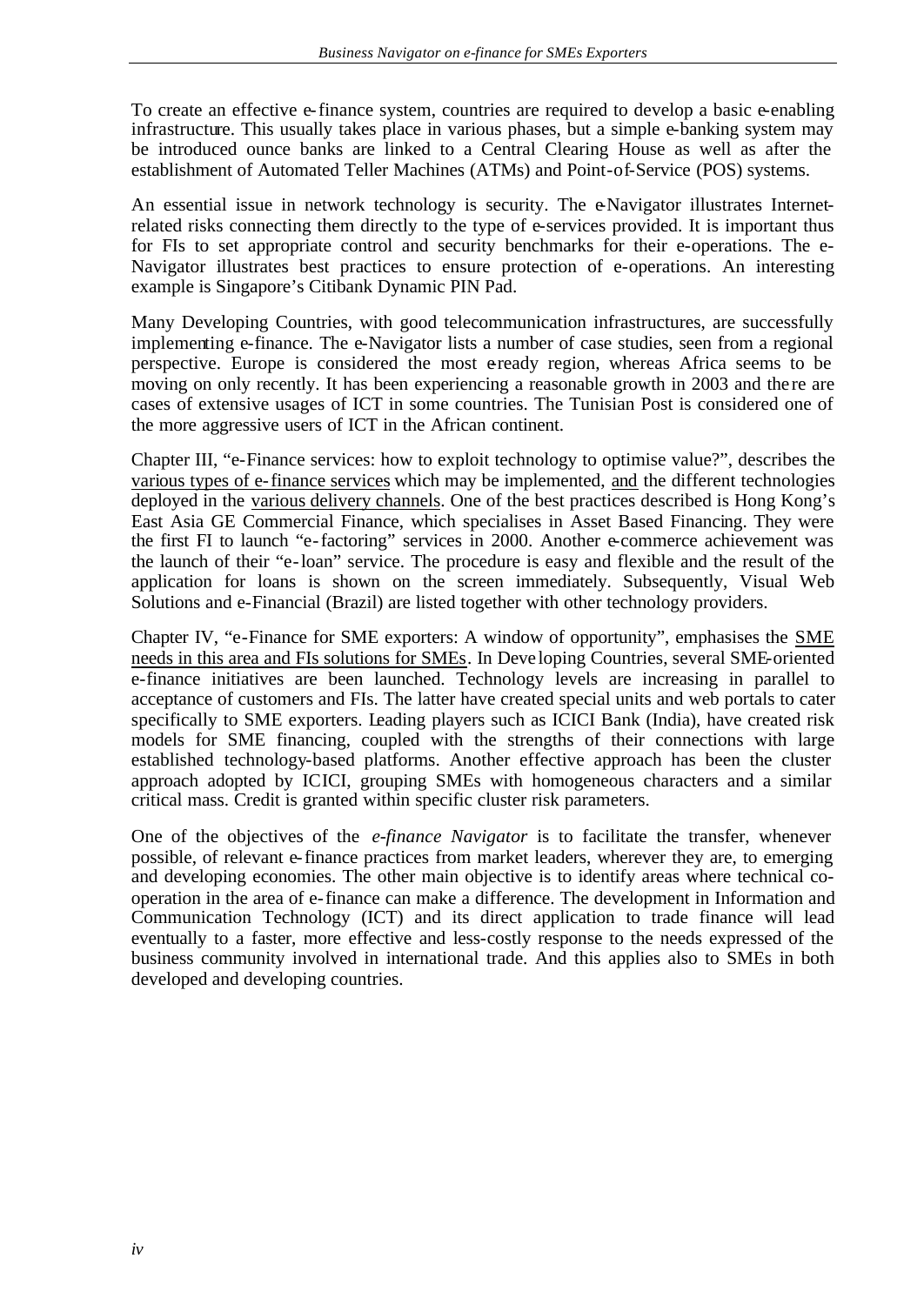# **Table of Contents**

| <b>Introduction: The Navigator's Purpose and Scope</b><br><b>Background</b><br>Who can benefit<br>How this Navigator should be used<br><b>Chapter 1: The current state of e-finance</b><br><b>Definition of e-finance</b><br>1.1<br>1.2<br><b>Growth of e-finance</b><br>What are the benefits of e-finance?<br>1.3<br>1.4<br>What are the issues concerning e-finance? |                                                                                        |                                                                                    |          |  |  |
|-------------------------------------------------------------------------------------------------------------------------------------------------------------------------------------------------------------------------------------------------------------------------------------------------------------------------------------------------------------------------|----------------------------------------------------------------------------------------|------------------------------------------------------------------------------------|----------|--|--|
|                                                                                                                                                                                                                                                                                                                                                                         |                                                                                        |                                                                                    |          |  |  |
|                                                                                                                                                                                                                                                                                                                                                                         |                                                                                        | <b>Chapter 2: Demystifying e-finance: What Works and Where</b>                     | 9        |  |  |
| 2.1                                                                                                                                                                                                                                                                                                                                                                     |                                                                                        | e-Finance and Role of Financial Institutions (FIs)                                 | 9        |  |  |
| 2.2                                                                                                                                                                                                                                                                                                                                                                     |                                                                                        | How does e-finance work?                                                           | 9        |  |  |
|                                                                                                                                                                                                                                                                                                                                                                         | 2.2.1                                                                                  | e-Finance Models                                                                   | 9        |  |  |
|                                                                                                                                                                                                                                                                                                                                                                         | 2.2.2                                                                                  | <b>Typical Components</b>                                                          | 11       |  |  |
| 2.3                                                                                                                                                                                                                                                                                                                                                                     |                                                                                        | <b>Stages in e-enabling Financial Services</b>                                     | 13       |  |  |
| 2.4<br>2.5                                                                                                                                                                                                                                                                                                                                                              |                                                                                        | <b>Security Risk Issues</b><br><b>Policy Issues related to e-finance</b>           | 15<br>16 |  |  |
| 2.6                                                                                                                                                                                                                                                                                                                                                                     |                                                                                        | <b>Regional Perspectives and Case Studies</b>                                      | 17       |  |  |
|                                                                                                                                                                                                                                                                                                                                                                         | 2.6.1                                                                                  | Europe – The most e-ready region                                                   | 17       |  |  |
|                                                                                                                                                                                                                                                                                                                                                                         |                                                                                        | 2.6.2 North Americas – Re-engineering social habits                                | 20       |  |  |
|                                                                                                                                                                                                                                                                                                                                                                         | 2.6.3                                                                                  | Latin America – The Hotbed of E-commerce $\&$ e-finance                            | 22       |  |  |
|                                                                                                                                                                                                                                                                                                                                                                         | 2.6.4                                                                                  | Africa                                                                             | 25       |  |  |
|                                                                                                                                                                                                                                                                                                                                                                         | 2.6.5                                                                                  | Asia and the Pacific $-$ The great melting pot                                     | 27       |  |  |
| 2.7                                                                                                                                                                                                                                                                                                                                                                     | <b>Conclusions</b>                                                                     |                                                                                    | 30       |  |  |
|                                                                                                                                                                                                                                                                                                                                                                         |                                                                                        |                                                                                    |          |  |  |
|                                                                                                                                                                                                                                                                                                                                                                         |                                                                                        | <b>Chapter 3: e-Finance services: How To Exploit Technology To Optimise Value?</b> | 33       |  |  |
| 3.1                                                                                                                                                                                                                                                                                                                                                                     | 3.1.1                                                                                  | <b>Types e-finance Services</b>                                                    | 33<br>33 |  |  |
|                                                                                                                                                                                                                                                                                                                                                                         |                                                                                        | e-Banking<br>3.1.2 e-Payment                                                       | 34       |  |  |
|                                                                                                                                                                                                                                                                                                                                                                         |                                                                                        | 3.1.3 e-Trade Finance                                                              | 42       |  |  |
|                                                                                                                                                                                                                                                                                                                                                                         |                                                                                        | 3.1.4 e-Credit and e-loans                                                         | 43       |  |  |
|                                                                                                                                                                                                                                                                                                                                                                         | 3.1.5                                                                                  | e-Insurance & guarantees                                                           | 43       |  |  |
|                                                                                                                                                                                                                                                                                                                                                                         | 3.1.6                                                                                  | e-Rating                                                                           | 44       |  |  |
| 3.2                                                                                                                                                                                                                                                                                                                                                                     | Technology in delivery of e-finance                                                    |                                                                                    |          |  |  |
|                                                                                                                                                                                                                                                                                                                                                                         | 3.2.1                                                                                  | Electronic Data Interchange (EDI)                                                  | 44<br>45 |  |  |
|                                                                                                                                                                                                                                                                                                                                                                         | 3.2.2                                                                                  | Electronic Funds Transfer (EFT)                                                    | 46       |  |  |
|                                                                                                                                                                                                                                                                                                                                                                         | 3.2.3                                                                                  | Electronic Benefits Transfers (EBT)                                                | 48       |  |  |
|                                                                                                                                                                                                                                                                                                                                                                         | 3.2.4                                                                                  | Electronic Trade Confirmations (ETC)                                               | 48       |  |  |
|                                                                                                                                                                                                                                                                                                                                                                         | 3.2.5                                                                                  | Society for Worldwide Interbank Financial Telecommunications (SWIFT)               | 48<br>49 |  |  |
|                                                                                                                                                                                                                                                                                                                                                                         | 3.2.6<br>VISA and other International Payment Agencies                                 |                                                                                    |          |  |  |
| 3.3                                                                                                                                                                                                                                                                                                                                                                     |                                                                                        | <b>Providers of e-finance technologies</b>                                         | 50       |  |  |
|                                                                                                                                                                                                                                                                                                                                                                         | 3.3.1                                                                                  | <b>Technology Vendors</b>                                                          | 50       |  |  |
|                                                                                                                                                                                                                                                                                                                                                                         | 3.3.2                                                                                  | Critical Technical Issues when developing e-finance system                         | 51       |  |  |
|                                                                                                                                                                                                                                                                                                                                                                         |                                                                                        |                                                                                    |          |  |  |
|                                                                                                                                                                                                                                                                                                                                                                         |                                                                                        | <b>Chapter 4: e-Finance for SME Exporters: A Window of Opportunity</b>             | 53<br>53 |  |  |
| 4.1                                                                                                                                                                                                                                                                                                                                                                     | e-Finance for SME Exporters/Importers<br>4.1.1<br><b>SME Exporters/Importers Needs</b> |                                                                                    |          |  |  |
|                                                                                                                                                                                                                                                                                                                                                                         | 4.1.2                                                                                  | <b>SMEs-Centric Priorities and Strategies</b>                                      | 53<br>53 |  |  |
|                                                                                                                                                                                                                                                                                                                                                                         |                                                                                        |                                                                                    |          |  |  |
| <b>Glossary</b>                                                                                                                                                                                                                                                                                                                                                         |                                                                                        |                                                                                    | 55       |  |  |
|                                                                                                                                                                                                                                                                                                                                                                         | <b>Bibliography</b>                                                                    |                                                                                    | 60       |  |  |
|                                                                                                                                                                                                                                                                                                                                                                         |                                                                                        | <b>Appendix: e-Finance Web Links</b>                                               | 61       |  |  |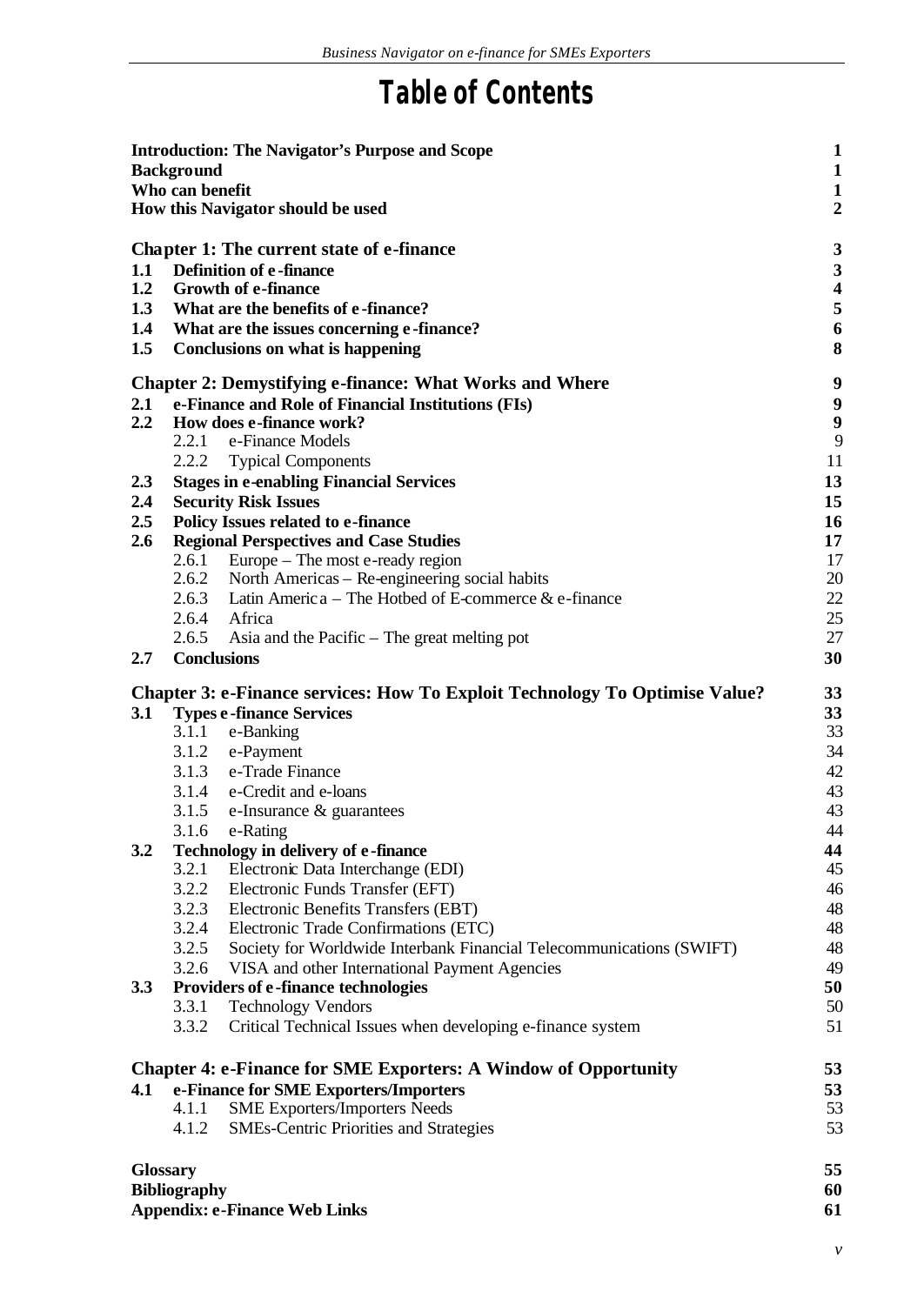### **List of boxes**

| 1.  | A typical e-finance Services – OCBC Bank Singapore                             | 3              |
|-----|--------------------------------------------------------------------------------|----------------|
| 2.  | Electronic delivery channel enables seamless integration to the banking system | $\overline{4}$ |
| 3.  | Investment in e-Banking high in Latin America                                  | 5              |
| 4.  | Banks providing Internet facilities to encourage e-finance usage               | 6              |
| 5.  | Phishing - the latest Internet fraud                                           | $\overline{7}$ |
| 6.  | Sample of laws and acts on e-finance in Singapore                              | $\overline{7}$ |
| 7.  | Micro-finance for SMEs                                                         | 8              |
| 8.  | e-Finance changes the way banks operate                                        | 8              |
| 9.  | Online loan application available for SMEs in Hong Kong                        | 10             |
| 10. | Standard Chartered Bank has up Trade Platform B2BeX                            | 10             |
| 11. | TradeCard Service                                                              | 10             |
| 12. | <b>Bolero</b>                                                                  | 11             |
| 13. | Public Key Infrastructure                                                      | 12             |
| 14. | Agricultural Bank of China integrated e-commerce web portal                    | 12             |
| 15. | Citibank introduces Dynamic PIN                                                | 16             |
| 16. | Example of Policies and guidelines by Monetary Authority of Singapore (MAS)    | 17             |
| 17. | Danske Bank- Export Finance Online                                             | 18             |
| 18. | UK Payment System reform & migration of IP based payment system                | 18             |
| 19. | Nordea Trade Finance Net Services - Finland                                    | 19             |
| 20. | Online Financial Tools from Export Guarantee and Insurance Corporation (EGAP)  |                |
|     | of the Czech Republic                                                          | 19             |
| 21. | BancoPosta - Italy                                                             | 20             |
| 22. | Electronic Payments Exceed Check Payments for the first time                   | 21             |
| 23. | Alternative Banking for Small Businesses - PayPal                              | 21             |
| 24. | Virtual Trade Commissioner - toolkit for exporters                             | 22             |
| 25. | Banco Do Brazil - Trade Portal for SMEs                                        | 23             |
| 26. | <b>AOL Latin America</b>                                                       | 23             |
| 27. | Banamex- Special Financing for SMEs online                                     | 24             |
| 28. | Using Information in the Popular Markets - El Salvador                         | 24             |
| 29. | Banco Nacional de Costa Rica                                                   | 25             |
| 30. | Internet users by region, 2002-2003 (thousands)                                | 26             |
| 31. | Tunisian Post-Electronic Payment on the go                                     | 26             |
| 32. | First National Bank - Online Banking Portal                                    | 27             |
| 33. | <b>OCBC Bank - Velocity@OCBC</b>                                               | 29             |
| 34. | Kasikornbank – Thailand                                                        | 29             |
| 35. | TradeCard- linking supplier in Asia to buyer in US                             | 30             |
| 36. | Upgrading of e-banking system seen as key to competition                       | 33             |
| 37. | DollarDex - Internet Investment Company                                        | 34             |
| 38. | A typical payment system                                                       | 35             |
| 39. | <b>SSL Transactions</b>                                                        | 40             |
| 40. | NETS, e-Payment consortium                                                     | 42             |
| 41. | Wellsfargo - All in One web portal                                             | 43             |
| 42. | e-Loan and e-factoring service                                                 | 43             |
| 43. | e-Insurance service by EDC                                                     | 44             |
| 44. | <b>EDI</b> Data Flow                                                           | 45             |
| 45. | NETS Financial electronic Data Interchange (FEDI)                              | 45             |
| 46. | Industrial Bank of Korea adopted edXML                                         | 46             |
| 47. | <b>EFT</b> Schematic                                                           | 47             |
| 48. | HSBC provide EFT service in India                                              | 47             |
| 49. | Thailand's e-Payment Strategy                                                  | 48             |
| 50. | SWIFT provide KAS Bank customers securities settlement & payment instruction   | 49             |
| 51. | Engaging the SMEs is the key the success- ICICI Bank                           | 54             |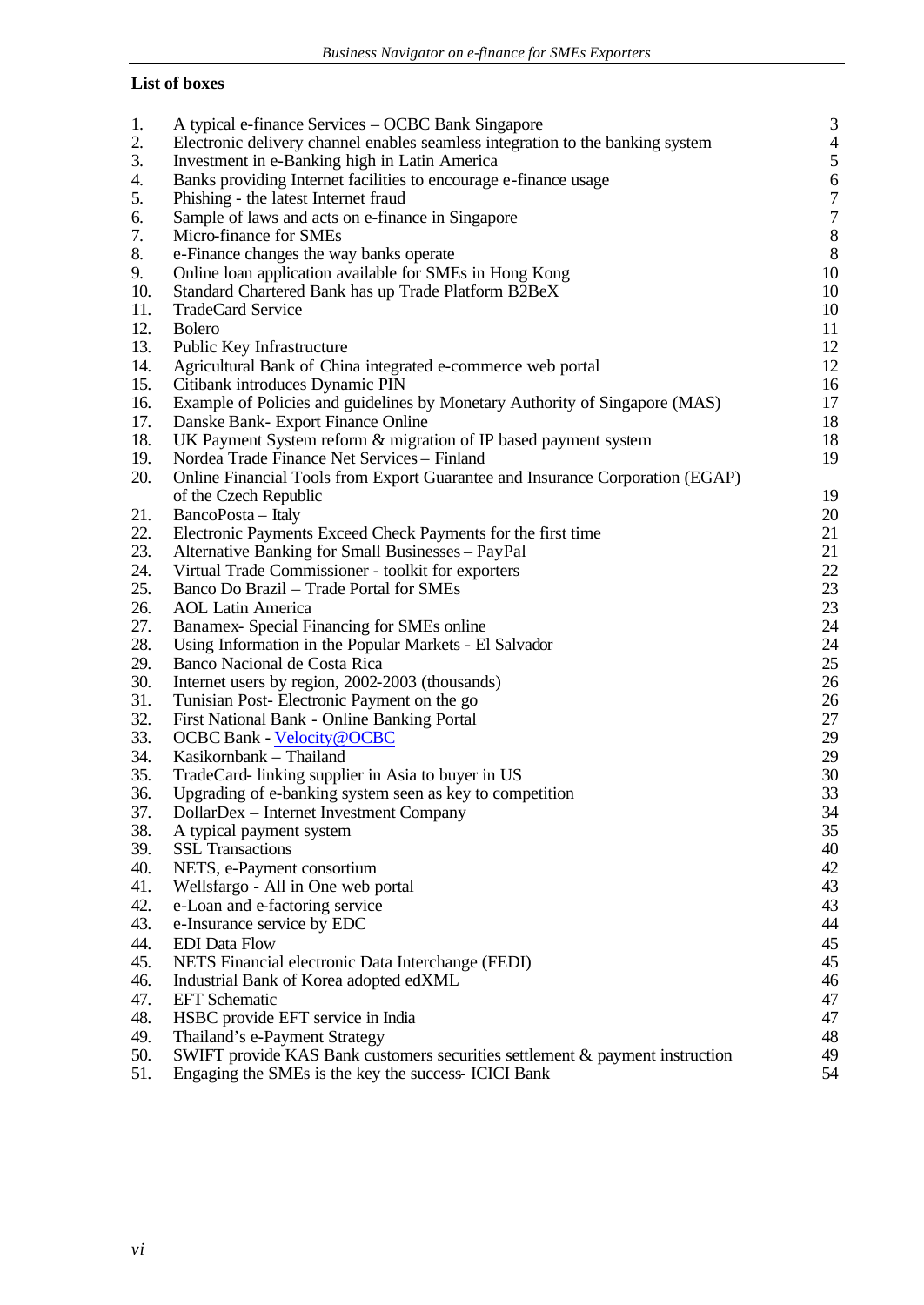## **Introduction: The Navigator's Purpose and Scope**

This e-finance Navigator provides a practical tool to assist individual entrepreneurs, Small and Medium Enterprise (SME) exporters, bankers and all those involved in trade development to better "navigate" in the unknown area of e-finance for trade.

This Navigator provides suitable examples of best practice of the most relevant e-finance experiences both in selected developing and developed countries in order to keep up with development in Information and Communication Technology (ICT) applications in the trade finance field.

Furthermore, the Navigator will identify and describe best e-finance practices and tools currently in use for export finance.

## **Background**

During the UNCTAD XI Conference<sup>1</sup> held in June 2004, it was re-emphasised that access to finance for trade and working capital is crucial for the competitiveness of SMEs. In developing countries, lack of adequate information on the financial condition and creditworthiness of SMEs is one of the principal obstacles to obtaining adequate financing. For this reason, many SMEs are forced to rely on self-financing or expensive informal financing. Emerging traderelated e-finance and risk management techniques, including ICT-based solutions such as online credit information, credit insurance and e-payments, could contribute considerably to improving the situation.

However, to develop a sound and viable e-finance system requires careful understanding and planning. There are certain pre-requisites that are to be met before a successful  $\theta$ -finance system could be implemented. Infrastructure issues such as telecommunication infrastructures, pervasiveness of Internet and ICT literacy have to be addressed in tandem with the development of an e-finance system.

In some countries, there were proliferations of e-finance products<sup>2</sup>. However, SMEs do not feel comfortable using e-finance services in view of perceived complexity of the financial environment in which they operate.

There is therefore a clear need for SMEs capacity building, in the area of e-commerce and in particular e-finance. SMEs in developing countries will have to learn new skills to understand the advantages and effectively use the e-finance tools available in their countries to secure better and faster finance and working capital.

## **Who can benefit**

l

The main targets of this Navigator are SMEs, representative bodies of private-sector enterprises (including chambers of commerce and trade associations), national, regional and international financial institutions, as well as financial authorities and trade development agencies.

The principal benefits that the Navigator aims to bring to its users, particularly in conjunction with existing Trade Finance Programme tools – including the *Trade Finance Pointers, Finance for Trade*, the guides and training modules on *How to Approach Banks, How to Evaluate Trade Credit Requests, the Credit Scorecard* and *Trade Credit Insurance*, are the following:

Improved access to finance for trade by enterprise – in particular  $SMEs$  – through appropriate use of e-finance tools;

<sup>&</sup>lt;sup>1</sup> The conference is UNCTAD's highest decision-making body. It meets every four years to set priorities and guidelines for the organization, and provides an opportunity to debate key economic and development issues. This year the meeting was held in Sao Paulo, Brazil from 13-18 June 2004

<sup>&</sup>lt;sup>2</sup> ITC Regional e-business Forum. Sao Paolo 2-5 November 2004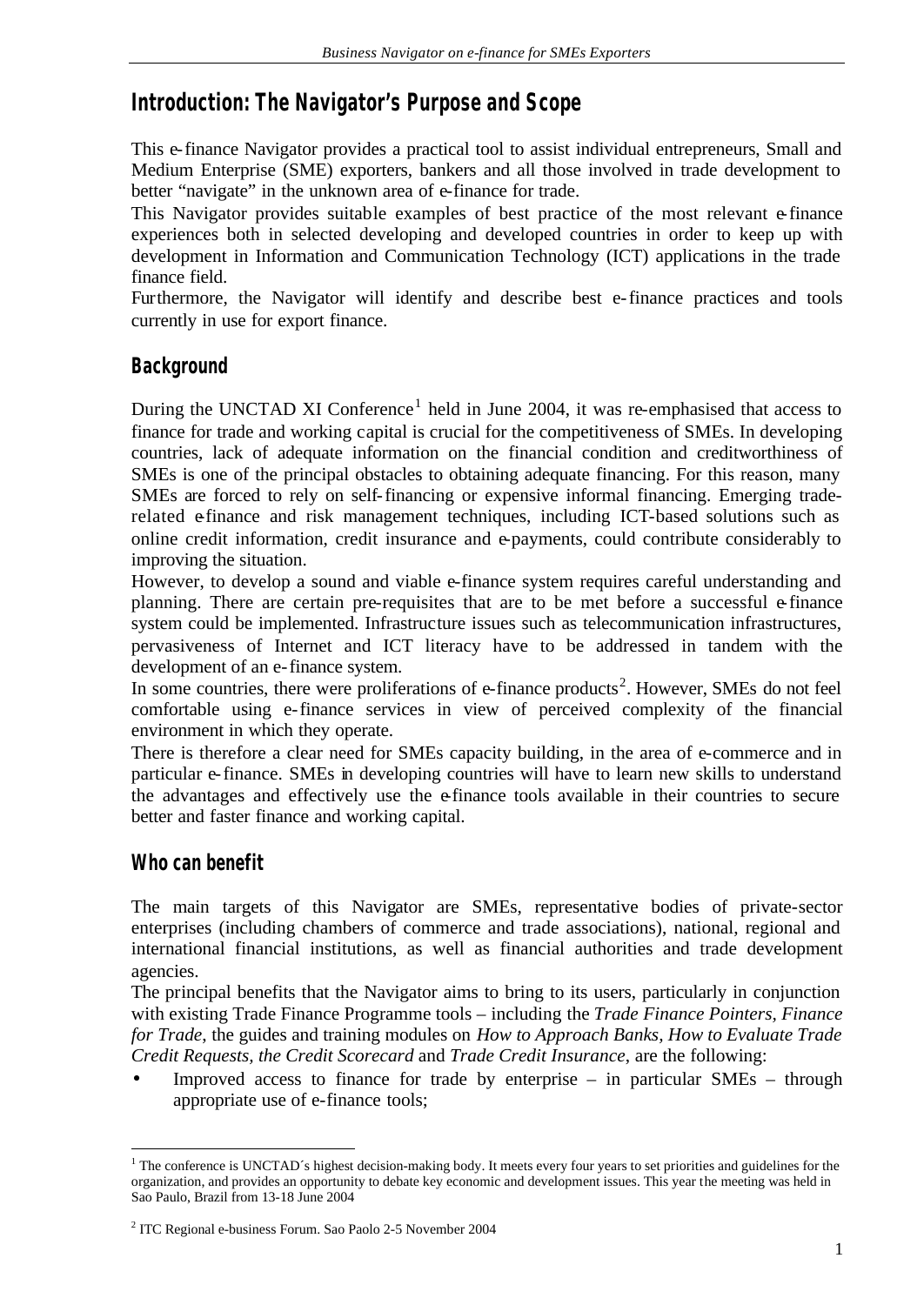- Development of new and innovative e-finance instruments for the financing of trade; and
- Development of sustainable e-finance systems through a better collaboration amongst financial institutions, enterprises, government agencies and trade bodies.

#### **How this Navigator should be used**

The Navigator provides all those concerned with e-finance development with some fundamental ideas and methods for designing and implementing a sustainable e-finance system. However, the reader should note that the Navigator is only a guide to navigate in the complex topics of e-finance.

#### **For policy makers/financial institutions**

E-Finance systems cannot stand on their own. They will depend on a number of factors such as: the overall sophistication of financial markets, the availability of trade finance instruments, the development of telecommunication and internet infrastructures, legislations on e-commerce and the overall ICT literacy of the country.

The reader is therefore encouraged to also consult the *Trade Finance Infrastructure Development Handbook for Economies in Transition* published by the United Nations Economic And Social Commission For Asia And The Pacific (UN ESCAP) and the ITC.

#### **For entrepreneurs/SMEs**

Private-sector enterprises, in particular SMEs, could use this Navigator for capacity building. The reader will understand the various e-finance tools and systems that are available or could be implemented.

By understanding these subjects, the private sector could upgrade their skills with the aim to work with financial institutions and government agencies to develop a set of e-finance tools and systems that could fit and meet the requirements of the private sector.

The reader is encouraged to consult other ITC publications such as *Trade Finance Pointers, Finance for Trade, Trade Finance – A legal guide for cross-border transaction*, the guides and training modules on *How to Approach Banks, How to Evaluate Trade Credit Requests, the Credit Scorecard* and *Trade Credit Insurance.*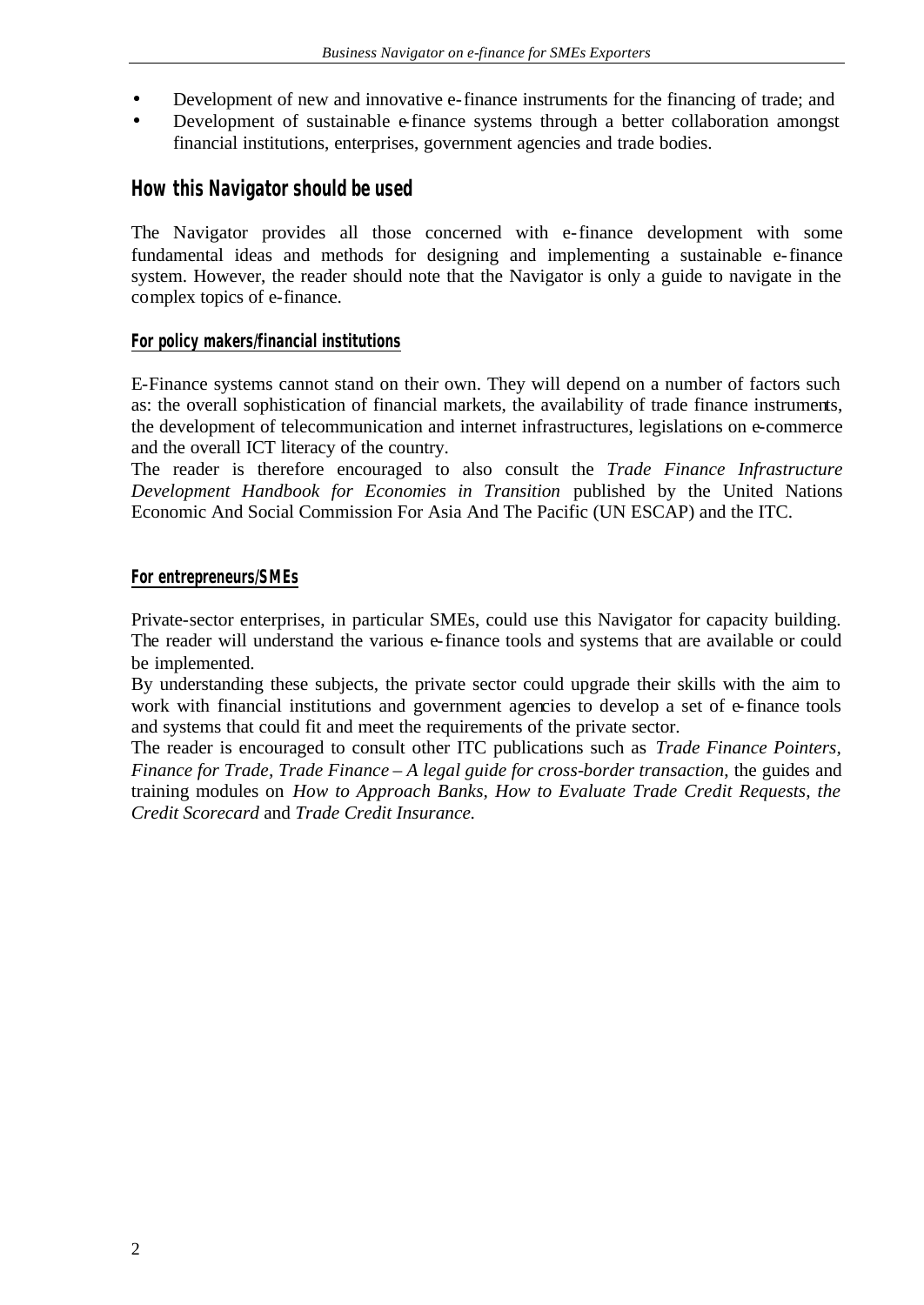## **Chapter 1: The current state of e-finance**

E-finance can be a valuable tool in providing access to finance for trade and working capital for SMEs. However, the development of e-finance in a country is dependent on infrastructure developments such as telecommunication, Internet and e-commerce.

From 1999, banks and financial institutions have begun to offer their customers online banking transactions. Such service is generally called Online Banking, Internet banking or e-banking. This new delivery channel, as opposed to the traditional bank branches, has enabled banks to reach a wider customer base without physical limitations and to provide better services at a relatively lower cost.

By 2002, banks and financial institutions began to shift their focus from retail customers to corporate or enterprise customers. This group of customers requires more sophisticated systems because transactions are much more complex and are of higher value than retail customers. Consequently, the demand for higher security and more complex transaction processes were developed in online banking to meet the needs of such customers.

In this Chapter, we will define what e-finance is and looks at the development of e-finance from a holistic approach.

## **1.1 Definition of e-finance**

E-finance can be defined as the electronic delivery of financial services, including online brokerage, banking and other financial services. Customers who use efinance will access financial services using electronic channels as opposed to the traditional channels such as bank offices.

| <b>YOUR BUSINESS OBJECTIVES</b>                                                                                                                                                                                                                                                                                                                                             | <b>HOW VELOCITY@OCBC CAN HELP</b>                                                                                                                                                                                                                                                                                                                                                                                                                                                                                                                            |
|-----------------------------------------------------------------------------------------------------------------------------------------------------------------------------------------------------------------------------------------------------------------------------------------------------------------------------------------------------------------------------|--------------------------------------------------------------------------------------------------------------------------------------------------------------------------------------------------------------------------------------------------------------------------------------------------------------------------------------------------------------------------------------------------------------------------------------------------------------------------------------------------------------------------------------------------------------|
| When you're managing it all<br>· Ease of access to account information<br>Manage with a bird's eye view<br>Timely and easy account reconciliation                                                                                                                                                                                                                           | Information Reporting/Report Module<br>· Account information available 24 hours a day,<br>7 days a week<br>• Complete view of real-time balances of all accounts<br>• On-line status tracking of all transactions<br>- Electronic archiving for easy retrieval and monitoring<br>· Download soft copy statements                                                                                                                                                                                                                                             |
| When you're paying/collecting<br>Reduce administrative costs<br>Timely payment to ensure goodwill with staff/vendors<br>٠<br>Ease of conducting international payments<br>Timely and accurate collection from customers<br>Ensure secure and proper authorisation<br>Keeping of detailed audit trail<br>Improve accuracy of cash flow forecasts<br>Maximise working capital | Payment/Collection Module<br>• Online submission of payment instructions to<br>eliminate waiting time at branch<br>· Model templates with pre-approved beneficiaries'<br>details to reduce repetitive data entry<br>· Automated processing and delivery via integration<br>with your backend system(s)<br>· Speedy and accurate processing<br>· Simple and secure authorisation process<br>• All activities from log-on to payment creation,<br>amendment or authorisation are logged in the<br>audit trail<br>· Timely updates on payment/collection status |
| When you're trading<br>Simplify import and export documentation<br>٠<br>Reduce human error and administrative costs<br>Improve process efficiency<br>٠<br>Improve tracking of documentary transactions<br>٠                                                                                                                                                                 | <b>Trade Module</b><br>· Eliminate repetitive data entry with the use of models<br>• Online submissions to achieve faster turnaround<br>- Access to documentary transactions details and status<br>· Minimise tedious paper-based documentation with<br>online reports<br>· Prompt online notification on Import Bills                                                                                                                                                                                                                                       |
| When you're managing foreign exchange<br>· Improve monitoring of foreign exchange rate movement<br>· Secure favourable exchange rates                                                                                                                                                                                                                                       | Foreign Exchange Module<br>· Daily commentary reports on major currencies<br>· Real-time live exchange rates for up to 10 currencies<br>· On-line execution of contracts                                                                                                                                                                                                                                                                                                                                                                                     |

#### **Box 1: A typical e-finance Services**

*Source: OCBC Bank, Singapore*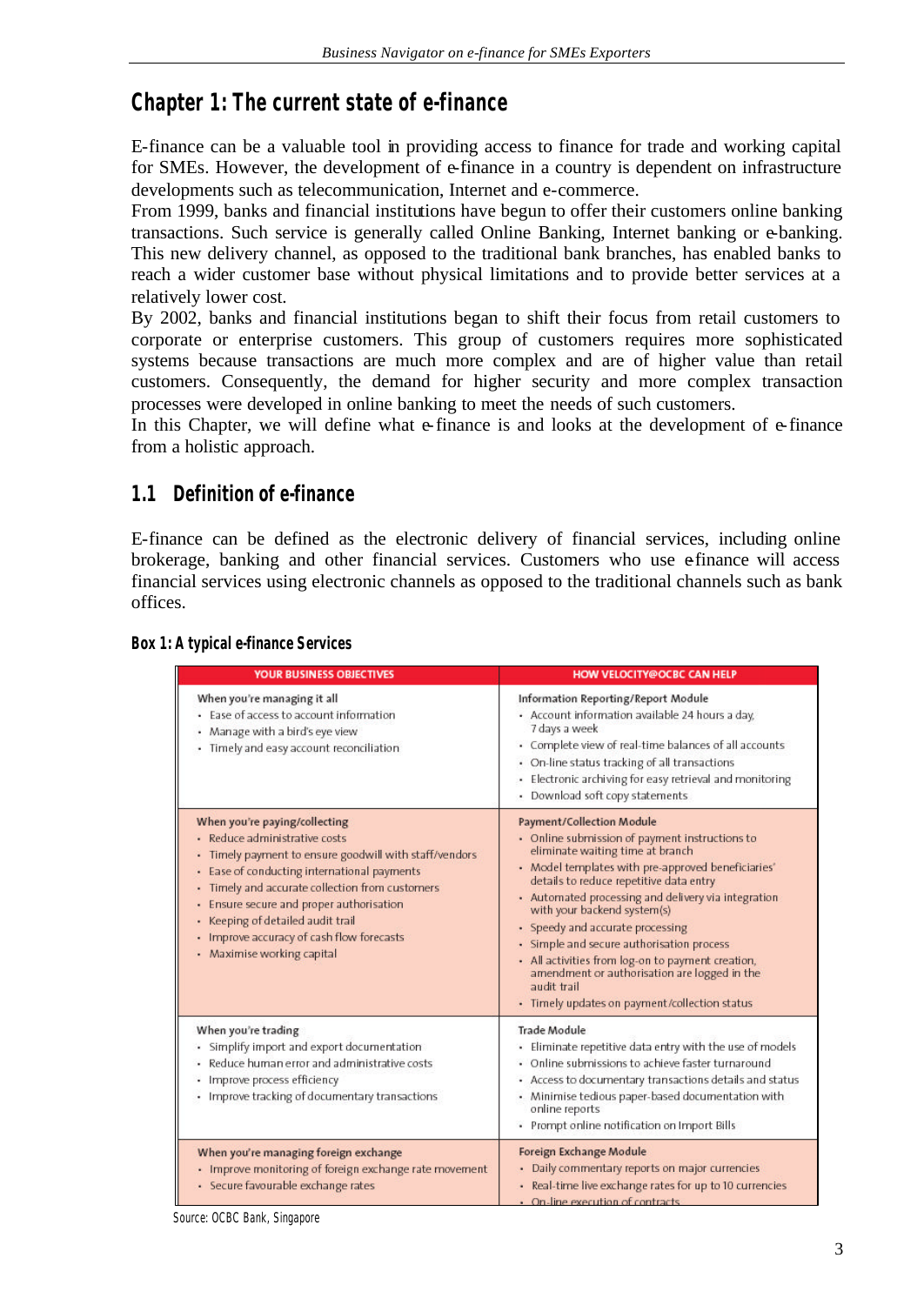Delivery channels that are considered electronic include: the Internet, mobile phones, leased line connections etc. These electronic delivery channels have the ability to communicate and disseminate information in a digital format. These channels can also provide straight through processing<sup>3</sup> (STP). Since information is captured in digital format, banking transaction information can be easily stored, analyzed and disseminated quickly.

**Box 2: Electronic delivery channels enable seamless integration to the banking system**



It is important to understand that e-finance will not be a complete replacement of traditional banking services. Face-to-face services involving bank officers still play an important role in the overall delivery of banking services. However, routine transactions, such as application of loans, withdrawal of funds, and payment of bills are now best handled by e-finance. Thus bank officers, who can offer professional advice to customers, handle more complex services such as wealth management.

## **1.2 Growth of e-finance**

The deployment of e-finance is not limited to developed countries, and indeed some developing countries are experiencing particularly strong growth in e-finance. For example, two Brazilian banks, Bradesco and Banco do Brasil, have more than 4 million online customers each by providing free Internet access<sup>4</sup>. In Mexico, the number of online bank users more than tripled from 700,000 in 2000 to 2.4 million in 2001, and it could reach 4.5 million in 2005.

A recent survey on Internet Usage in Latin American countries revealed that e-mailing was the most common use of the Internet (98 per cent), followed by searching for information (90 per cent), banking and financial services (80 per cent), monitoring the market (54 per cent), communicating with public authorities (53 per cent) and looking for information concerning employment opportunities (27 per  $\text{cent}$ <sup>5</sup>.

Adoption of e-finance amongst SMEs has also increased. A survey done on Irish SMEs revealed that 55 percent of SMEs used ebanking in 2002, an increase of 21

percent from 2001.

l

In Asia, e-banking in China is currently experiencing fast growth. According to the China Construction Bank (CCB), in the first half of 2004, it completed 312.88 million electronic transactions totalling 2,000 billion yuan (about 240.96 billion US dollars). Another leading Chinese bank, the Industrial and Commercial Bank of China (ICBC), also reported fast growth in ebanking business. By the end of June, the bank's Internet-based bank had more than 9 million individual customers.

l

<sup>&</sup>lt;sup>3</sup> Straight Through Processing or STP, where customers enter data or requests and information is sent directly to the bank for processing without any human intervention

<sup>4</sup> eMarketer Inc. Money Matters Online in Latin America. 2 October 2002

<sup>5</sup> E-Commerce & Development Report 2004, UNCTAD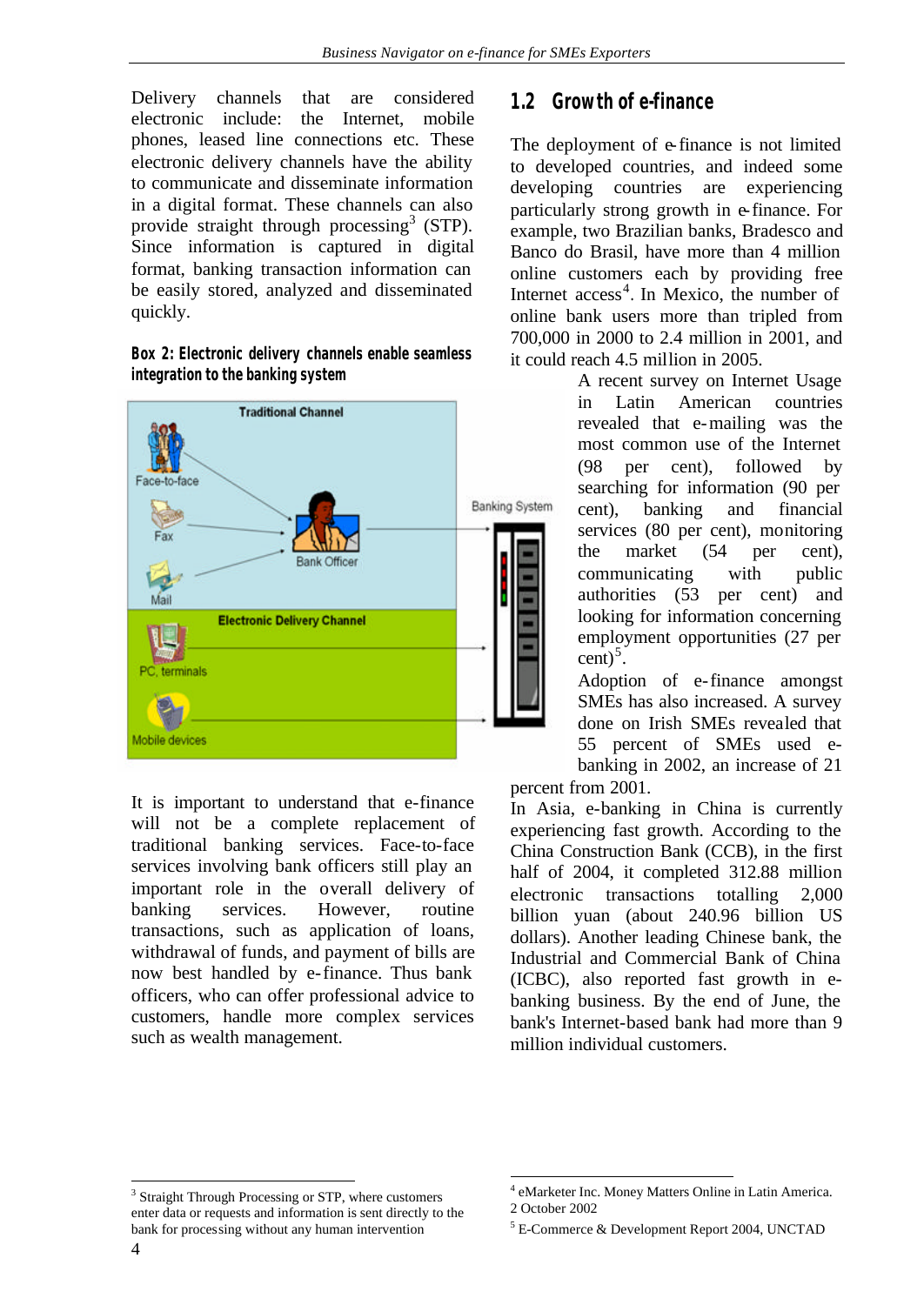#### **Box 3: Investment in e-banking high in Latin America**

Brazil leads the introduction of e-banking in Latin America. In 2000, according to FEBRABAN, the Brazilian National Bank Federation, the Brazilian banking sector invested US\$ 1.4 billion in technology. The Brazilian banking system is considered one of the five most modern in the world of online banking, serving as a role model to banks. In order to deal with the high inflation and foreign exchange swings faced by the country until the early 1990s, major banks built an advanced system that produced the services offered today. Annual investments of US\$ 1.5 billion are made by major Brazilian banks and by American-owned ones.

*Source: IDC*

## **1.3 What are the benefits of e-finance?**

Some of the more specific benefits of efinance are as follows:

**1. Easier Access to services and information.** In general, large enterprises have greater access to finance on competitive terms than do SMEs. The SMEs of developing and transition economies, which represent the largest portion of these countries' productive capacity, face an even more severe lack of access to finance. However, the introduction of Internet has changed this conception. The Internet can reduce financial transaction costs<sup>6</sup> and increases the speed at which financial services can be delivered. This has significant impact as banks and financial institutions were, in the past, reluctant to provide easy access to financial services for SMEs for fear of the high operating costs. E-finance has enabled the banks and financial institutions to offer ubiquitous financial services regardless of the size of their customers, since the cost of operating the system is the same. Banks and financial institutions can also make use of online transactions and divert the mundane banking transactions, such as deposits and withdrawals, away from the branch office and provide higher value-added services, such as

l <sup>6</sup> Industry figures show that a typical transaction involving a teller costs about \$1 and a typical ATM transaction 25 to 30 cents. The cost of a typical Internet transaction is about one cent.

loans and other investment products, to its customers.

Another benefit of e-finance is the easy access to information that the electronic delivery channel could provide. For example, the Internet can cut down the cost of credit information, which used to be expensive and difficult to obtain.

Availability of credit information is critical for small businesses because the lack of such information reduces competition in the SME lending market. Risk management is a critical dimension of any financial system. Banks and financial institutions need to know the counterparties to these transactions and their credit and payment track records. This need is particularly important for SMEs, whose development is often hampered by a perceived lack of creditworthiness, due to the absence of reliable data and information.

**2. Improved accuracy.** Most e-finance systems now use "straight-through processing"<sup>7</sup>. The once-only data entry process eliminates the need for repeated checking of information, reducing error tracing and correction procedures. This has significantly reduced the approving processes as the transaction is now done electronically. For example, a bank in Singapore took just 3 minutes to approve an application for Letter of Credits through the e-trade finance system, compared with 3 to 5 days turnaround time if the application was done with the traditional approving process.

**3. An "Anytime Anywhere" financial advisor.** In countries with high Information and Computer Technology (ICT) literacy and a developed telecommunications network, online transactions provide added convenience to customers, since they can make financial arrangements wherever they are and at any time.

l <sup>7</sup> Straight Through Processing or STP, where customers enter the data or request and the information is sent directly to the bank for processing without any human intervention.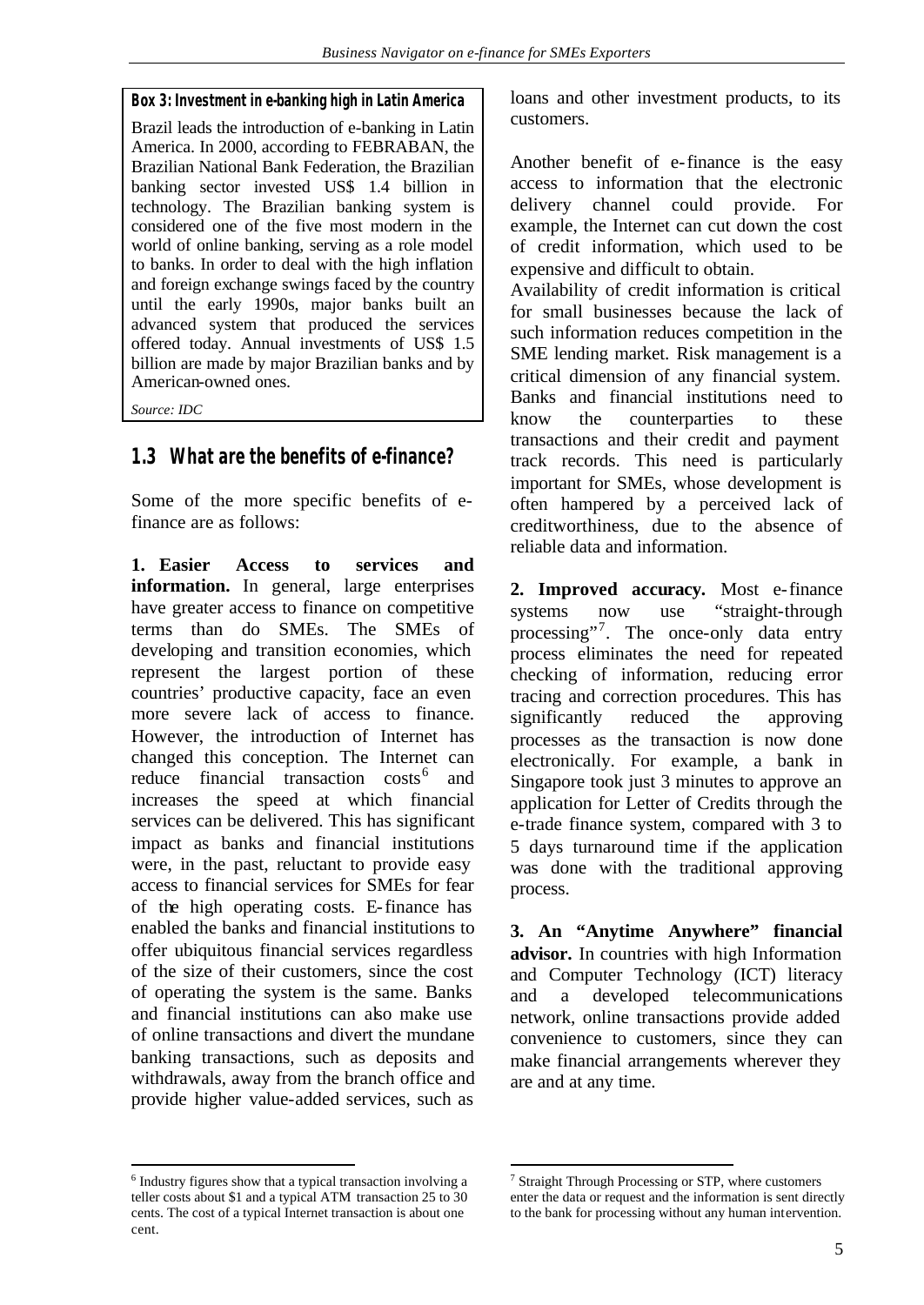**4. Seamless integration with other trade systems**. An e-trade finance system can be easily integrated with other trade systems if it is properly set up and adapted to global standards. For example, the e-trade finance system of a bank can be integrated into its country's Electronic Trade Documentation System. This will contribute to the faster clearing of customs and thus to a shorter business cycle.

**5. Low barriers to entry**. Technologically, the cost of setting up an on-line banking system is lower than the cost of establishing a physical branch outlet. Banks that are technologically more advanced could leverage the use of the Internet as a new delivery channel for the products and services. In countries where there are restrictions on the number of branch outlets allowed for a bank, e-banking will make this restriction ineffective, since any PC with an Internet connection is virtually a "branch".

**6. New Financial Products**. With efinance, banks are in a better position to access the financial standing of its customers. Through sophisticated data-mining tools, banks could better profile their customers and thus manage their risk exposure better. As a result, banks can develop more sophisticated financial products to different customers with different risk levels.

## **1.4 What are the issues concerning efinance?**

In implementing an e-finance system, the following issues would be addressed:

**1. Trade Finance can involve multiparties –** Trade Finance itself is not a simple process and involves many parties: importers, exporters, freight forwarder, shippers, customs etc. As more parties are involved, greater integration is needed to reap the benefits of technology and remove manual procedures. Faced with challenges in meeting the demands from different parties, banks and financial institutions usually choose to develop their e-finance system with their own set of standards and protocols. However, if the standards and protocols are developed

using the banks' proprietary methods, this will make future integration more difficult. Currently, banks usually use industry standards such as XML, SSL and other messaging and security standards. These standards enable banks to link up their system to other systems, in the future. In the competitive banking marketplace, the demands of e-finance go far beyond simple interconnection. Competitive demands have made clear the need for banks to stay at the cutting edge of technology in order to provide high levels of service all the time, anywhere, over any communications channel. Banks need systems that are integrated with the entire chain of back office and business decision processes for optimum flexibility, responsiveness to changing market requirements, and profitability.

**2. Customer acceptance and widespread usage –** E-finance can be successfully implemented in the country provided that there are widespread access points at an affordable price. The government could, through funding, develop a sound Internet infrastructure. It could also help by liberalizing the Internet Service Provider (ISP) market and allowing open market forces to drive down costs. A concerted effort must be made to educate and train the people and businesses in a country in transacting online.

#### **Box 4: Banks providing Internet facilities to encourage e-finance usage**

The Government of India created the Small Industries Development Bank (SIDBI) alongside the larger Industrial Development Bank (IDB). SIDBI introduced a full range of information technology (IT) facilities, including Internet cafes and mobile telecommunications, and made them available to small enterprises.

*Source: ITC, http://www.tradeforum.org/news/fullstory.php/aid/414/*

**3. Security -** The Internet can be subjected to many security risks such as software viruses, hacking and service disruptions. Thus banks will have to "secure" the open network with proper security features such as authentication, confidentiality, integrity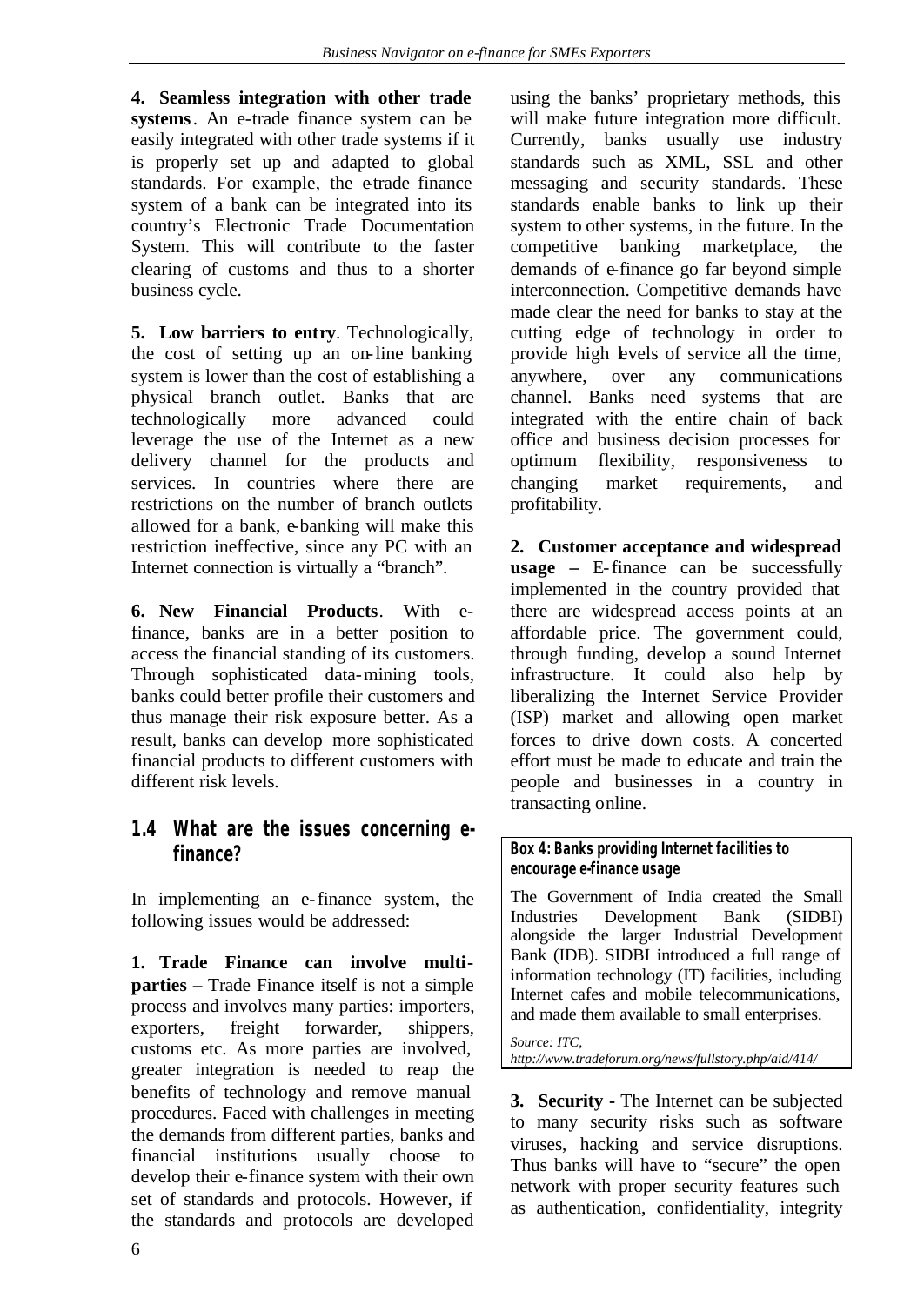and non-repudiation procedures. On-line financial services applications require stateof-the-art security and encryption. Due to advancements in technology, highly sophisticated encryption programs now provide the required security, at a nominal cost, for users in both developed and developing countries. This sets the stage for e-payments to offer rapid, cost-effective and secure settlement of transactions.

#### **Box 5: Phishing – the latest Internet fraud**

In a phishing attack, a fraudster spams the Internet with email claiming to be from a reputable financial institution or e-commerce site. The email message urges the recipient to click on a link to update their personal profile or carry out some transaction. The link takes the victim to a fake website designed to look like the real thing. However, any personal or financial information entered is routed directly to the scammer.

*Source: www.keybank.com/html/A-11.2.1.html*

**4. Legislation -** Among other issues is the need to adapt the legal framework, in particular the law of contract. Legislation that traditionally only recognizes paper documents must now be amended to recognize electronic certificates, contracts and signatures.

**Box 6: Sample of laws and acts on e-finance in Singapore**

Cheques and GIRO transactions:

- **Section 59 of the Banking Act** allows MAS, in conjunction with banks and other financial institutions, to establish a Clearing House to facilitate the clearing of cheques and other credit instruments, and ensure its smooth operation.

- **Banking (Clearing House) Regulations**, Cap. 19, Regulation 1, subsidiary legislation administered by MAS, set the framework with respect to clearing with the Automated Clearing House.

- The Bills of Exchange Act governs how cheques are drawn, accepted and paid.

- The Bye-laws of the Singapore Clearing House Association (SCHA) state the rules and regulations for participation in the clearing of cheques and GIRO.

Stored Value e-Money:

- **Section 77A of the Banking Act** states that only banks authorized by MAS can issue stored value instruments that have multiple payment capabilities.

#### Real Time Gross Settlement:

- **Section 59A of the Banking Act** makes provision for MAS to establish and operate one or more real-time gross settlement (RTGS) systems. MAS is responsible for the smooth operation of the RTGS system and ensures that participants comply with the rules and regulations.

Issuance of Notes and Coins

- **The Currency Act (Chapter 69)** established the Board of Commissioners of Currency, Singapore (BCCS) in 1967. The Act conferred on the BCCS the sole right to issue currency in Singapore.

Digital Signatures

- **Electronic Transactions Act** was enacted to provide for the legal recognition of digital signatures and establish the framework to facilitate electronic commerce transactions in Singapore.

Electronic Payment

- **Payment Systems (Oversight) Act** (Draft) to provide a uniform basis for MAS' oversight of payment systems and stored value facilities in Singapore.

*Source: MAS, Singapore*

**5. Implementation Issues –** While efinance can broaden the range of customer services, some bankers feel that their role is being reduced to that of a simple processing agent. Personal contact between banker and client is diminished, and bankers lose some degree of control over their clients. This issue is, however, overcome by the opportunities for banks to provide innovative services that traditional systems could not provide.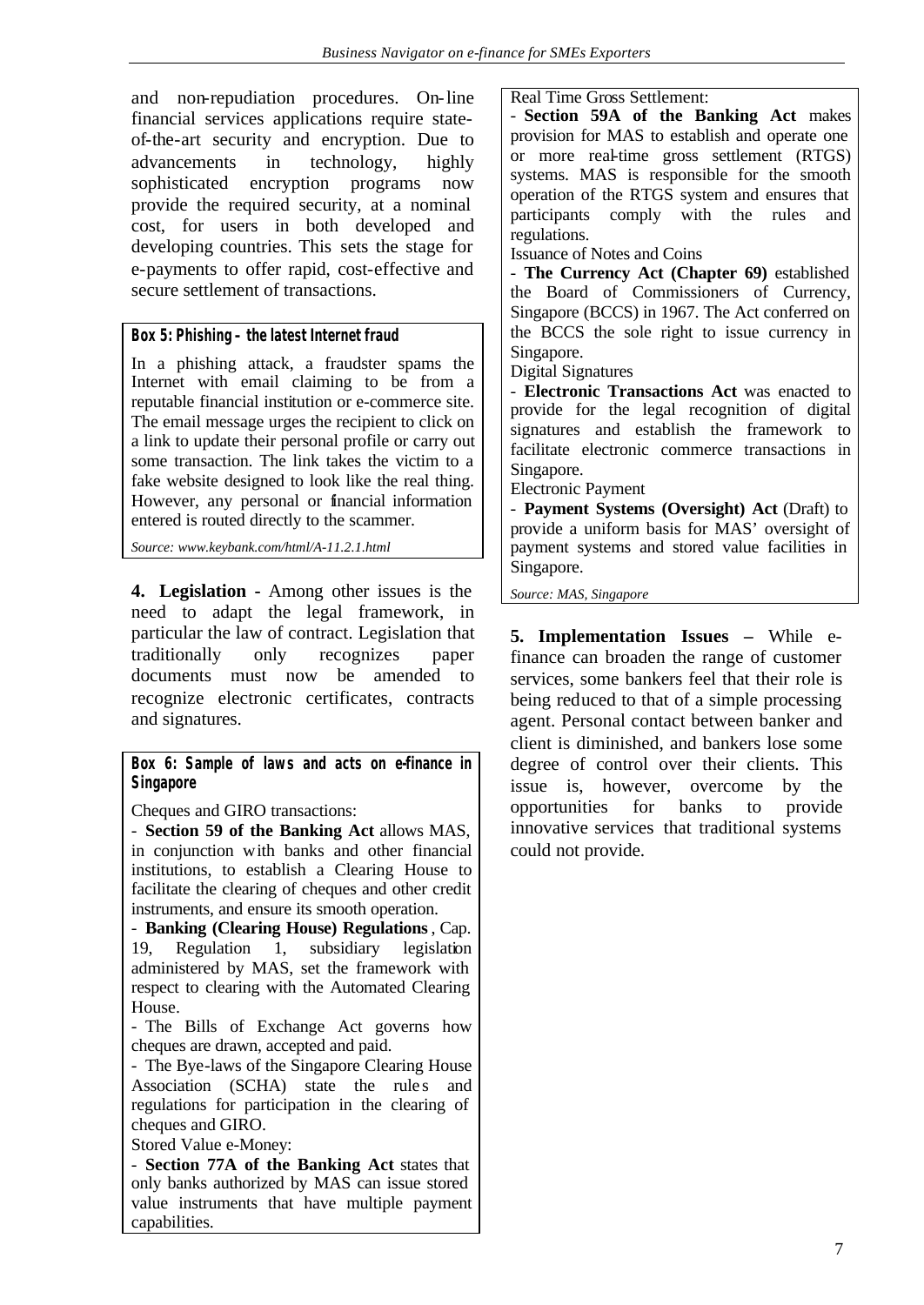#### **Box 7: Micro-finance for SMEs**

An example is the provision of micro-finance that consolidates loan requirements of many SMEs. A micro-finance service can link SMEs to the financial sector by aggregating their loans and providing loan tracking and accounting services to them. A good example is Pride Africa. Pride Africa is a micro finance network providing credit access to more than 80,000 African SMEs in Kenya, Malawi, United Republic of Tanzania, Uganda and Zambia. Pride Africa branches located in low-income areas are linked daily to a network called DrumNet (via satellite), which is an interactive computerised information network linked by Information Kiosks. These Information Kiosks use touch-icon display screens that communicate through a central database. Clients are provided with a "swipe card" that identifies them as a unique user and allows them to carry out transactions.

*Source: ITC, http://www.tradeforum.org/news/fullstory.php/aid/414/*

## **1.5 Conclusions on what is happening**

E-Finance is evolving together with the innovation of new technologies. Banks will be moving towards integrating their e-finance services as part of their delivery channels in addition to their traditional channel such as bank branches, telephone banking etc.

e-Finance is not just a tool but also an integral part of an overall e-commerce component. As a result, companies will not be too satisfied with a standalone system but look forward to an open system that may integrate with their own system such as their accounting, Enterprise Resource Planning (ERP) and e-commerce systems.

#### **Box 8: e-Finance changes the way banks operate**

The EFMA Internet Banking Survey 2004 reveals a strong change in banking habits. The account officer, who was, in recent years, at the heart of the banking relationship, is no longer necessarily considered as such. Bankers no longer rely on the account officer at the heart of the customer relationship, in order to justify changes in their organisation. In the future, all banking channels must have consistent information, whether the customer goes through the branch, or contacts the bank by telephone or via the Internet. The first objective is to no longer keep account officers as informed as possible, but rather to ensure that customer information is homogeneous in "almost" real time on all workstations.

*Source: The European Financial Management & Marketing Association*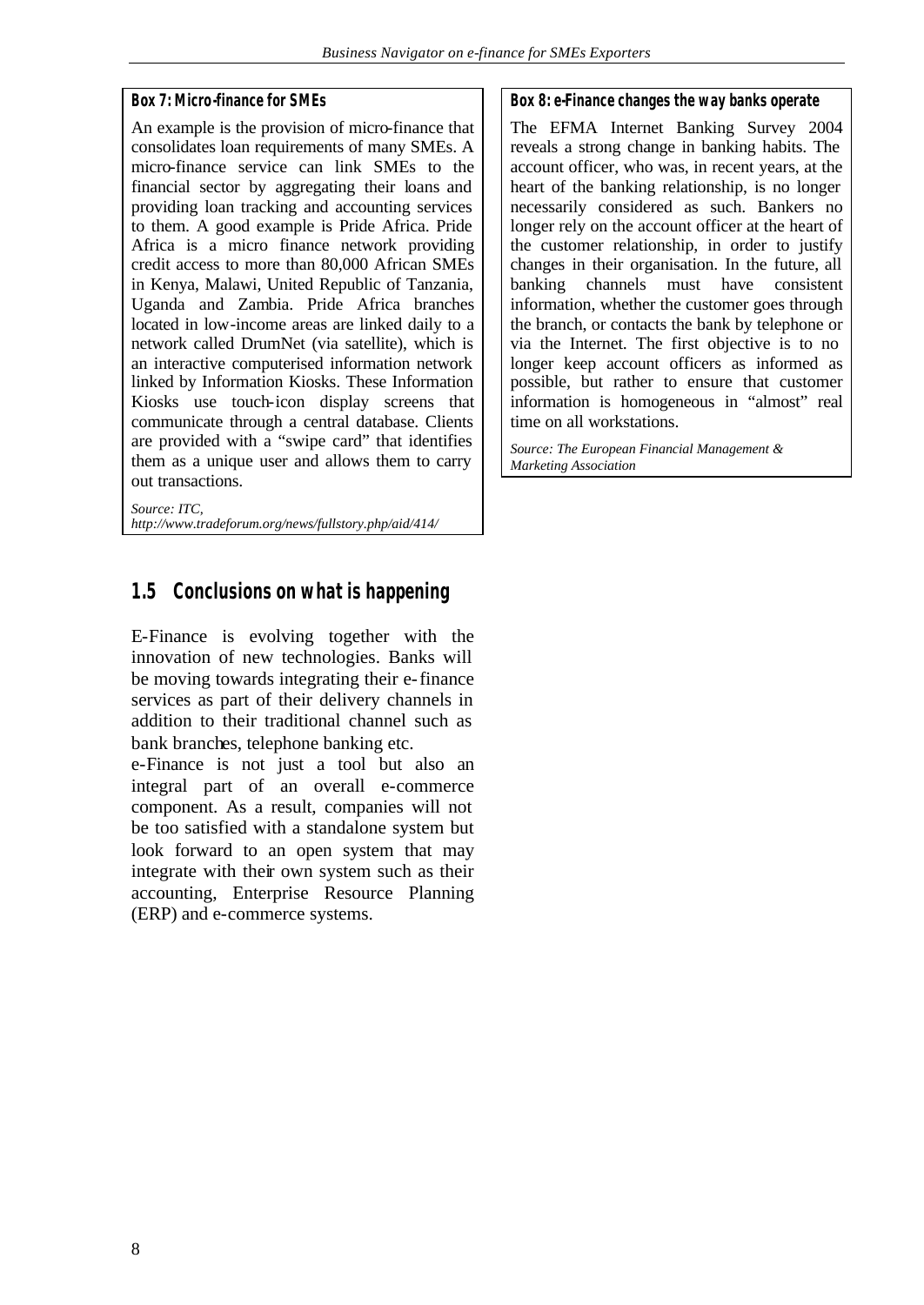## **Chapter 2: Demystifying e-finance: What Works and Where**

To enable the banks to service SMEs, the answer lies in the provision of affordable financial services to SMEs while keeping costs low and in enabling transparency of information that can help banks better assess the credit risks of the SMEs. In this respect, e-finance can provide a solution for both issues.

In this Chapter, we will discuss the role of Financial Institutions in providing easy access to finance through the use of efinance. We will also discuss the necessary infrastructure development to enable its introduction. Finally, we will use practical regional case studies to highlight some of the best practices in e-finance.

## **2.1 e-Finance and Role of Financial Institutions (FIs)**

Financial institutions have a role to play in ensuring:

**1. Low transaction cost** – SMEs generally require high volume low value transactions and financial services. By delivering such services online, FIs should bear in mind such constraints and endeavor to keep the cost low. High transaction costs will eventually make the service not profitable and guarantee its failure.

**2. Efficient delivery of credit and loan information**– The Internet, mobile phones and other ICT technology have the strength of delivering information in a very efficient and effective manner in a very short time. Proper use of such technology will enable the sharing of information and enable the FIs and SMEs to understand each other better. It is a very effective tool in building trust – the very essence of building business.

**3. Low cost and efficient payment system** – One of the costs in doing business is the cost in payment. The costs of payment include the fee incurred in making payment instructions and the opportunity costs due to the time lag

between the time the payment instruction is initiated and the actual release of funds in the payment system. A low cost and efficient electronic payment system is able to handle a large volume of transactions thus reducing the cost and also minimizing the time lag through better integration with the other banking systems.

**4. Cash management** – Beyond getting loans and payment, SMEs require a formal Cash Management system. Many SMEs do not have a proper record of their business transactions. This has caused FIs to be reluctant to extend any financing because of lack of information on the general health of the business. E-finance system should provide such solution to assist SMEs in managing their cash.

**5. Integrate Business Value Chain** – SMEs in developing countries generally are suppliers to large corporations in developed countries. While providing basic e-finance services to such SMEs, FIs should be mindful of their needs and find innovative way to enable better integration of the e-finance system with the business value chain of SMEs.

## **2.2 How does e-finance work?**

## **2.2.1 e-Finance Models**

There are three generic models being used by banks to provide e-finance. These models are Standalone e-banking, integrated e-marketplace and global trade portal.

**Standalone e-banking service -** In this model, the banks have set up their efinance services and products on their own website. The bank customer will have to use the web site to apply for the service and track their application.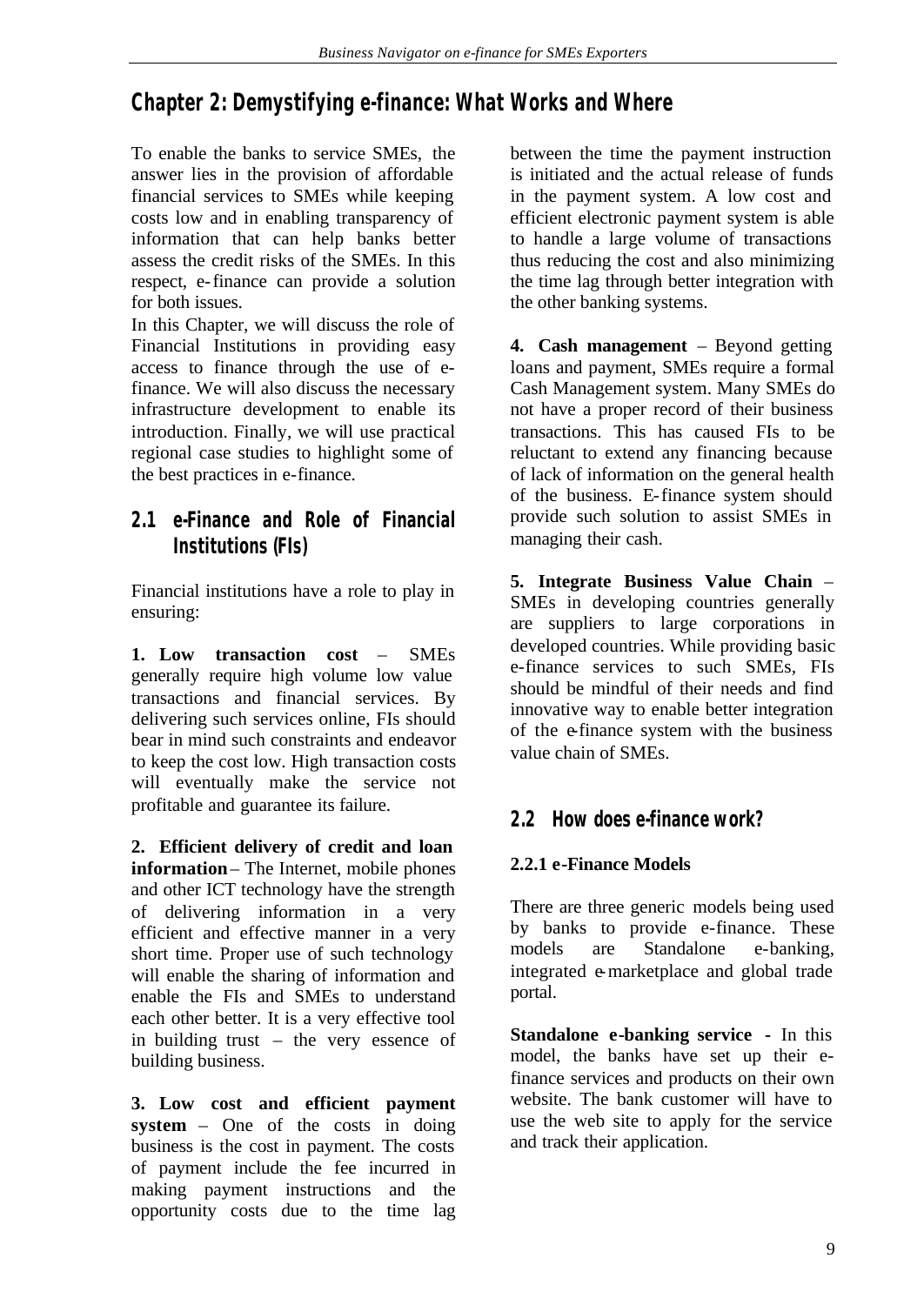#### **Box 9: Online loan application available for SMEs in Hong Kong**

SMEloan serves the needs of Hong Kong's SMEs. The company offers "Express Loans" up to about US\$ 128,000, which is approved within one minute of submitting an online application. This allows business owners to instantly obtain financing. Although it is not specifically a micro-finance institution, in practice it ends up lending modest amounts to most of its SME loan applicants. SMEloan offers the possibility to borrow more than US\$ 128,000, but this involves more timeconsuming procedures.

*Source: International Trade Forum - Issue 4/2002. http://www.smeloan.com*

**Integrated e-marketplace** - Some banks have integrated their online banking service with e-marketplace providers<sup>8</sup>. The advantage for this model is that companies now do not need to have a separate log in process with the bank after the business is done on the e-marketplace. Trade and banking information can be consolidated and viewed within a single platform that provides better information management and greater transparency. The main issues here will be that of protecting the confidentiality of the clients' banking information. Sufficient security measures must be implemented to prevent unauthorized disclosure of banking information.

l

10 marketplace as a platform. One example is alibaba.com

#### **Box 10: Standard Chartered Bank has up Trade Platform B2BeX**

Unlike a lot of other bank platforms, B2BeX is an ambitious web-based system designed to manage every aspect of the trade process. Buyers can search for products online, place orders with suppliers, process documents, coordinate logistics, negotiate insurance and arrange financing. Therefore, the system can be sliced and diced, giving users the option to choose just one or a couple of the available services. Standard Chartered has said the platform transforms its role as a provider of trade finance to a facilitator of international trade. By placing importers and exporters on the same platform it makes them more competitive and efficient.

*Source: Standard Chartered Bank. http://www.scb2bex.com*

**Global Trade Portal** - The two models above mentioned may be useful in the domestic market. While it helps to speed up financing for companies, it does not provide a total solution for exporters and importers. Manual documentation and traditional trade services will still surface once the goods leave the port. Amongst some of the implementations are Trade Card, Bolero and CCEweb.

#### **Box 11: TradeCard Service**

TradeCard provide the documentary and financial requirements of a domestic or international trade transaction with the physical movement of goods, eliminating timeconsuming and error-prone manual processes. It provides a cost-effective, practical and patented service for financial supply chain management. They have a network of financial institution partners that allows them to facilitate services such as payment assurance, cargo insurance and trade finance in many countries. The system allows a buyer to connect the flow of physical goods with the flow of electronic funds by handling both through the same electronic document. The company had 750 customers at the end of 2003, up from 567 a year earlier. The volume of business it handles is up more than 230% in the first quarter of this year compared with the same quarter in 2003.

*Source: TradeCard. http://www.tradecard.com*

<sup>&</sup>lt;sup>8</sup> E-marketplace is a virtual marketplace whereby buyers and sellers can negotiate a contract using the e-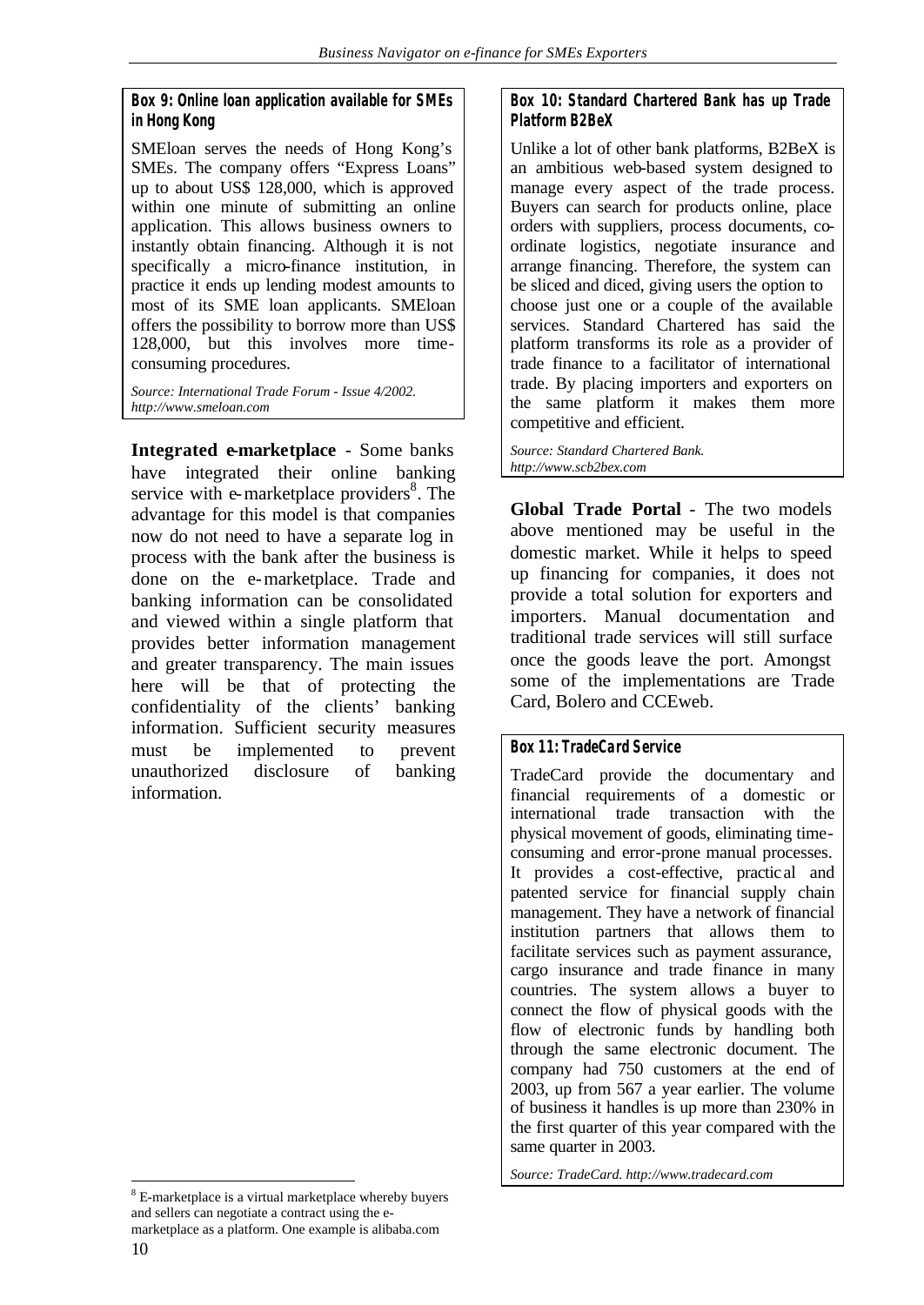#### **Box 12: Bolero**

Bolero.net is a neutral, global platform owned jointly by S.W.I.F.T, a bank-owned cooperative, and the Through Transport Club, which provides insurance to a multitude of ports and terminals, and twothirds of the global container fleet. The Bolero initiative addresses a glaring lacuna in the area of trade finance automation – the issue of security and authentication – by providing a secure service for the exchange of documentation that is supported by strong authentication and audit trails. The development of global e-business received a major boost as Bolero.net and Identrus announced their joint co-operation late in 2000. Identrus is a global network of financial institutions; it provides a legal and technical framework of standards that enables banks to serve their business customers as trusted third parties for B2B ecommerce transactions.

*Source: www.bolero.net*

## **2.2.2 Typical Components**

While there are various models in implementing e-finance, there are basically 5 major components in it. Typical components of e-finance should have the following components:

**Application Template:** Generally a web based form that provides a full set of application templates to initiate transactions for both importers and exporters. The template will have to include business rules and validation checks. Business rules and checks such as the need to have two signatures for transaction amounts exceeding certain values should be built into the template. A well-implemented Application Template will be able to validate the form online without the need to send the information back to the bank system.

It is also important to ensure that the interface of the application template is user friendly. A cumbersome and complicated form will turn off users and discourage users from future use of the system. One

way to ensure this is to conduct a 'Usability' test on the Website. One of such methods is the Heuristic Evaluation $\theta$ which suggests 10 criteria to assess the usability of a website.

**Transaction Authorization:** The system allows users to create a signature matrix designating who is authorized to apply and approve applications through digital signatures. In simple financial transactions such as fund transfer and bill payment, basic security implementation of user ID and password with proper encryption would have been sufficient. The e-finance system however cannot ignore the need of businesses. They have to implement a flexible and customized system to fit the management and financial requirements of individual companies. For example, some companies will require only one authorizer to approve the financial transaction while another company may set different authorizers based on different values of the financial transactions. A successful efinance system would need to cater to such requirements.

In general, a complex e-finance system would have the following user types or profiles:

Administrator – maintains the system and its user profiles, controls access to particular features of the system and monitors the way in which the system is used.

 $Creator - is the person who created the$ financial instructions for authorization and transfer to the bank.

Authorizer – is the person or group of persons that authorize the transaction prior to transmitting it to the bank.

Sender – is the person who actually transmits the duly authorized files to the bank.

l

<sup>&</sup>lt;sup>9</sup> Ten Usability Heuristics by Jakob Nielsen. http://www.useit.com/papers/heuristic/heuristic\_list.html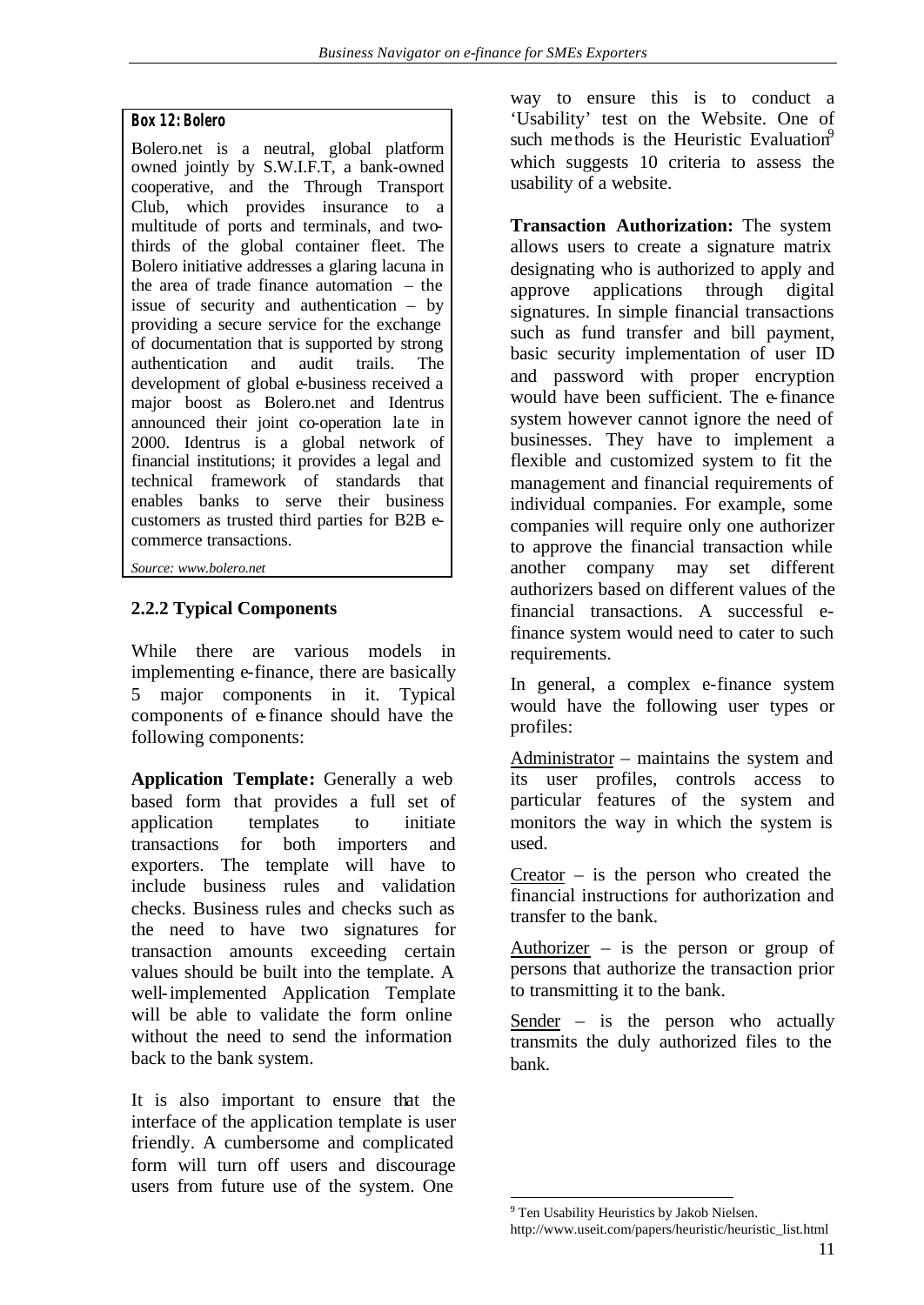**Application Tracking & Reporting:** This feature enables users to track all their banking activities and generate reports and analysis. Analysis and reporting are important for both the user and the bank, as they can be used as an effective tool to manage risk associated with trade financing.

One key feature that we consistently find in many successful e-finance implementations is the ability for the customer to download the report in  $\text{CSV}^{10}$ format. The CSV format can enable the customer to import the data to other software such as their accounting system.

**Security Feature:** Users are usually given a smart card to store their digital signature. The security is usually implemented using Public Key Infrastructure.

#### **Box 13: Public Key Infrastructure**

Public-key infrastructure (PKI) is the combination of software, encryption technologies, and services that enable enterprises to protect the security of their communications and business transactions on the Internet.

PKIs integrate digital certificates, public -key cryptography, and certificate authorities into a total, enterprise-wide network security architecture. A typical enterprise's PKI encompasses the issuance of digital certificates to individual users and servers; end-user enrolment software; integration with corporate certificate directories; tools for managing, renewing, and revoking certificates; and related services and support.

*Source: Netscape Verisign*

e-Finance systems typically need following security features:

Authentication. There must be a way to validate the identity of the user. The simplest form of authentication is the use of username and password. In a more complex environment, digital certificates are used to confidently validate the identity of each party in a financial transaction.

Data integrity. Data should be protected to ensure its integrity. One-way is the use of a

digital signature to "sign" the message. The recipient of the message can be sure that the data has not been changed or corrupted in transit, by verifying the signature with the Digital Certificate.

Data Privacy. Encryption techniques such as SSL and digital certificates can be used to protect information from interception during Internet transmission.

Authorize transactions. With PKI solutions, companies can set up their approval and authorization level for specified online transactions.

Non-repudiation. Digital certificates validate their users' identities, making it almost impossible to later repudiate a digitally "signed" transaction.

**Seamless Integration**: With larger companies, the e-finance system must be able to integrate into the back office system. This includes their ERP system and their existing EDI system.

**Box 14: Agricultural Bank of China integrated ecommerce web portal**

The Agricultural Bank of China (ABC) has more than 300,000 employees who focus on fund raising, credit lending, international operations, bankcards and intermediary business. As more foreign and local banks emerge to challenge its role in these fields, ABC must strengthen its competitive advantages and find new ways to satisfy consumer needs. One of the IT initiatives was a highly reliable and available e-banking system. They implemented an enterprise portal that allows the bank to publish its financial and marketing information on the Internet. The ebanking system has a 24 hour/7 days a week customer banking services such as: account inquiries, transfers and payments. It also has an information exchange platform, allowing for data transfer with the government and with ABC's enterprise customers.

*Source: IBM. http://www-306.ibm.com/software/success/cssdb.nsf/CS/BEMY-66SRBP?OpenDocument&Site=*

l <sup>10</sup> CSV: Comma Separated Value File Format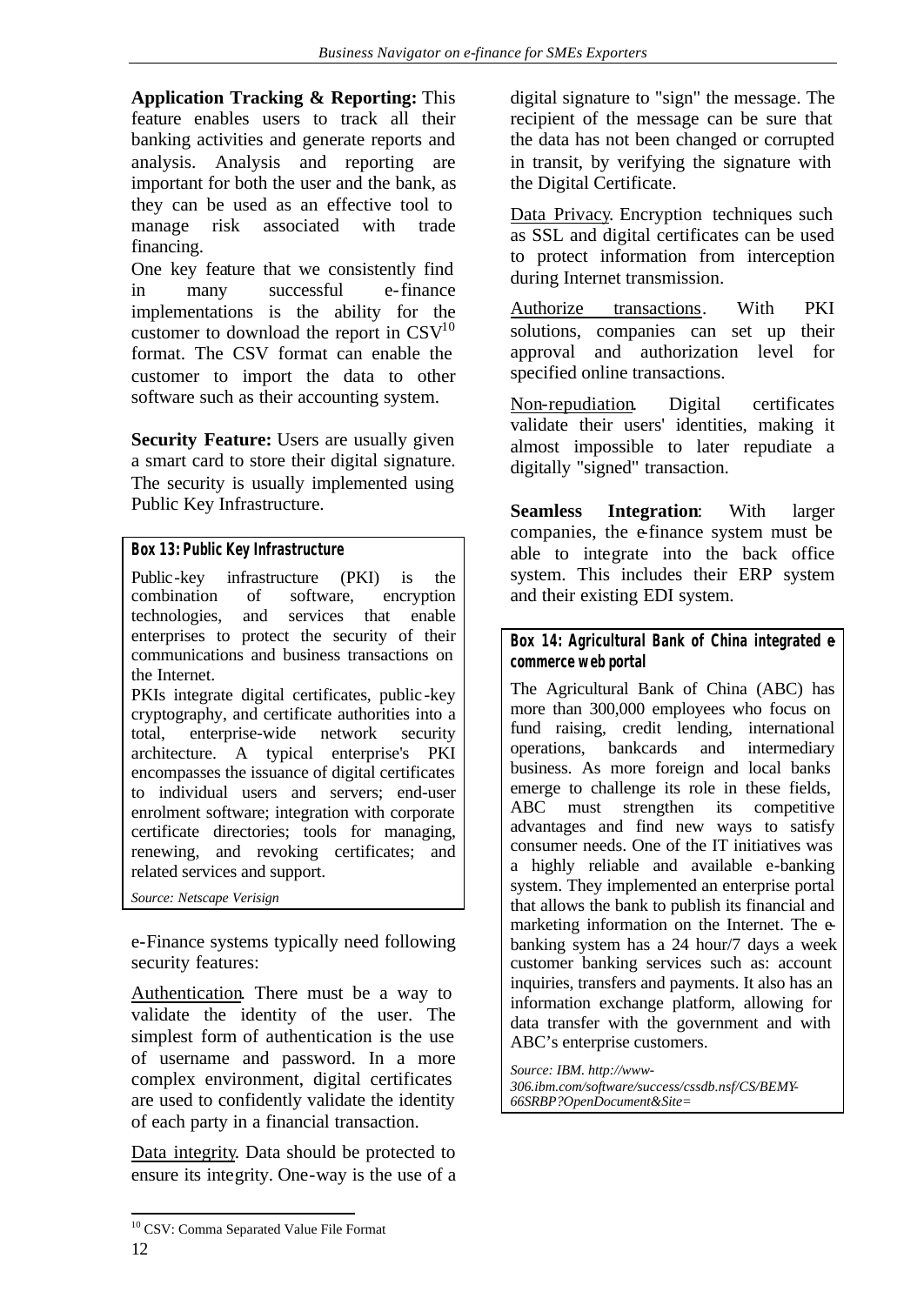## **2.3 Stages in e-enabling Financial Services**

Trade finance is just one of the many services offered by financial institutions. In the area of e-trade finance, it is also important to develop the infrastructure for e-banking and e-payment. This will be discussed in the following chapter.

For infrastructure development, a country usually goes through the following phases in e-enabling their Financial Services:

#### **Phase 1: Linking up the banks with a Central Clearing House**

Usually initiated by the Central Bank, this involves the setting up of a central clearing house to which payments between banks are cleared. The clearing house generally provides the settlement of funds between member banks for the following services:

- $\blacksquare$  Cheque clearing
- **•** Deposit employees' wages directly into their accounts (GIRO)
- **•** Process transfers and payments of bills
- **Execute** other debit and credit transactions

Real Time Gross Settlement (RTGS) is now a common place in clearing house function after the Asian Financial Crisis. To connect to the rest of the world, banks will begin to join international clearing bodies such as SWIFT.

### **Phase 2: Deployment of ATMs and Point-of-Sale (POS) System**

This phase is connected to the introduction of debit and credit cards. Here, banks focus on retail customers and their main aim is to encourage a greater use of plastic cards instead of cash.

For corporations, the use of Purchasing Cards becomes an alternative to cash in their procurement requirements.

#### **Phase 3: Simple e-banking**

The success of simple e-banking will very much depend on the success of Phase 2. When customers get used to e-payment and plastic cards, they are be ready to enter the next phase of e-banking.

In this phase, corporate e-banking becomes an important service, including management and trade finance services.

The usual first step is to transfer the traditional services to the Internet, e.g. LC applications, DC applications, guarantee and insurance applications. Banks may provide, a soft copy of such forms on their website for download. Customers may thus download the forms, print them, fill them in and submit them through the traditional channels such as mail or bank branches. The next step is to convert such forms into online forms. Customers can then complete the forms online and submit the application online.

#### **Phase 4: Innovative e-banking**

The degree of development varies between banks and in different countries. Some banks just transfer their traditional banking services from their branch into the ebanking platform. However, some banks, by leveraging the unique strength of the Internet, have managed to develop new financial instruments. One example is the Business Cash Financing service offered by OCBC Bank in Singapore (Please see Box 33 for details). The service, a revolving working capital loan similar to factoring, is only available for SMEs who use their Internet Banking service for all the financial and trade transactions.

One of the reasons why banks are able to offer different products through e-banking is that banks are able to gather more information about their customers through transactions done by the customers. The new found information and knowledge about their customers will enable the banks to know their customers better and thus provide customised products.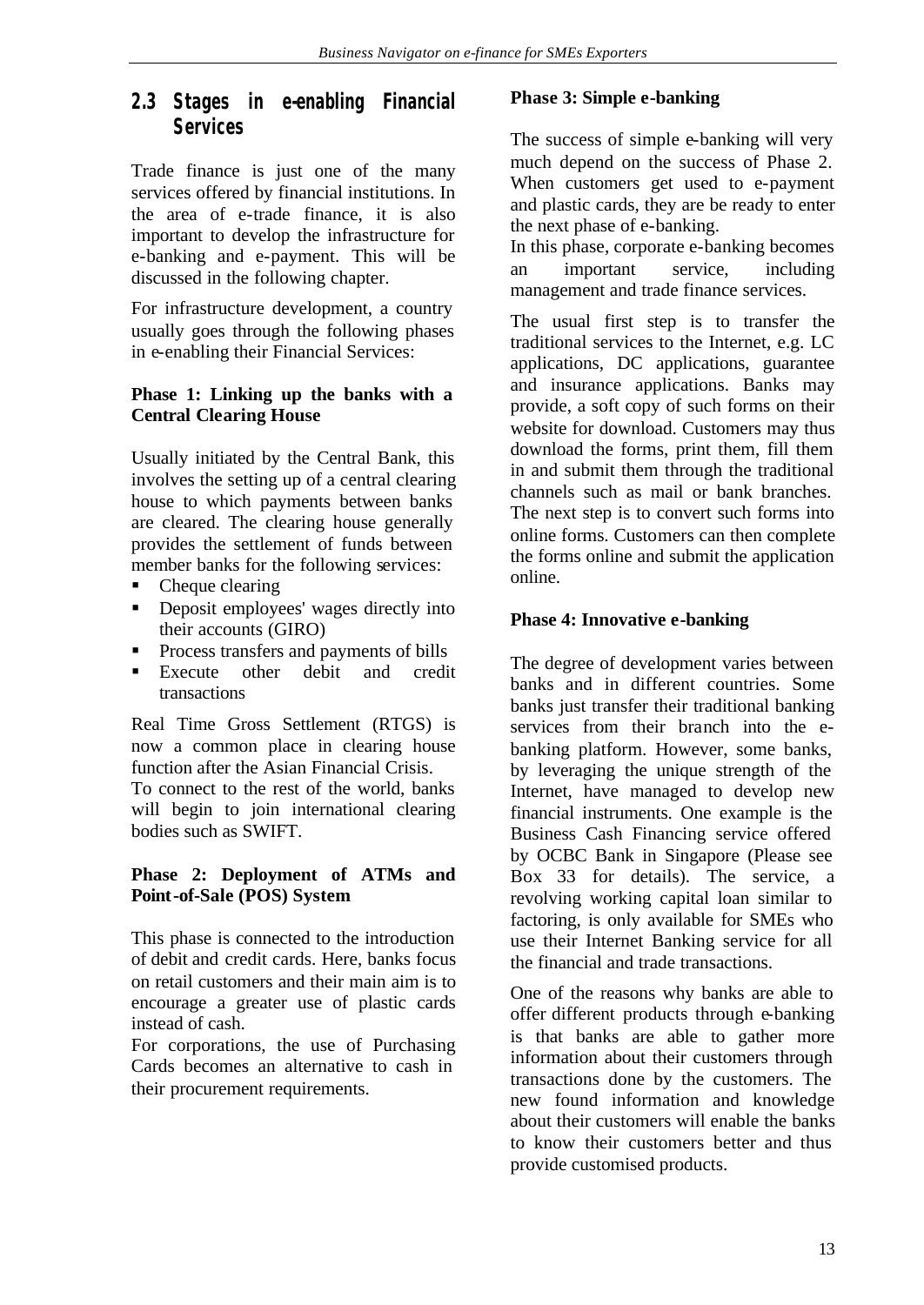### **Phase 5: Financial Value Chain Integration**

In this phase, banks now go beyond just providing banking services. They will attempt to integrate their services with the business value chain of its customers. One example is for banks to link up their banking system with the country's electronic trade documentation system. An example is the Tradenet in Singapore. Tradenet allows companies to submit their trade documentation online to the various government agencies such as Custom Department and other business partners such as freight forwarders, transport companies etc. Banks have now linked up with Tradenet to provide trade finance services such as insurance and guarantees to exporters. Exporters now do not need to log in separately into their Internet Banking for such services.

In this phase, intermediary organizations are formed to act as processing and integration providers. They would provide the platform to link up the banks with the other parties in the business va lue chain of the importers/exporters. One example is the Trade Card, you may find useful to look at Box 11.

#### **Phase 6: Regional Collaboration**

Going beyond their own territory, banks will began to work within their region where their customers trade. Collaborations will see the possible link up of clearing houses, e-payment system etc.

#### **Stages in e-enabling Financial Services**

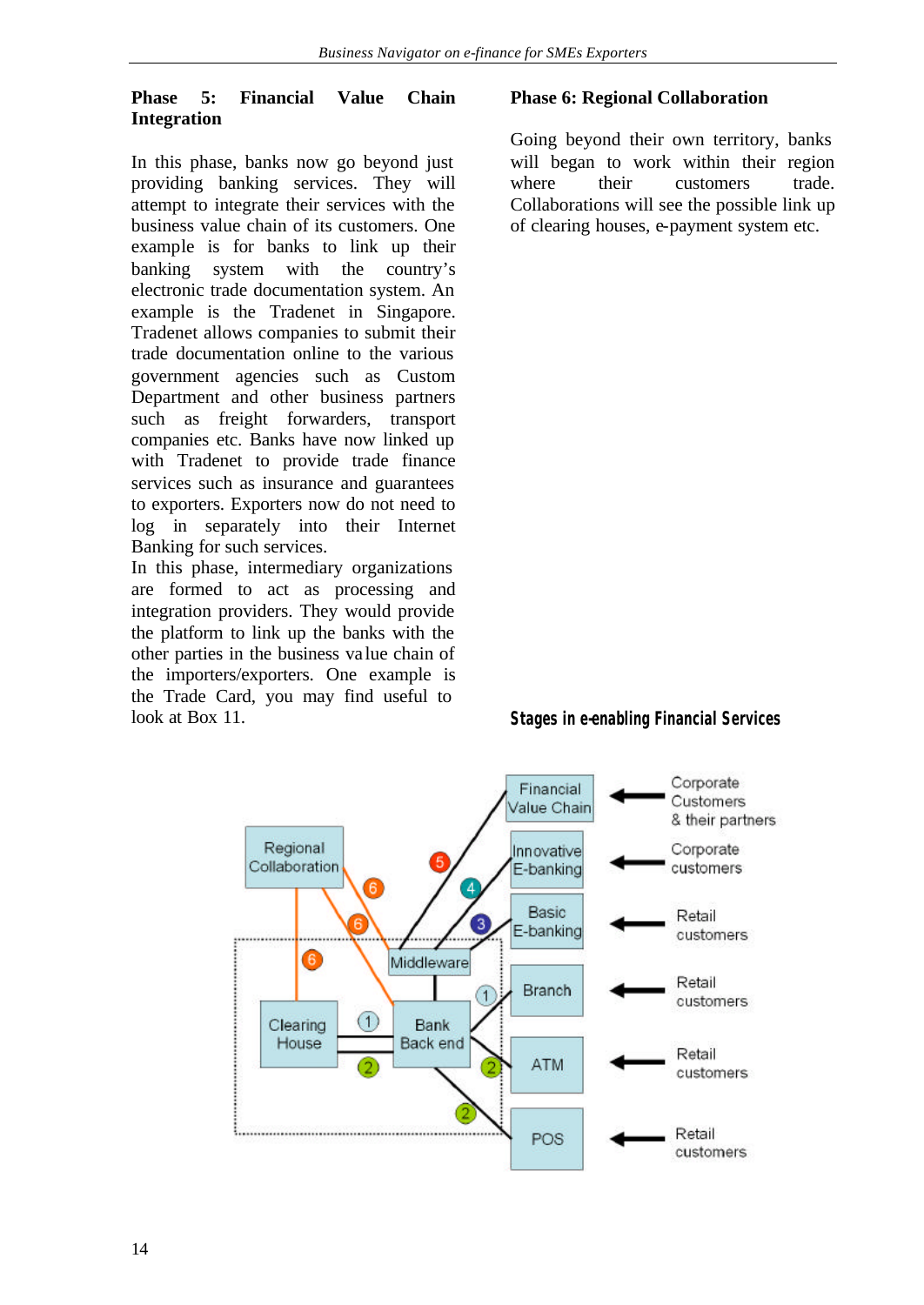## **2.4 Security Risk Issues**

While money authorities should encourage the widespread use of e-banking, regulators must also recognize the risks associated with network technology. Due to the open and complex nature of the Internet, banks will take into account the accentuated risks associated with using this infrastructure in their management process.

One risk relates to the security of systems and transactions, including data confidentiality and authentication of the parties involved. Another risk is the continuous availability of the Internet as a medium for financial transactions. This availability is prone to serious hazards, such as computer viruses and hackers.

It is important for banks to set appropriate control and security benchmarks for their Internet operations. The level of internetrelated risk is directly linked to the type of services provided by the banks. Typically, Internet financial services can be classified into:

**1. Information Service** - This is the most basic form of e-banking whereby banks set up their own website mainly as a one way communication channel. The site will provide information, advertisements or promotional material to customers. Risks associated with such services are low.

**2. Interactive Service** - This form of ebanking service enables customers to make account enquiries and fill in application forms for additional services or new products. These services are usually 'offline' and are not directly connected to the Bank's internal network. The risks pertaining to these Websites are similar to the Information Service except that the risks could be higher if the bank decides to offer services that require a connection to the bank's internal network.

**3. Transactional Service** - Customers can execute online the transfer of funds, payment and other financial transactions. In order to perform these transactions, the e-banking system will have to be linked to the Bank's banking system. This is the highest risk category. Because of this risk, strong controls are required, since online transactions are often irrevocable once executed and, without adequate control, the bank's internal systems may be exposed to external attacks.

**4. Third Party Integration Service** - In this category, the e-banking service is tightly integrated with other third party services. For example, a bank's e-banking service may be integrated with the online Custom Declaration System. For a customer to, say, apply for a Letter Of Credit, information is shared between the two systems. Furthermore, risks associated with the Transaction Service also apply. Thus, and in addition, the bank has to take measures to protect the Confidentiality of Customer Information. While certain shared information can be passed on to the two systems, customer banking information cannot be passed over.

While it is not possible to guarantee 100% security proof, FIs should have a set of good practices to ensure that their systems are well protected. Some of the best practices are:

**1. Industry's strongest 128-bit SSL<sup>11</sup> encryption –** Employing a strong encryption can reduce the risk of data integrity and privacy loss. One of the main technology vendors that provide such encryption service is VeriSign. The 128-bit SSL encryption is currently commercially the strongest. Any data sent through Internet Banking will be scrambled into an unrecognized form before it is transmitted to the bank server where only the bank has the special key to decode it.

l <sup>11</sup> Security Socket Layer (SSL)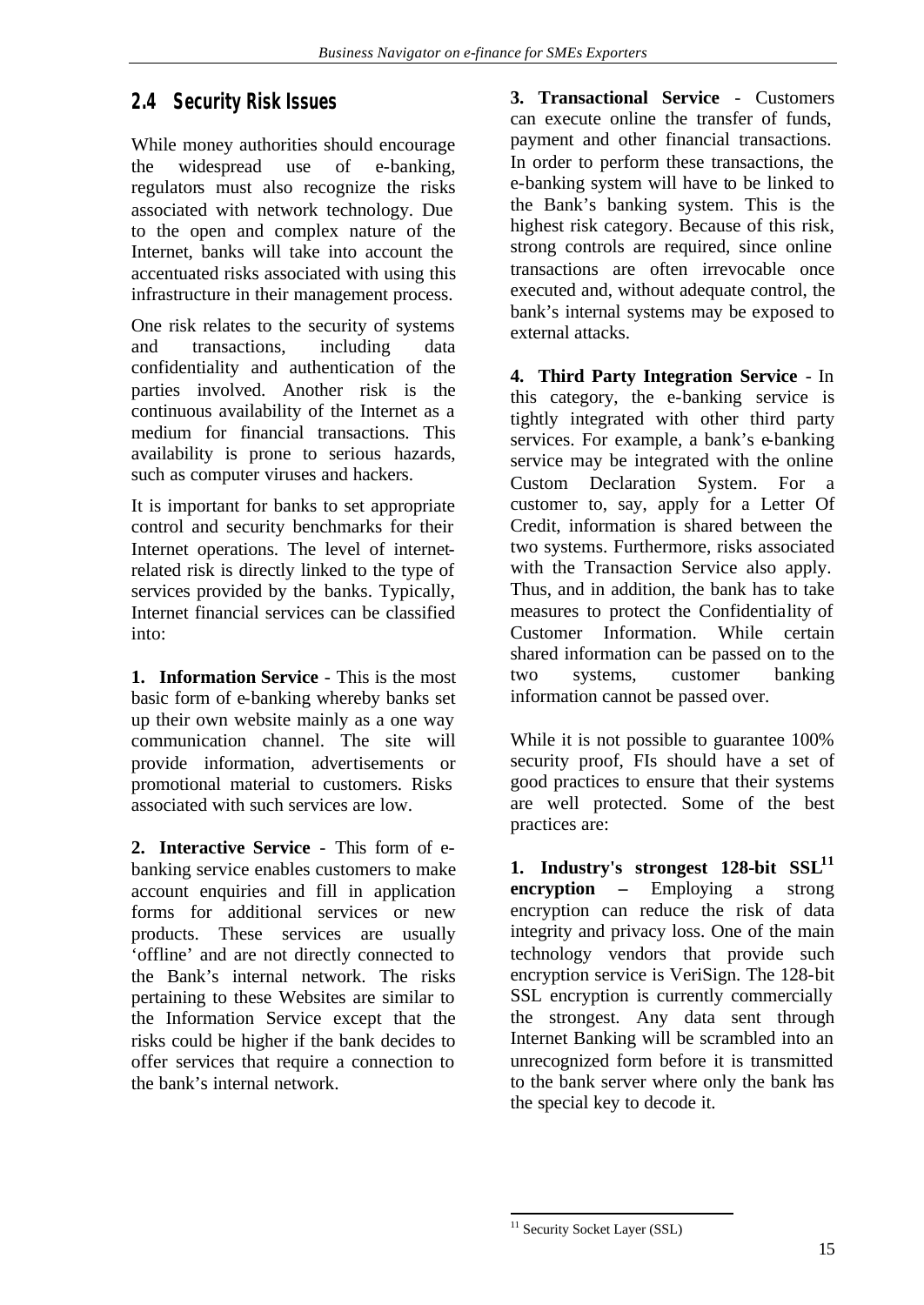**2. Personal Identification Number (PIN) and unique User Identification (UID)** – e-finance services generally deploy a two-factor authentication method. In the two-factor authentication method, the customers need to enter their electronic banking PIN that match with their unique User ID in order to access their account information and/or transact online. However, for added security, especially for complex and high value financial transactions, a three-factor authentication method is generally employed. In a threefactor authentication, customers are given a physical device such as smart cards or other types of "tokens" in addition to the UID and PIN.

**Box 15: Citibank introduces Dynamic PIN** 

Citibank has implemented a dynamic PIN Pad for their e-banking service. A PIN Pad is displayed on the e-banking login page. The digits on the PIN Pad are randomly ordered and users use their mouse to point and click on the digits to enter their PIN.

These methods eliminate common types of threat, such as Trojans.

*Source: CitiBank Singapore http://www.citibank.com.sg*

**3. Additional One time Password –** Certain transactions such as transfer of funds to another account will require an additional one-time password which is sent via SMS to the customer's mobile phone or message pager.

**4. Automatic Logout Feature –** When the system detects that the session has not recorded any activity for some time, the session will be automatically terminated. Hence customers will need to login again.

**5. Constant and Vigilant Monitoring –** FIs have to put in place security surveillance systems to constantly monitor and detect any potential form of illegitimate activities on their networks and systems.

**6. Regular Review and Audit –** Regular security reviews and internal as well as external auditors conduct audits.

**7. Customer Education –** Customers will also have to do their part in protecting their accounts. FIs with e-finance systems have to constantly educate their customers on safe security measures.

## **2.5 Policy Issues related to e-finance**

The growth of e-finance raises policy issues with regard to the legal framework, security concerns, the oversight and/or supervisory functions of central banks.

From a central bank perspective, the following policy issues need to be addressed:

**1. Legal issues –** In several countries there is an existing legislation on the legal context for electronic banking and epayments. Where specific statutes do not exist, the provisions of existing legislation are used. The legal framework generally deals with the rights and responsibilities of the user and the issuer, the provisions for consumer protection and recognition of digital signatures and, in some cases, sets penalties for fraud.

**2. Oversight issues –** To effectively supervise the financial institutions, central banks generally issue guideline to banks in the area of Internet Banking and e-payment as part of their overall oversight responsibilities. These guidelines focus their attention on risk management and on the responsibility of FIs in ensuring that their systems are secure and are regularly audited for security weaknesses.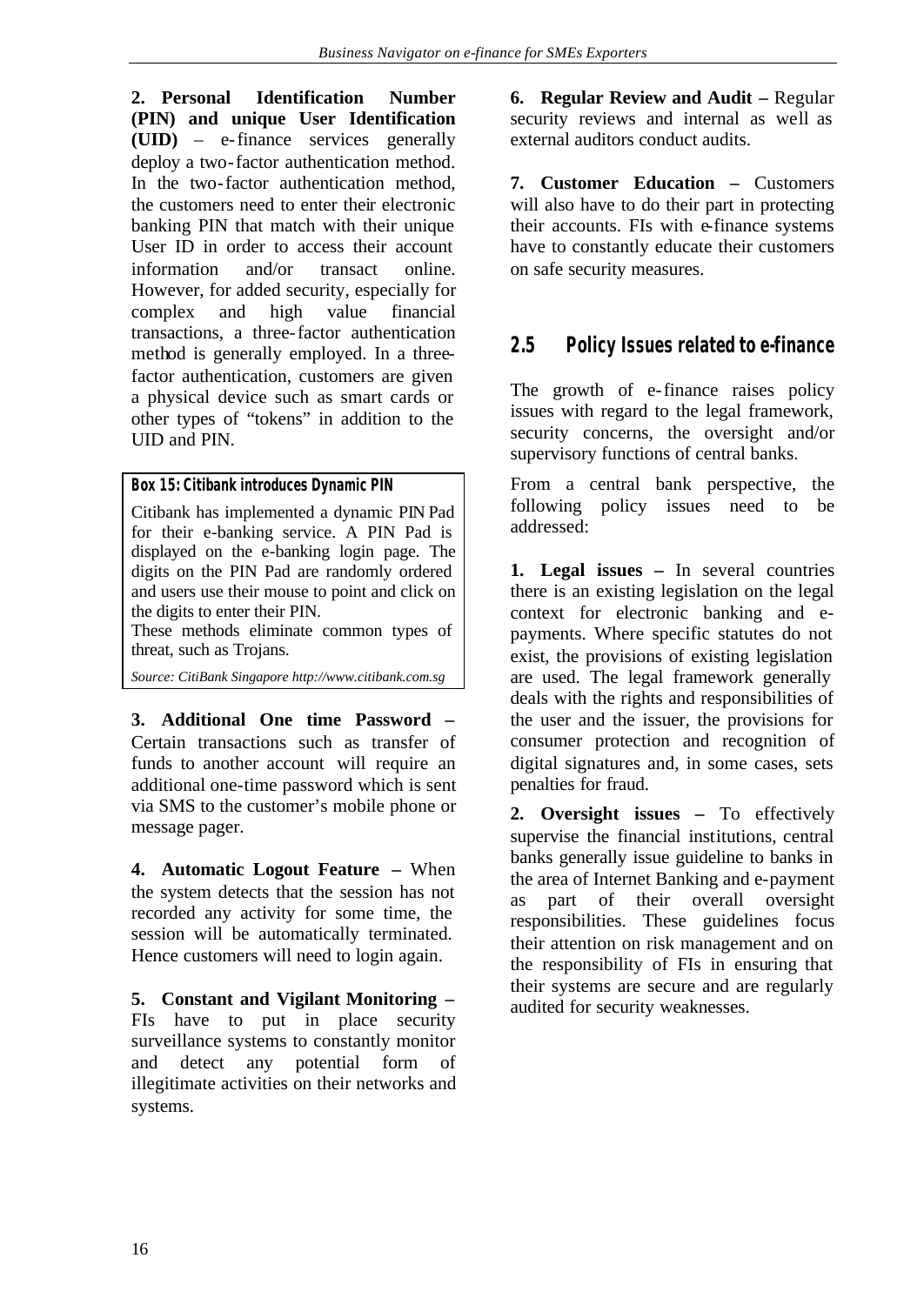### **Box 16: Example of Policies and guidelines by Monetary Authority of Singapore (MAS)**

"The current framework for prudential *regulation and supervision* already provides flexibility for innovation in new business models. We do not require a new framework to facilitate innovations in Internet banking or to mitigate its risks. However, as certain types of risk will be accentuated in Internet banking, banks will have to emphasize different aspects of risk management, and the focus of MAS supervision will match this."- MAS Policy Statement on Internet Banking 19 Jul 2000. Subsequently, an **Internet Banking Technology Risk Management Guidelines** was issued by MAS in September 2002. It was

further revised in June 2003.

*Source: MAS. http://www.mas.gov.sg*

**3. Cross-border issues** – At present, central banks can only regulate and supervise systems operating in their home country. Central banks would not have the power and ability to regulate e-finance systems that are located in foreign jurisdictions. To effectively supervise cross-border transactions, central banks generally will work with other major regulators to ensure effective cross-border supervision of banks. They also work through international organisations such as the Bank of International Settlement (BIS).

Since technology is the pivoting element in e-finance, policy issues with regard to telecommunication, digital signature and Certification Authority also need to be addressed. These policies include:

- Recognition of electronic transactions, electronic contracts, electronic records and electronic signatures
- Public key infrastructure and the establishment of a Certification Authority
- Government use of electronic records and signatures

The above policy issues are addressed as a whole in the e-commerce law. Primarily based on the UNCITRAL Model Law on E-commerce 1996, the e-commerce law provides a legal recognition of edocuments, e-contracts and e-signature.

It also covers rules governing timing of dispatch/receipt, acknowledgement of receipt, attribution and retention of emessages.

## **2.6 Regional Perspectives and Case Studies**

E-Finance is not limited to developed countries. Many developing countries with proper telecommunication infrastructures have been successful in implementing efinance. What are their success factors? What can we learn from them? What are the issues they faced? We will examine these from a regional perspective and highlight the lessons learnt through case studies.

## **2.6.1 Europe – The most e-ready region**

Based on an e-readiness study conducted by The Economist Intelligence Unit Limited and IBM Corporation, Northern Europe and the Nordic countries are the most 'e-ready' countries<sup>12</sup>. In the ranking, European countries were ranked top 5 (Demark -1, UK -2, Sweden – 3, Norway - 4, Finland – 5). Some of the reasons that put this region ahead of the other countries are the excellent telecommunication infrastructure, an e-savvy population and greater coordination between EU member states.

With such a high level of e-readiness, efinance in European countries is enjoying some successes. This is further reinforced by a survey conducted by The European Financial Management & Marketing Association (EFMA). The survey, conducted in 2004, revealed that European net surfers make use of financial services on the Internet much more often than they visit or telephone their bank. The Internet is now being used as one of the many other distribution channels and this channel is considered as important as any other channels.

l  $12$  Source: The 2004 e-readiness rankings, A white paper from the Economist Intelligence Unit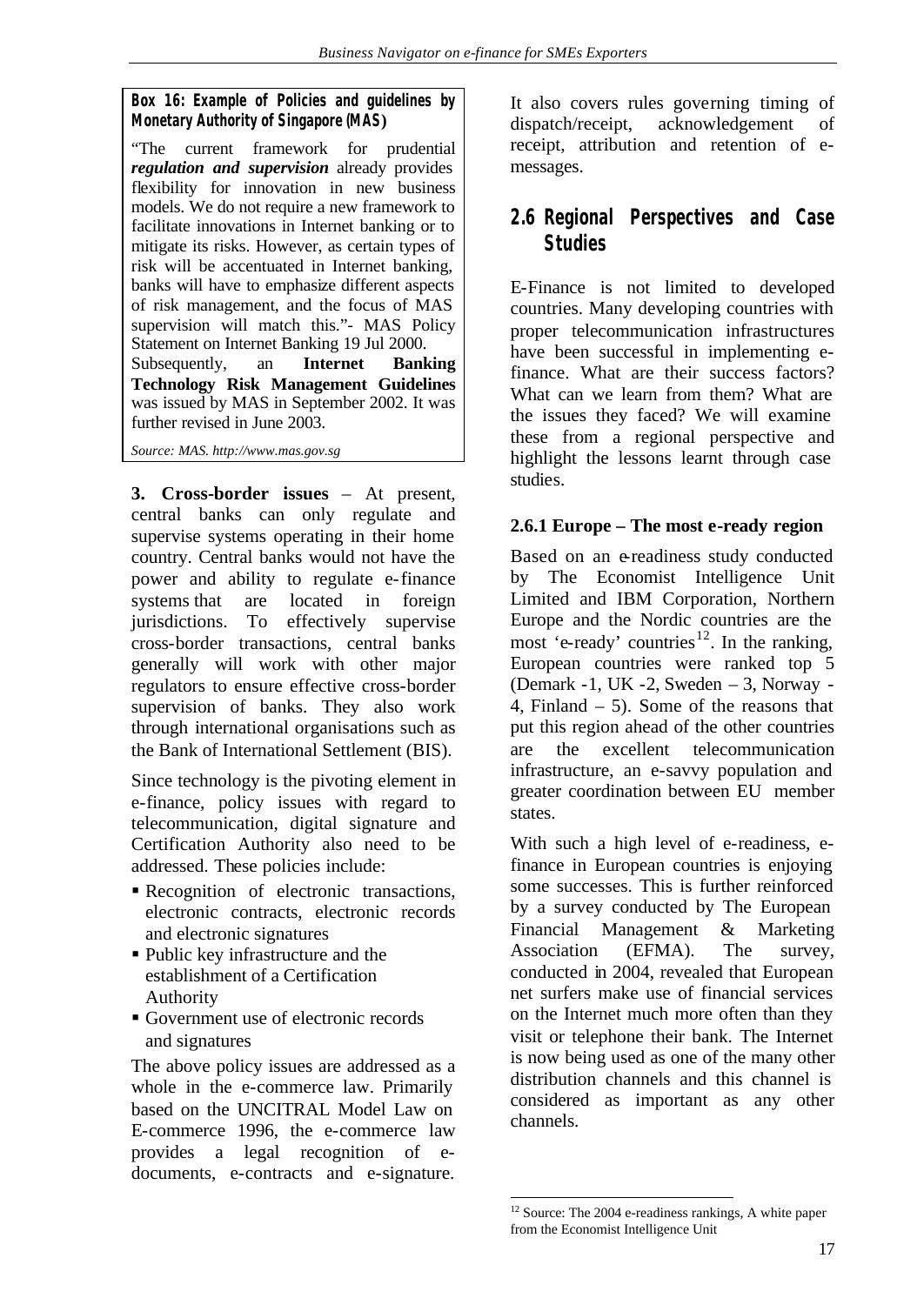#### **Box 17: Danske Bank – Export Finance Online**

Danske Bank is the largest bank in Denmark and a leading player in the Scandinavian financial markets. In Denmark, Norway and Sweden, the Group serves almost three million retail customers and a significant part of the corporate, public and institutional sectors. It also has a large number of international corporate clients, particularly in the northern European markets. The bank has 800,000 online customers who use the Bank's e-finance facilities. One of their innovative products is *Export Finance Online*.

When exporters offer financing to their customers either in the form of letters of credit with deferred payment or bills of exchange / promissory notes, both parties must agree on a financing interest rate. The exporter should seek to offer a financing rate of interest that covers the financing costs involved. Therefore, exporters must be aware of the costs involved when granting financing facilities to their customers. Danske Bank's Export

Finance Online gives an estimate of the cost involved, taking into account the buyer's country and bank, credit period, and repayment profile.

*Lessons learnt*

Danske Bank has gone beyond providing simple online transactions such as deposits and withdrawals. In the case of Export Finance Online, Danske Bank has gone further by helping their customer to be more competitive through better and more transparent export financing offering. Through an interactive and online system, an exporter can quickly determine the cost of providing such financing. Thus helping the exporter in managing their cost of business.

*Source: http://www.danskebank.com/exportfinanceonline*

#### **Box 18: UK – Payment System reform & migration to IP based payment system**

Following a review of its operations and governance, the Bulk Automated Clearing System (BACS) of the UK decided to separate into two companies in order to best meet the needs of its customers. This change came into effect on 1 December 2003.

**-** BACS Payment Schemes Ltd, is the membership based 'not for profit' business dedicated to maintaining the integrity of the Direct Debit and Direct Credit payment schemes. It also governs the rules and legal structures under which payments are made.

**-** Voca Limited (formerly known as BACS Limited prior to 12 October 2004) is the commercial company that physically processes the Direct Debit and Direct Credit payments, and maintains the payment network.

This follows the global trend to separate regulatory and supervision functions away from implementation and operation functions.

The British banking industry is also upgrading the security of its electronic payments clearing system to safeguard four billion transactions worth more than £2,646 billion a year. The move follows a switch to the Internet for transmissions. BACS is spearheading the use of digital certificates based on smart cardbased "chip and PIN" technology to upgrade security on its network.

BACS's Public Key Infrastructure (Please see Box 13) project is part of an overall IT investment programme known as NewBACS. This replaces legacy mainframes with systems based on Sun Microsystems and Oracle technology. NewBACS is intended to prepare the Automated Clearing House for a massive rise in transactions over the next few years. Transaction volume is already growing 10 per cent a year, but the UK government is to replace benefits and pension cheque payments with electronic payments direct to people's bank accounts via BACS.

A key element in the project is the role played by the member banks in guaranteeing the identity of their customers. BACS had originally envisaged using Identrus, the global bank-owned trust authority, as the underlying infrastructure for this facility. But not all UK banks were willing to use Identrus, mainly because they had already set up PKI systems of their own.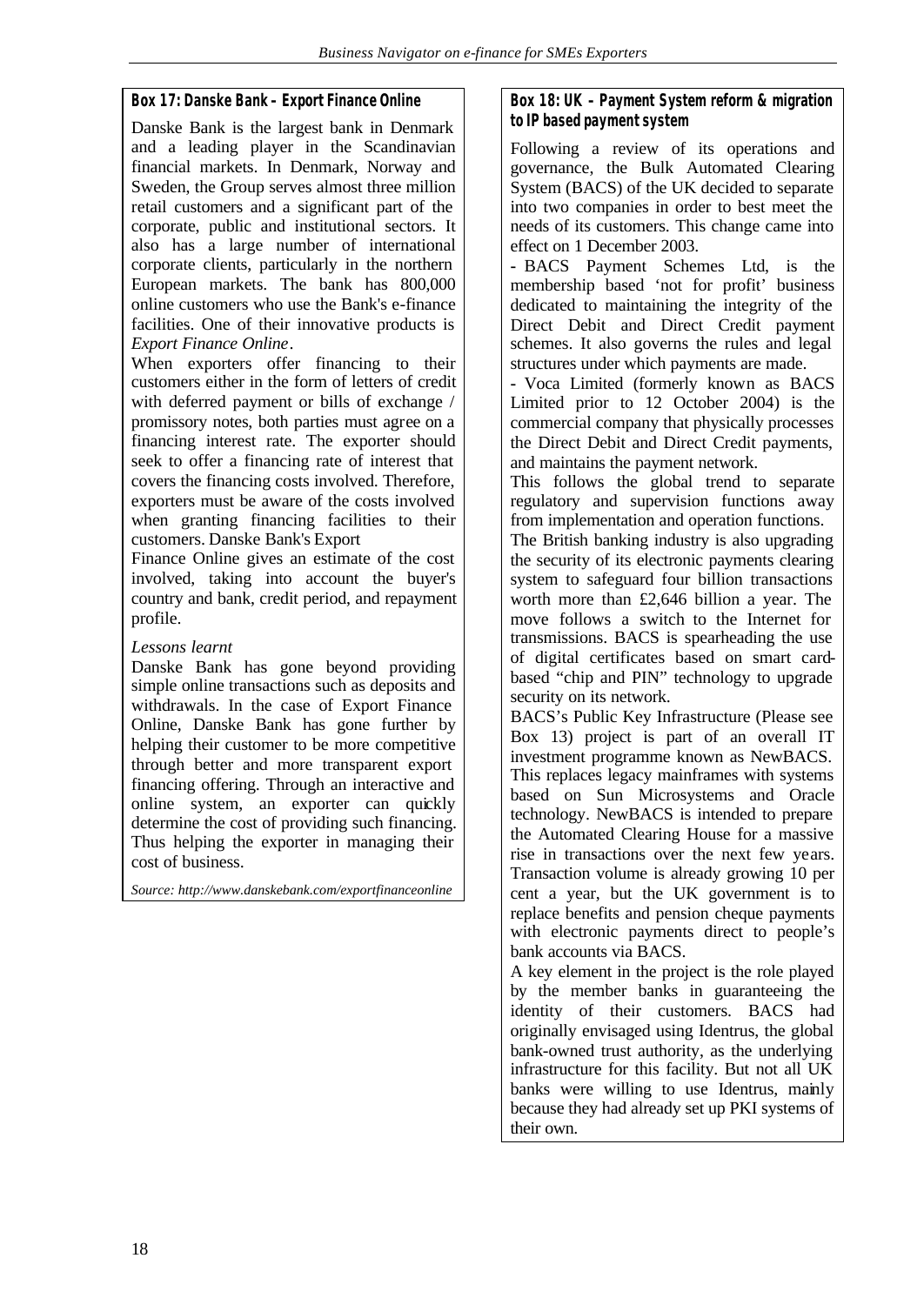#### *Lesson Learnt*

For better corporate governance, there was a need to segregate the functions between regulatory supervision and implementation. Such segregation will in turn open up the market, such as the e-payment market, to private sectors that may have other innovative services at lower cost.

However, in the area of Certification and the use of a trusted Certification Authority, there seems to be a need for better co-ordination. FIs should work together to implement a single CA and if not possible, work towards cross certification of CA. In BACS example, they would have to go back to each of the banks (involved in transactions) individually to check certificate revocation as some banks uses their own PKI.

It is therefore important for all the banks to recognize (cross certify) that each other's trust scheme could be relied on. Most ideally, ACH planning a similar system would be to see if they can find an acceptable single trust provider.

*Source: http://www.bacs.co.uk*

#### **Box 19: Nordea Trade Finance Net Services – Finland**

Nordea is the leading financial services group in the Nordic and Baltic Sea region. The Group operates through three business areas: Retail Banking, Corporate & Institutional Banking and Asset Management and Life. Nordea has almost 11 million Nordic customers and 1209 bank branches. It employs about 29 000 people. Nordea has over 4 million e-customers. Nordea's Trade Finance Net Services (TFNS) is an Internet based system that enables its customers to make online documentary credit, collection and international guarantee transactions with speed and efficiency. This saves time for the company and widens their overview of concluded trade finance transactions.

The TFNS has been a powerful sales tool for Nordea. It also reduces the administration cost. Signatures and authorization are now checked automatically. Data is captured electronically and can be re-used in the back office system. Thereby the processing average time for each deal is shorter.

#### *Lesson Learnt*

Trust and security does not seem to be an issue here since users are comfortable with the security measures implemented in TFNS due to the high e-readiness of the region.

From a practical point of view, there are some big barriers when it comes to Trade Finance especially if we are to integrate the entire Trade Finance process. To do this, it would require all parties to be integrated – buyer, seller, customs department, approving agencies, insurance, freight forwarders etc.

*Source: http://www.nordea.fi/*

**Box 20: Online Financial Tools from Export Guarantee and Insurance Corporation (EGAP) of the Czech Republic** 

The Export Guarantee and Insurance Corporation (EGAP) was founded in June 1992 as a state-owned export credit agency, insuring credits connected with exports of goods and services from the Czech Republic against political and commercial risks. EGAP, now part of the state export support programme, provides insurance services to all exporters of Czech goods irrespective of their size, legal form and volume of insured exports. In addition, they provide insurance of domestic receivable.

With the aim of serving all segments of Czech exporters and suppliers and in order to simplify access of clients to the insurance, in 2004 online access for all clients was

introduced. This enables to access "selfservice" to credit limits and to an automated issuance of smaller credit limits.

#### *Lesson Learnt*

Deployment of e-finance can greatly increase the availability and accessibility of funds for SMEs. In the case of EGAP, they provide SMEs with a convenient way to access their credit limit via their online network.

*Source: http://www.egap.cz/index\_en.php*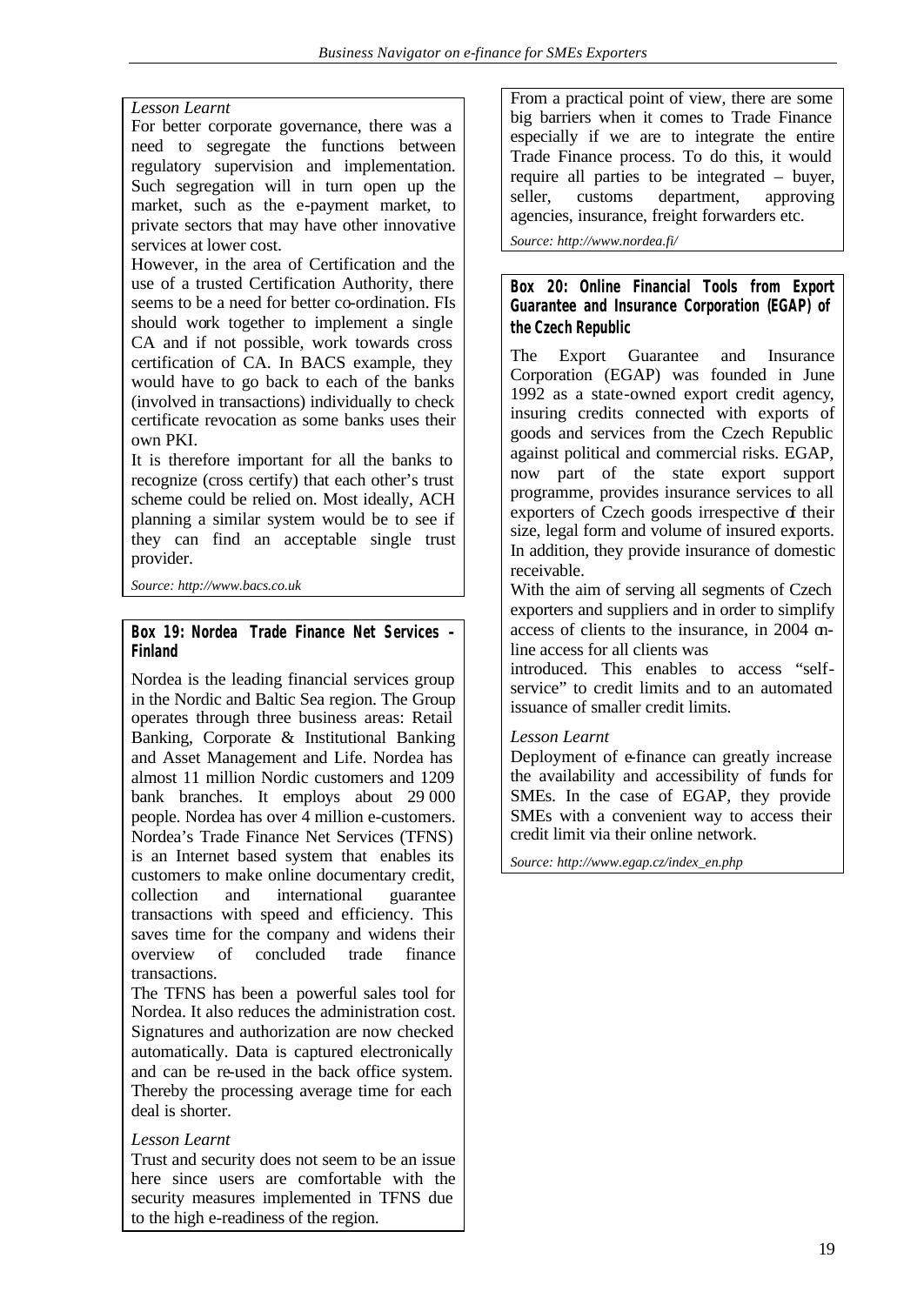#### **Box 21: BancoPosta – Italy**

Besides providing core postal services, Poste Italiane Group offers integrated products, as well as communication, logistic and financial services all over Italy.

BancoPosta, a unit within Poste Italiane, manages financial services. BancoPosta offers a wide range of financial services to its customers - BancoPosta Account, credit and debit cards, money transfer, funds, bonds and loans. The key element for Poste Italiane to offer financial services lies in their large network – over 14,000 postal counters spread within the country – compared with just  $5,000$ counters in the largest bank.

Besides leveraging its logistical system and large network of outlet, Poste Italiane also invested heavily in technology. BancoPosta has an Online Business Account for its corporate current account customer. It is a new product designed specifically to meet the needs of businesses requiring a transparent, affordable way to manage collection and payment transactions directly from the work place.

#### *Lesson Learnt*

Postal services all over the globe have great potential, due to strong distribution channels through their wide network of outlets and to its strong logistical capacity. Postal banking services are ideally suited for greater collaboration with FIs to encourage to leverage on the strength of postal services.

*Source: http://www.poste.it*

#### **2.6.2 North Americas – Re-engineering social habits**

Worldwide, American businesses and consumers write more cheques than anyone else. Cheques, introduced decades ago, are inexpensive for consumers, readily available, and reliable and secure enough for transactions. Although automatic debit is popular (and even required) in many other parts of the world, these systems are just beginning to become popular and commonplace in the US.

FIs in the US, have to invest heavily in new hardware and software to migrate their systems, that were once state-of-theart in the 1970s. As the social habits of users increasingly change and evolve, FIs are forced to seek out newer technologies. These changes require strong push from governments.

In Canada, special focus has also been made on social re-engineering through their successful e-government implementation, where their focus is to enrol citizens and businesses. The Canadian government has placed its citizens and businesses at the core of its egovernment initiative by clustering their government services online at these specific sectors. Such efforts have gained acceptance from the population. The population have changed their social habits to getting their things done by visiting the government agency to completing the same requests online, through the e-government website.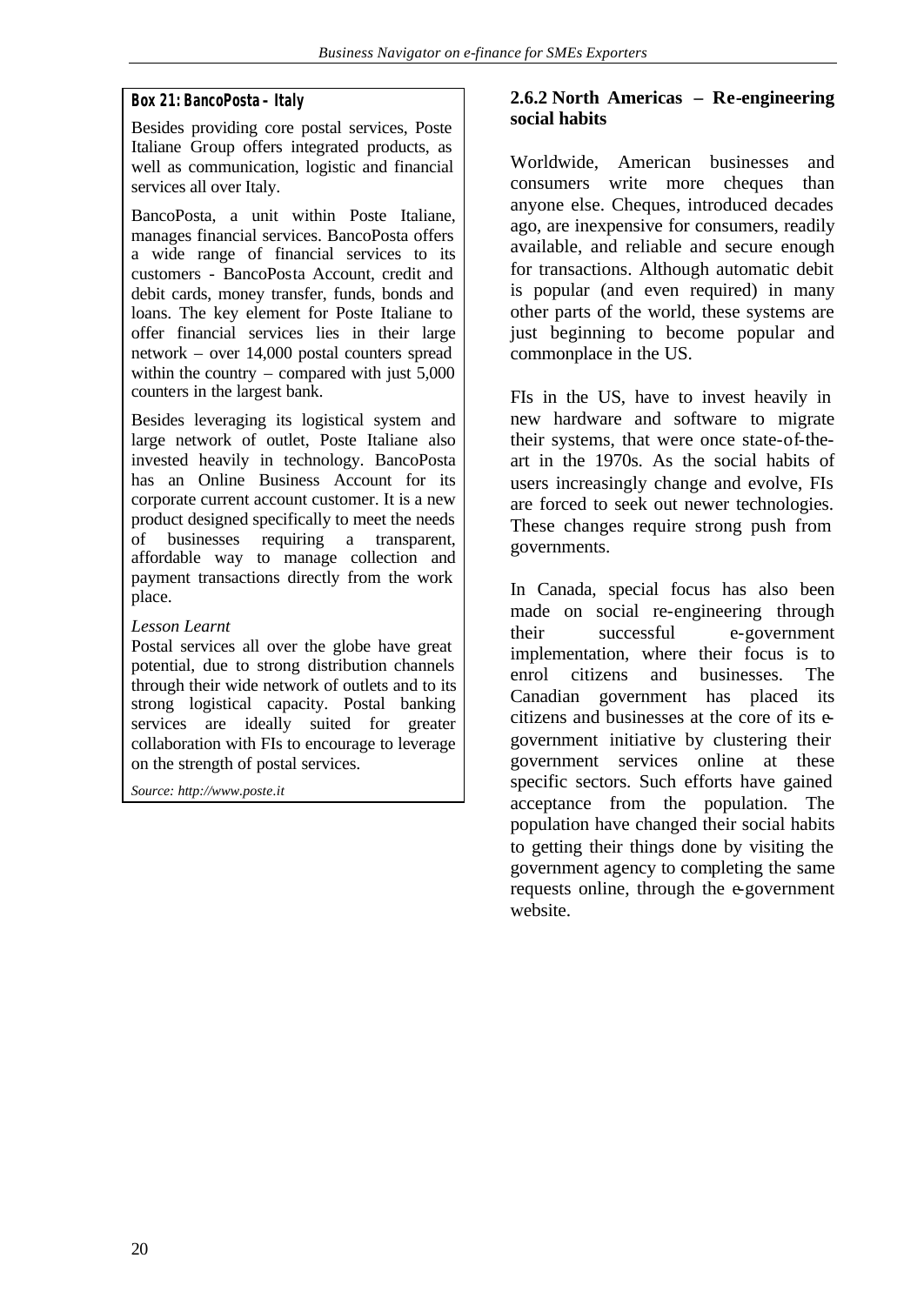#### **Box 22: Electronic Payments Exceed Check Payments for the First Time**

Surveys conducted by the Federal Reserve confirm that electronic payment transactions in the United States have exceeded cheque payments for the first time. The number of electronic payment transactions totalled 44.5 billion in 2003, while the number of cheques paid totalled 36.7 billion, according to recent surveys of U.S. depository financial institutions and electronic payments organizations.

Previous research by the Federal Reserve found that the number of cheques paid in 2000 was 41.9 billion transactions, compared with 30.6 billion electronic payments. Electronic payments consist of such payment methods as credit cards, debit cards and automated clearinghouse (ACH) transactions, like direct debit.

#### *Lessons learnt*

FIs in developed countries such as the United States have to cope with the fact that as early adopter of technology, they invested a lot in legacy systems of mainframe computers and propriety closed network. To move away from their legacy system and to embrace new and open systems, FIs have to invest in new hardware and software. They will also need to embrace new technology to introduce new delivery channels and products to cater to the changing social habits of its customers. Such changes sometime take time as can be seen in the US example. While electronic payment was already available a decade ago, it is only since recently that electronic payment finally exceeds traditional cheques payment.

*Source:* 

*http://www.federalreserve.gov/BoardDocs/Press/other/20 04/20041206/default.htm*

#### **Box 23: Alternative Banking for Small Businesses – PayPal**

Companies like PayPal (now part of the electronic auction company e-Bay) provide alternative payment mechanisms for consumers and small businesses. PayPal has over 17 million active online users (in comparison, Bank of America, with the largest consumer online presence, has about 12 million active users). But PayPal is no longer just in the business-to-consumer market. Beginning in mid-2004, they began directly offering their services to small businesses as a conduit for business-to-business transactions that do not involve an e-Bay purchase. Since many small businesses sell their products on the e-Bay auction site, they are a natural constituency for PayPal to expand their small business services.

In addition to providing mechanisms to transfer funds between individuals and/or small businesses, funds can originate from major credit cards as well. Funds can be debited or deposited into most traditional bank accounts through by PayPal via the ACH (Automated Clearing House) service.

PayPal was started in 1998 and learned from the previous failures of other payment systems (like Mondex which was acquired by MasterCard and CyberCash which was acquired by VeriSign). PayPal has sophisticated processing systems and large number of business customers. PayPal is neutral in its banking arrangements; it is not aligned with a specific bank or consortia of banks.

#### *Lessons Learnt*

Being non-bank payment service providers, there must be enough safe guard in the country's legislation to protect the interest of the customers. In PayPal case, funds kept in PayPal are deposited in a consolidated account with a bank that provides FDIC Pass-Through **Insurance** 

To create trust and build confidence in thirdparty service providers– especially aggregators, central banks need to monitor and provide clear guidelines and laws on such services.

*Source:http://www.paypal.com*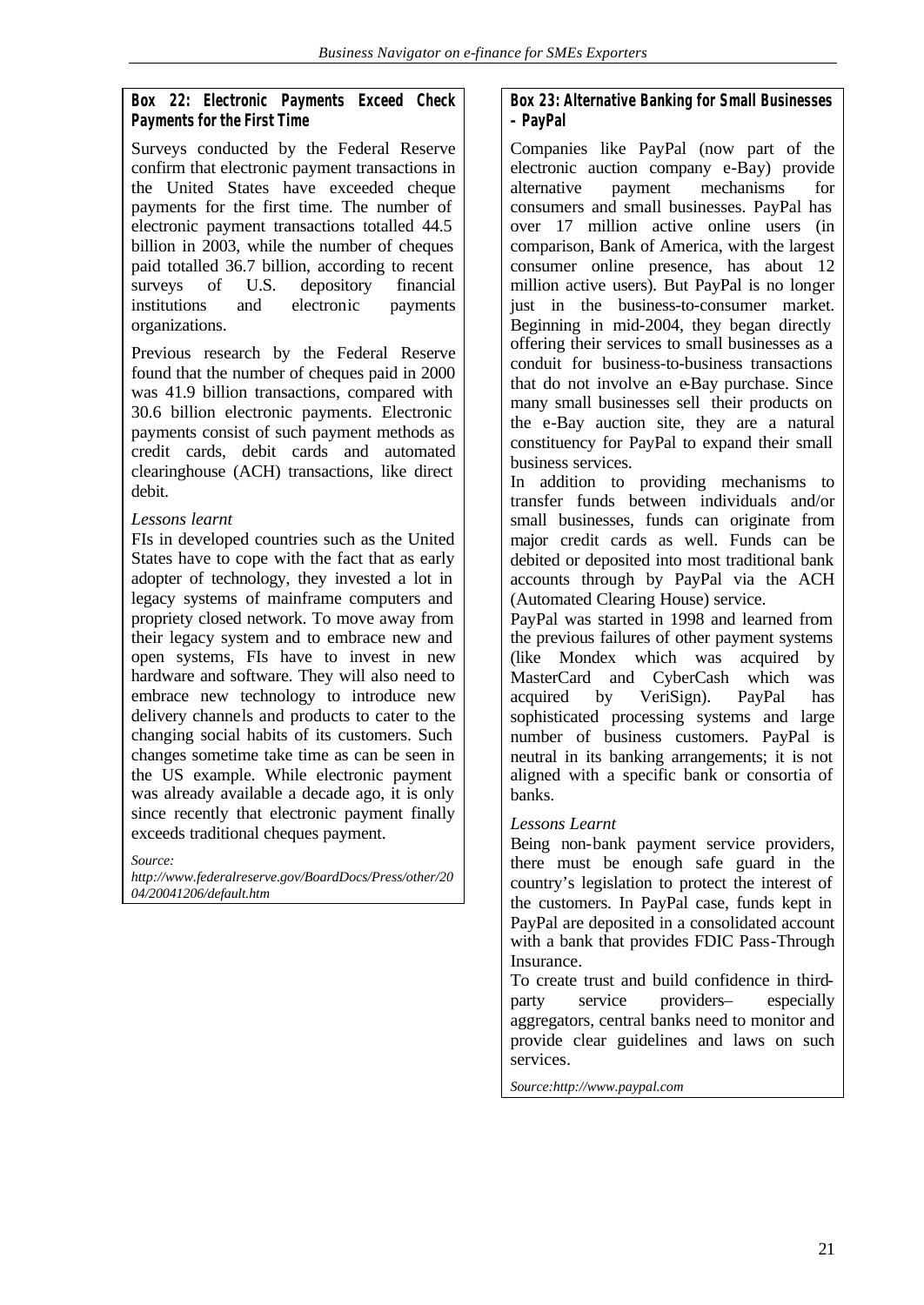#### **Box 24: Virtual Trade Commissioner – toolkit for exporters**

Export Development Canada is partnering with the Canadian Trade Commissioner Service to expand the toolkit of the online Virtual Trade Commissioner for Canadian exporters. This free, password-protected website provides customized market information, business leads and, now, a quick entry to EDC's trade finance and risk management tools.

Canadian business can use the Virtual Trade Commissioner to conveniently keep up to date on market reports, business news, trade events, business leads and trade finance services that match their international business activities and interests.

In addition to a direct link to an EDC specialist who can answer questions about EDC's insurance, bonding and guarantees and financing services, Virtual Trade Commissioner users also get access to special EDC online services such as EXPORT Check, to order financial profiles on potential foreign customers, and EXPORT Protect, to insure a single export transaction against the risk of non-payment.

*Source: Virtual Trade Commissioner at: http://www.infoexport.gc.ca/*

#### **2.6.3 Latin America – The Hotbed of Ecommerce & e-finance**

In terms of  $e$ readiness<sup>13</sup>, Latin America countries are in the  $2<sup>nd</sup>$  tier (position 25 to 50 of the EIU ranking) with Brazil in the  $35<sup>th</sup>$  place, Argentina (37th) and Mexico (40th). However, this does not reflect the development of e-finance in these countries. Countries like Brazil and Mexico have successfully implemented efinance. According to UNCTAD's E-Commerce and Development Report 2002, the most successful e-finance stories in Latin America, include those of banks such as Banco Itau of Brazil and Banamex in Mexico.

One of the main reasons is the existence of thriving IT-related services markets in these countries. This includes software development, telecommunication and network support services. A costcompetitive worker has also given rise to thriving IT businesses.

These two countries have very active ecommerce activities both in the private and public sectors. For example, in Brazil, the Camara Brasileira de Comercio Electronico (Brazil E-Commerce Chamber of Commerce) was setup to spearhead the e-commerce development of the countries and served as a focus point for the private sectors to discuss and co-ordinate ecommerce related issues.

Coupled with the rapid increase in the number of Internet users, better accessibility of high-speed network and the rapid expansion of mobile network, efinance is slowly taking off in this region.

l <sup>13</sup> EIU e-readiness survey 2004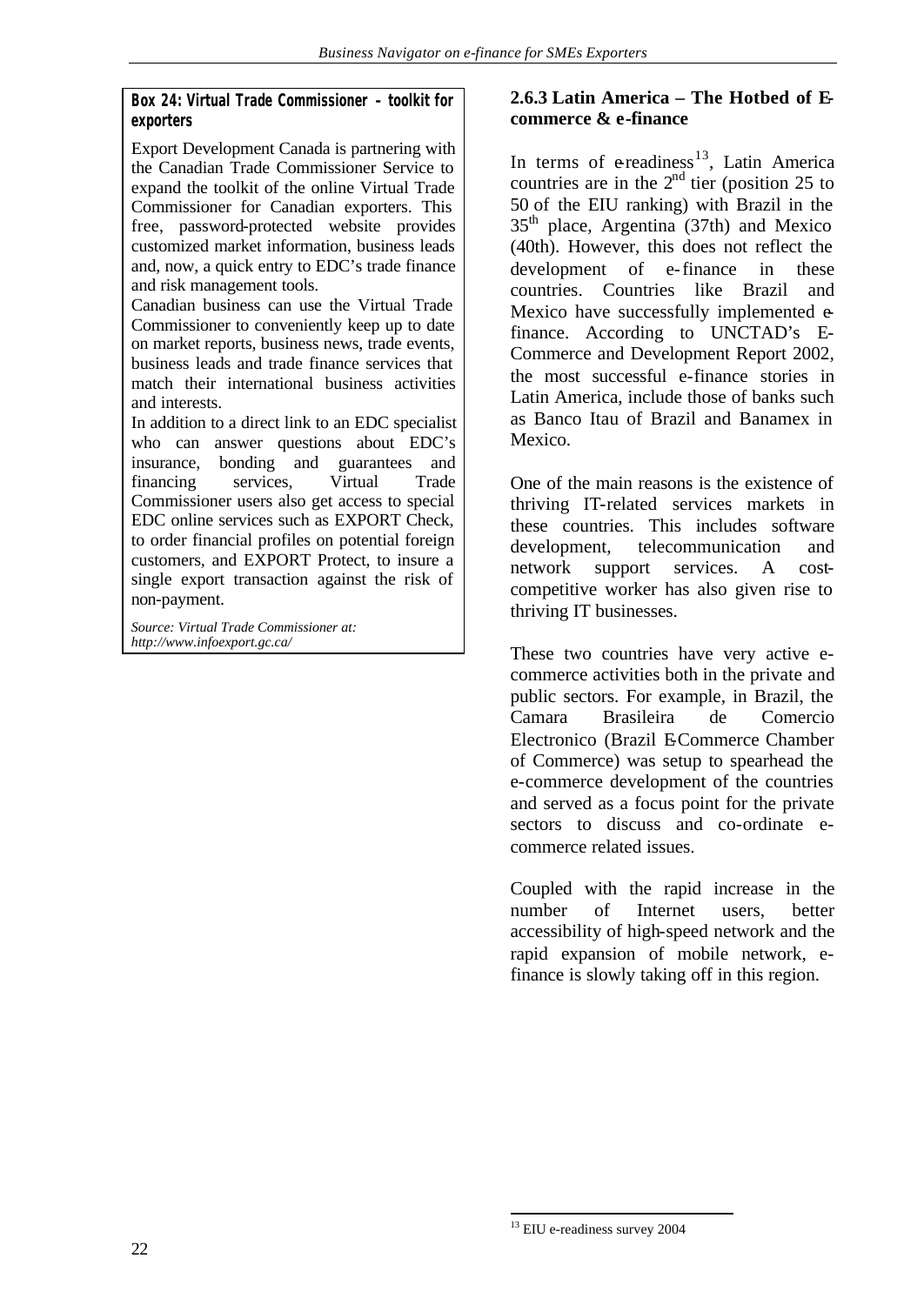#### **Box 25: Banco Do Brasil – Trade Portal for SMEs**

Banco do Brasil is presently the major financial institution in Latin America. It is a government controlled publicly listed commercial bank. The Bank is also a Trade Support Institution that provides financial intermediation and trade finance services.

The geographically disperse nature of Brazil and of the Bank's large customer base with over 1.2 million enterprises, makes the use of web-based solutions a strategy to deliver trade support services to its customers.

Banco do Brasil has developed a web-based Trade Portal, where national exporters receive trade-related information and trade finance service. The Trade Portal is called the "International Trade Bureau" and offers an emarket place for Brazilian exporters by being Banco do Brasil's customers. These exporters can use the e-market place to sell their products to importers from outside of the country. Multilanguage support in Portuguese, English and Spanish is available in the Trade Portal.

The e-market place enables the exporter to create an electronic shop and an online catalogue. The importer will place the order through the online catalogue. After receiving the order, the exporter may accept or refuse the order. Upon acceptance, the exporter can arrange for delivery via a partnered logistic company with the Bank.

Upon closing of the business deal, the Bureau provides various trade finance services for exporters. These include: Payment in Advance, Post-Shipment Payment and Payment in Advance with custody (escrow) service.

For financing, two innovative services were offered to the exporter:

- Upon arrival of a financial remittance, the exporter can print the contract and send it to the branch. The branch will release the amount in the national currency and, credit it into the exporter account. Project is underway to further simplify this process through digital signature.
- Pre and post-shipment financing The exporter can apply for financing upon closing a commercial deal electronically from the Trade Portal on-line. The loan amount will be credited to the exporter own account. This is an exchange contract in which the Bank anticipates the national currency to the exporter, having an export operation as the guarantee.

#### *Lesson Learnt*

Banco do Brasil does not charge fees for participants. The exporter pays only the regular financial remittance fee, upon arrival. Enterprises have increasingly migrated their financial operations to the Bank to use the International Trade Bureau. The bottom line is: when a financial institution partners with a client, the return in customer relationship, and therefore in revenue, is certainly assured.

*Source: http: // trade.bb.com.br*

#### **Box 26: AOL Latin America**

America Online Latin America Inc.(AOL) and Banco Itau launched a co-branded, customized service available to Itau customers in Brazil, providing one-click access to on-line banking and customized finance for the users.

The service, which is in Portuguese, will allow participating Banco Itau customers to benefit from AOL's functionality.

One important element in the success of efinance is availablility of access to the customers. In countries where access to Internet is costly, it may be necessary for FIs to closely work with the network provider such as the local ISP.

Source*: www.corporateir.net/ireye/ir\_site.zhtml?ticker=aola&script=412&layou t=9&item\_id=204322*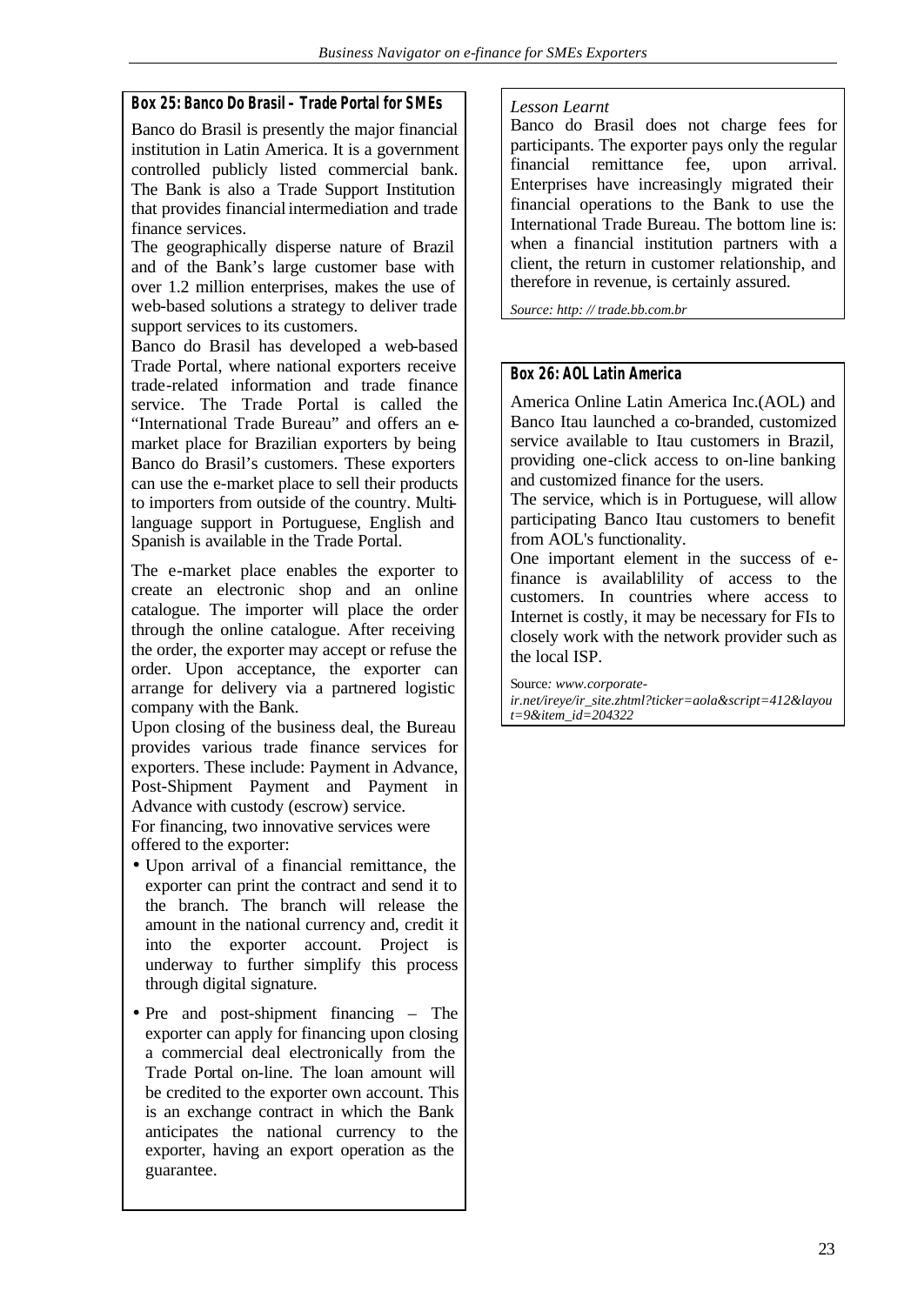#### **Box 27: Banamex – Special financing for SMEs online**

Banco Nacional de México, better known as Banamex, is the leading bank in the country and is part of the Grupo Financiero Banamex, Citigroup affiliate. It provides service to 200 thousand firms and more than 12 million Mexicans with some 30,000 employees at national level, by distributing its operations geographically in 9 regions with close to 1,500 branches, 5,000 ATMs, 30,000 Point of Sale terminals and 650 Kiosks with "BancaNet" Access, and its Internet Banking.

To cater to the special needs of SMEs, Banamex has introduced the service called "Impulso" Empresarial Banamex". This service is made up of two financing instruments – Revolving Credit and Electronic Financing for Suppliers and three banking tools – Checking Accounts, Executive Debit Card and BancaNet Empresarial (Internet Corporate Electronic Banking).

Revolving Credit offers financing to support companies in their working capital needs through a line of credit based on the company's amount of sales, with automatic monthly recurrent payments – indirect debit- at a checking account and getting cash only through BancaNet Empresarial.

Electronic Financing for Suppliers permits the latter to obtain financing based on their accounts receivable on sales of goods and services, to buyers authorized by Banamex. This is similar to Factoring except that the application is completely electronic through BancaNet Empresarial.

#### *Lessons Learnt*

With the use of Internet, Banamex is able to offer innovative services to its SME customers. Both the revolving credit and electronic financing for suppliers provide working capital to SMEs at a low interest rate, through their e-finance website BancaNet Empresarial.

Some of the challenges faced by banks in Mexico while implementing e-finance services are:

• The paper culture. Customers are familiar with paper documents signed by the bank. While, BancaNet Empresarial uses Digital Signature and most forms of applications are now done electronically. However, the Government has introduced the Electronic Signatures Law and the Law on Electronic Invoices last year facilitating the expansion of e-finance services.

• PC and Internet Penetration rate in Mexican companies and homes is still low. This makes the access to e-finance a difficult task. To solve this problem, Banamex installed Internet kiosks in hundreds of their branches to allow customers to

access their e-finance services. Special financing with low monthly repayment was also introduced to enable customer to purchase PCs with Internet access included.

• Lack of knowledge and fear of security risks are factors that have eroded customer confidence in electronic transactions. However, through proper and constant education, customers will soon be able to manage such risks together with the banks.

*Source: http://www.banamex.com*

#### **Box 28: Using Information Technology in the popular markets - El Salvador**

Caja de Crédito de Chalchuapa (CACH) - forms part of the Federación de Cajas de Crédito de El Salvador. Amongst the many services, CACH provide micro loans to small businesses and industries that do not have access to FIs, either because of the size of their business or because of their lack of guarantees.

The main segment served by CACH is the street saleswomen in the western towns of the country, as well as small businesses. One of the problems faced by CACH is that these customers are mainly street peddlers and as such they are very mobile. They also have low literacy and many are not able to read and write.

While loans are given out to customers in banks' branches, CACH need to dispatch their staff on the street to collect the monthly repayments directly from the customers.

In order to gain better control at the time of collecting the payment of loans or deposits for the customers' savings accounts, which in many occasions can be as small as \$ 1.00. In this case, it becomes necessary to have a system that delivers simultaneously, the transactions and the information about the credit to the customer.

CACH developed software that makes use of PDAs, automating the collection of the payment. Once the money for the loan is received, the collector writes down the amount on his PDA, which prints two receipts: one is given to the customer the other is used as a document for the collector.

Once the collection is done, the PDA is placed on a database and the information is synchronized with the information on the system, through a workstation. The system updates the loan situation in real time.

#### *Lesson learnt*

The use of mobile technology can effectively streamline many processes. CACH has gone ahead to expend the service beyond collection of loan repayment. They have included new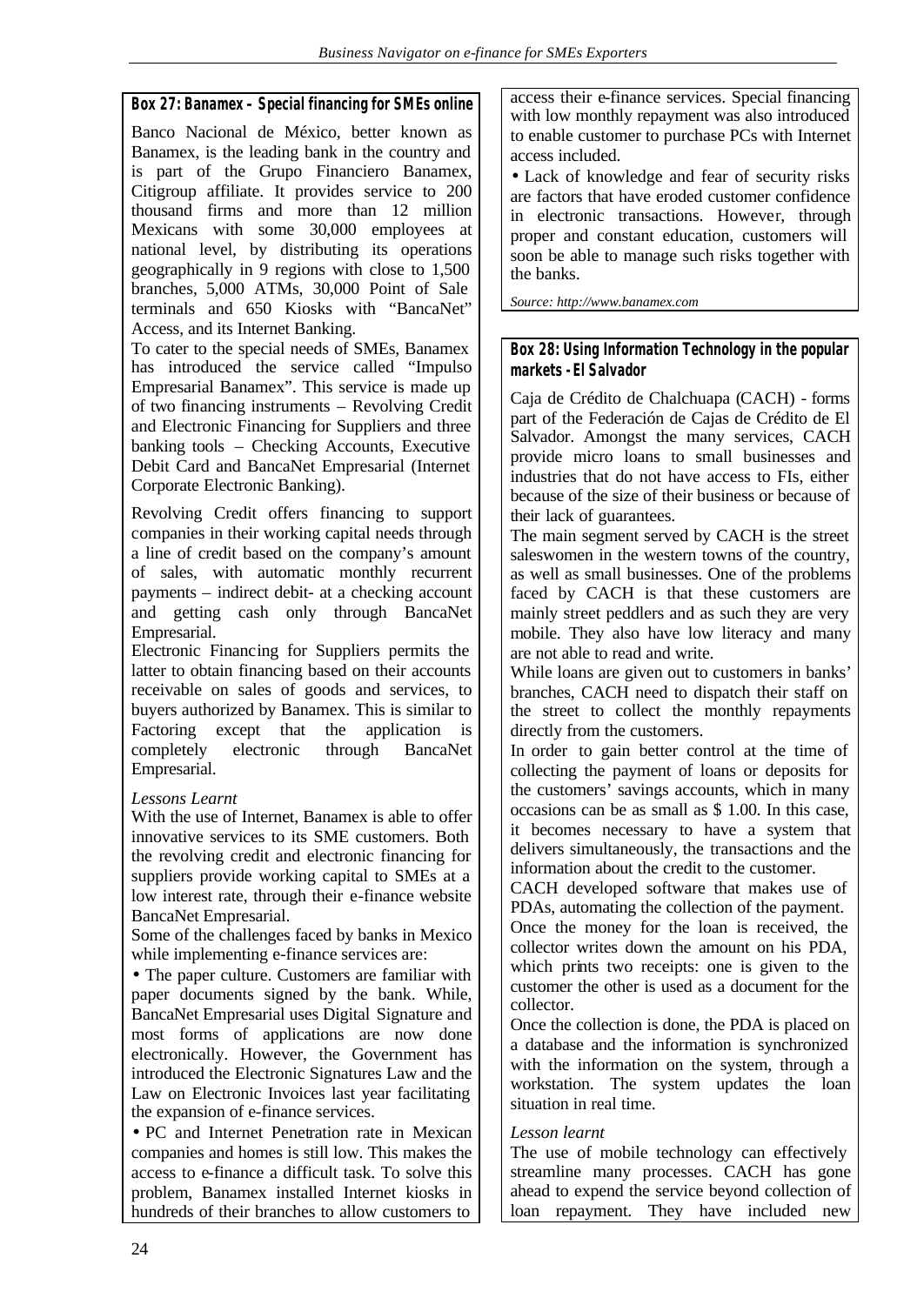services such as collection of savings deposits and application of new loans.

*Source: Asociación Centro Americana de Consultores en Comercio Internacional ACACCI-COMPITE, El Salvador*

#### **Box 29: Banco Nacional de Costa Rica**

Banco Nacional has a wide network of 134 offices, 265 automatic tellers across the nation and 19 drive-through branches. As of December 31, 2004, it is the largest banking institution in the country, with assets of US\$3.000 million and net profits for that year of US\$40 million.

The Bank has introduced a number of e-finance services using the Internet as the main delivery channel. The cost savings in delivery using electronic channels were evident from the following data:

ß Transactions in ATMs: were 3 times more expensive than over the Internet

Human Cashiers:

- Transfers: 22 times more expensive than over the Internet
- Check Cashing: 15 times more expensive than over the Internet
- Checking Account Deposits: 15 times more expensive than over the Internet
- Savings Account Withdrawals: 12 times more expensive than over the Internet
- Savings Accounts Deposits: 14 times more expensive than over the Internet

#### *Lesson learnt:*

e-Finance can thoroughly reduce the cost of transactions. The key is to promote e-finance to SMEs as a viable alternative to traditional banking services. Over time, the benefits of  $e$ finance will become clearer.

*Source: Asociación Centro Americana de Consultores en Comercio Internacional ACACCI-COMPITE, El Salvador*

#### **2.6.4 Africa**

Compared to the other region, e-readiness in Africa is inching forward only recently and has been experiencing a reasonable growth in  $2003^{14}$ . Africa is the region with the fewest Internet users, although their number has doubled since 2000.

As can be seen on box 30, Africa is experiencing high growth rate in the number of Internet users from 2001 to 2003. This is similar to the transformation experienced in Latin America and in the Caribbean from 2000 to 2002.

In the area of e-finance, the current state is limited to e-mail communication between banks and its customers. However, there are also cases of extensive usages of ICT in some parts of Africa, particularly in Tunisia.

l

<sup>&</sup>lt;sup>14</sup> E-Commerce Development Report 2004, UNCTAD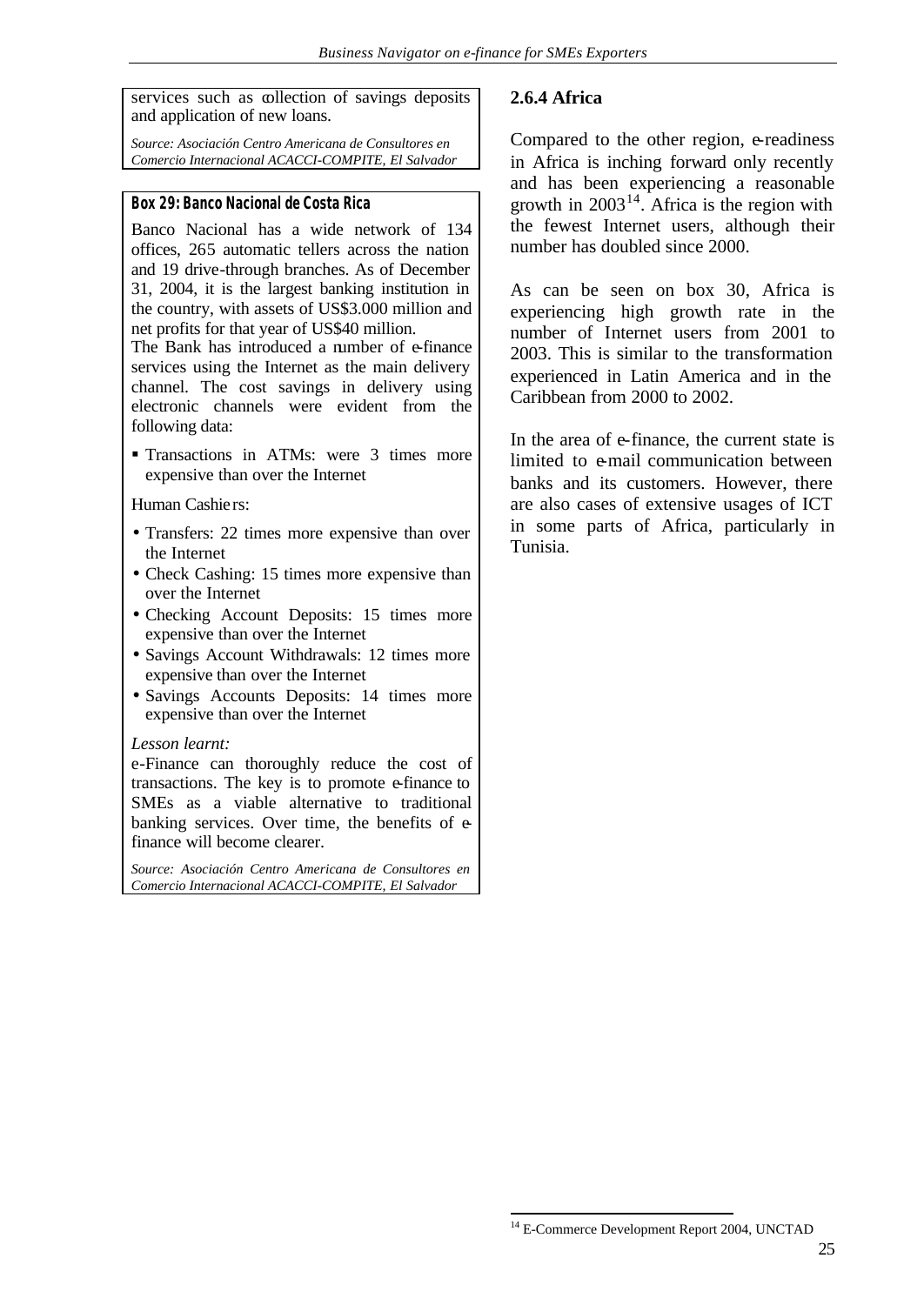|                             | 2003    | %Growth | 2002    | %Growth | 2001    | % Growth | 2000    |
|-----------------------------|---------|---------|---------|---------|---------|----------|---------|
| <b>Africa</b>               | 12 123  | 21.38   | 9988    | 63      | 6 1 1 9 | 34       | 4 5 5 9 |
| Asia                        | 243 406 | 15.25   | 211 202 | 40      | 150 535 | 38       | 109 257 |
| Europe                      | 188 997 | 7.24    | 176 232 | 23      | 143 584 | 30       | 110824  |
| Latin America and Caribbean | 44 217  | 4.19    | 42 439  | 45      | 29 224  | 65       | 17673   |
| North America (2002)        | 175 110 | 0.00    | 175 110 | 12      | 156823  | 14       | 136971  |
| Oceania                     | 11825   | 1.88    | 11 607  | 21      | 9601    | 16       | 8 2 4 8 |
| <b>Developed countries</b>  | 396754  | 2.06    | 388746  | 15      | 339 427 | 19       | 285480  |
| <b>Developing countries</b> | 246 290 | 17.53   | 209 556 | 50      | 139 317 | 48       | 94 35 2 |
| <b>Others</b>               | 32 634  | 15.41   | 28 277  | 65      | 17 142  | 123      | 7700    |
| Total                       | 675 678 | 7.84    | 626 579 | 26.36   | 495 886 | 27.96    | 387 532 |

### **Box 30: Internet users by region, 2000-2003 (thousands)**

Internet users by region, 2000-2003 (thousands)

Source: ITU (2004) data and UNCTAD calculations.

#### **Box 31: Tunisian Post–Electronic Payment on the go**

The Tunisian Post is one of the more aggressive users of ICT in Africa. Several projects were launched to ensure that the Tunisian Post still stay relevant in the new world of digital age. These projects include e-commerce, eadministration, e-payment, e-finance (for money transfers and financial services), e-post (for hybrid mail and secure messaging), track and trace electronic logistics, e-counter (the zeropaper postal desk), complemented by in-house e-learning for its 9,000 employees. Currently there are more than 50 e-related projects that are either implemented or in the process of implementation. Some of the e-finance related projects are listed below:

**CCPNet** - This is the Internet Banking service for companies who have postal cheques account with the Post. Basic financial transaction can be done online such as enquiry of balance of accounts, application of financial products, bank transfers electronically to pay their suppliers, paying their bills, paying workers' salaries, etc.

**Yellow plastic card:** This is a debit card system in collaboration with VISA Electron. With this card, customers can withdraw money at ATM machines and shops that are equipped with electronic payment terminals. In addition to that, they can also pay for purchase of goods and services on the Internet up to the amount of the postal current account balance; the amount paid is automatically debited on line from the postal current account.

**E-Dinar -** This is a prepaid, anonymous, multipurpose card intended for the public at large, for Internet payment. Its main advantage is that it is

accessible to everyone and without any restrictions whether customers have a bank account or a credit card or not. Customers can buy the card by debiting from their account or by cash at the Post Office. Additional value can be added on to the card via the Internet.

The usage of e-Dinar is not exclusively limited to the Internet; it can also be used to pay transactions with retailers that are equipped with electronic payment terminals, as well as for withdrawing money from *automatic cash points.*  For payment in the Internet, customers will use an 18-digit authentication code and a personal password. For transactions at automated cash points and electronic payment terminals, the customers will use a 4-digit authentication code and the personal password.

**Various Electronic Fund Transfer Services** – The Tunisian Post has developed a number of Electronic Fund Transfer service to make transfer of funds easier, faster and more convenient. Some of the innovative fund transfer services are:

Minute Money Order - This is an electronic money order service, which enables the customers to send money in *quasi-instantaneous*  manner from any post office.

Electronic money order – Is an online payment system that connects to the institutions of higher learning for the disbursement of scholarships and study loans. It also connects to the social security agencies for the disbursement of pensions. These beneficiaries are paid in any post office by simply presenting their ID and without the need for any other document.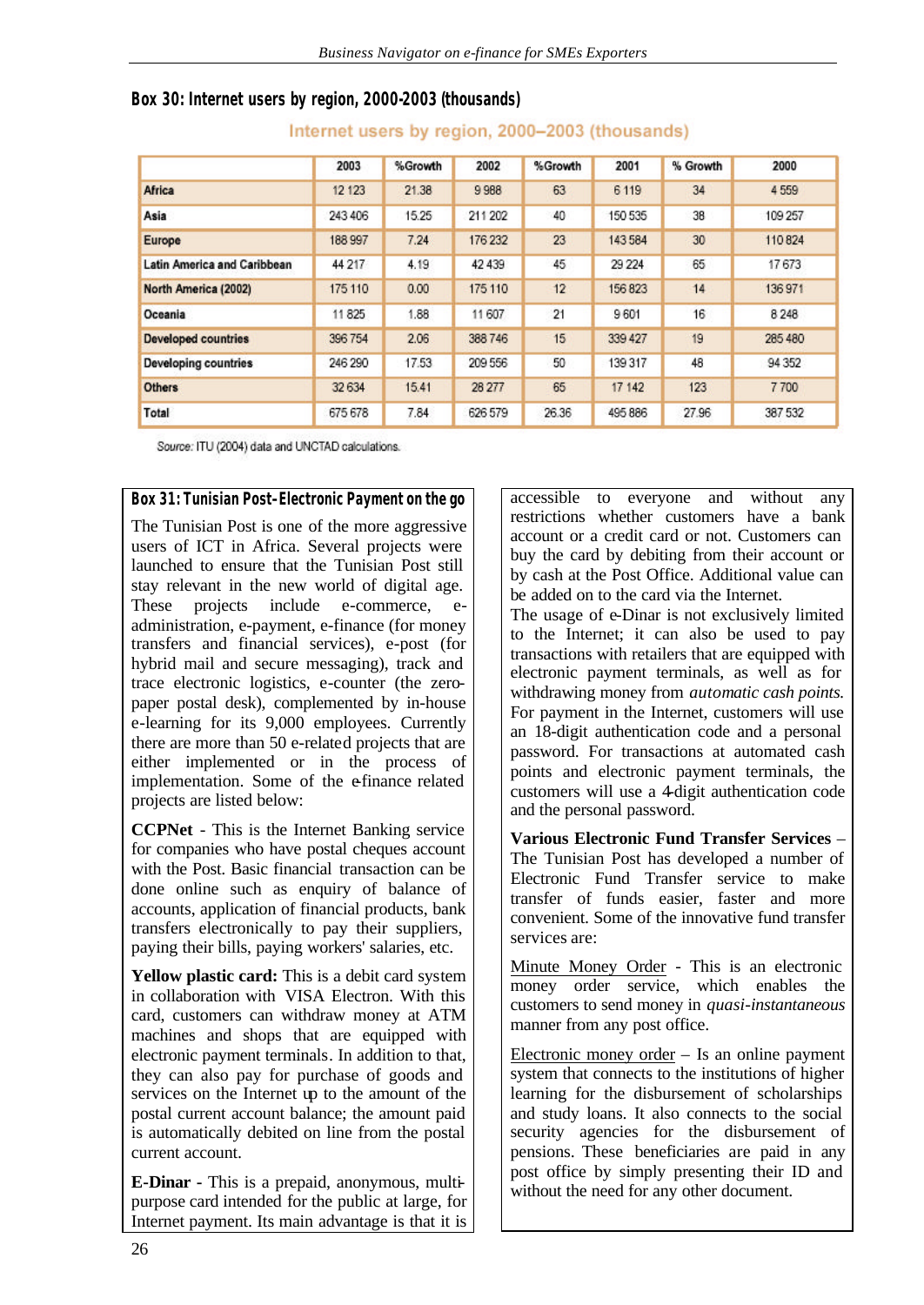EUROGIRO electronic money orders – The Tunisian Post is one of the members of the EuroGiro service. The service enables customers to send and receive funds automatically via their account with the Tunisian Post.

#### *Lessons Learnt*

The Tunisian Post has moved aggressively into e-commerce and e-finance, which is a general trend worldwide. Postal mail is the main revenue for postal services that have been affected by the e-mail, Internet and mobile services such as Short Message Service (SMS). To evolve, the postal service had to reinvent and align itself with the digital age. With a large network of outlets and trust that the Tunisian Post developed over the years, it is now well placed to offer financial services and leverage ICT technology.

However, to increase its usage of e-payment, access to Internet becomes critical. The Tunisian Post has embarked on the next phase of development by deploying Internet Kiosks in strategic locations. This will further enhance its services to its customers.

*Source: http://www.poste.tn/index.htm*

#### **Box 32: First National Bank – Online Banking Portal**

First National Bank is the third largest bank in South Africa. It is a division of the FirstRand Banking Group. The Bank has products and services available for individuals and businesses.

For businesses, it offers three types of online services:

FNB Internet Banking – Provides low value transactions and supply basic online banking facilities such as balance enquiry, online payments and foreign exchange service.

BANKit – Cater to high volume and high value transaction. In addition to the basic FNB Internet Banking service, BANKit also offers customization of payment templates, batch processing of bulk payment, create different levels of user administration, export files for reporting purpose.

FNB Trade Online – A special website for FNB customers to apply for import letters of credit provided by the FNB Corporate Trade Services.

#### *Lesson learnt*

These three websites are operated by different departments/divisions of the Bank. Each department created their own online service to cater their own customer needs.

However, this may raise some issues in the long run as a company can be a user of all three services. The customer will find it inconvenient to log-on into separate systems for different purposes.

*Source: https://www.fnb.co.za/*

#### **2.6.5 Asia and the Pacific – The great melting pot**

Asia-Pacific is the next-most e-ready region after Europe<sup>15</sup> with Singapore (7th) being most advanced and followed by Hong Kong (9th), Australia (12th), South Korea (14th), New Zealand (19th), Taiwan (20th) and Japan (25th). Developing countries in Asia are also catching up with initiatives such as egovernment, etrade, e-community etc.

e-Finance application is a common place in Asia Pacific with different stages of development. Almost every bank in Asia Pacific has a website and in the more developed countries, e-finance services.

Although not as tightly knitted as the European Union, countries in Asia Pacific do cooperate in regional setup. This includes government-to-government (G2G) initiatives such as ASEAN and APEC. The private sector has also set up some regional initiatives such as the Pan Asian Alliance. There is also a strong participation of the private sectors in the area of ICT development and e-commerce development.

l

<sup>15</sup> EIU E-Readiness 2004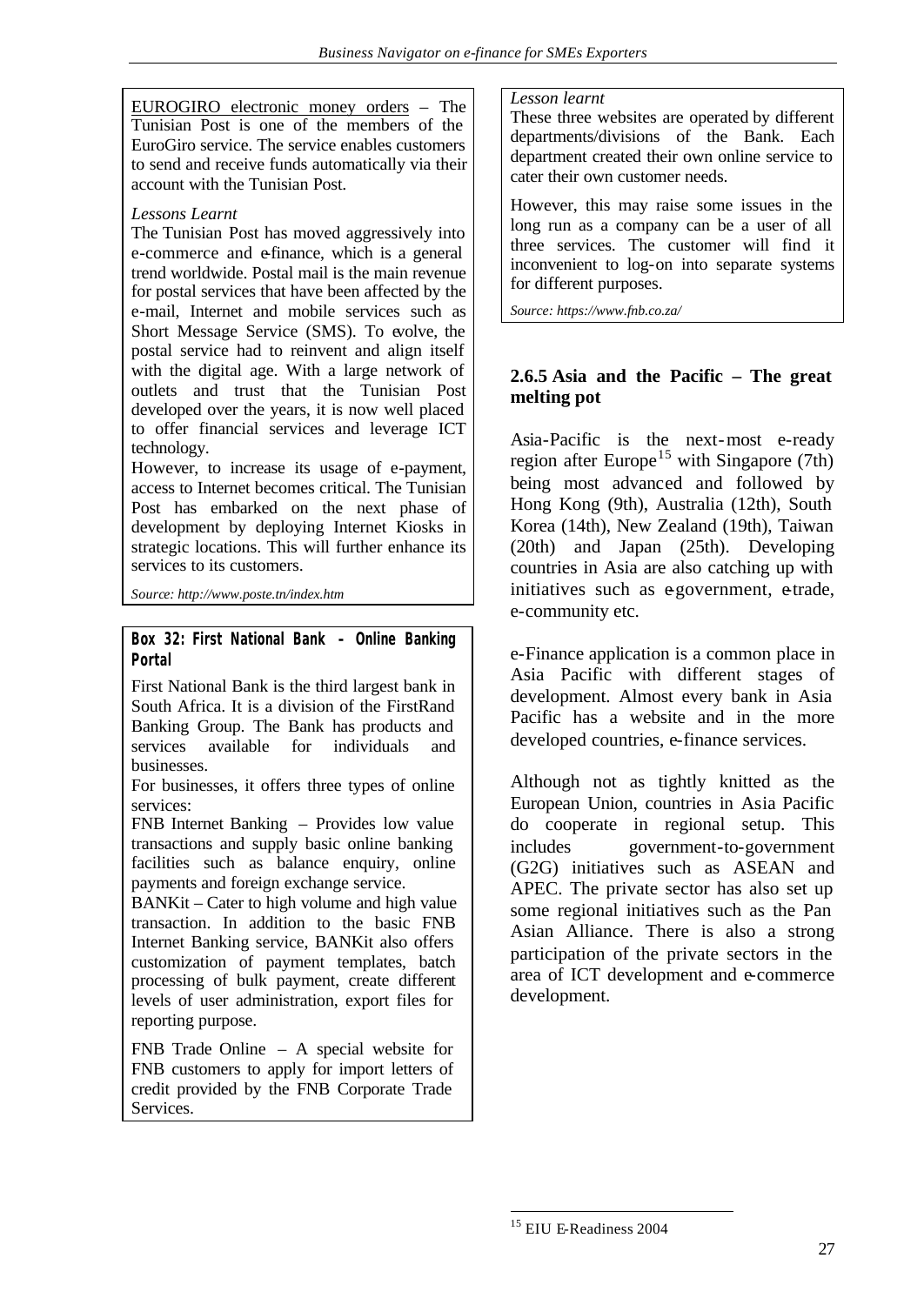## **Government and Financial Institutions are focusing the SMEs**

The governments in Asia Pacific recognized the importance of SMEs as they form over 90% of the businesses but contribute to less than 40% to the economy. Many of the SMEs in developing countries are also suppliers to multi-national companies who source, manufacture and assemble their products in Asian countries.

With globalization and a shift to knowledge-based economy, governments in Asia Pacific have started to focus their attention on SMEs. Various forms of grants and assistance in the form of loans are being given up.

Financial Institutions have also started to focus on SMEs by providing low cost banking and financial services. As SMEs typically require low value, high volume financial transactions, the Internet has become the natural choice for banks.

#### **e-Government Initiative is the main catalyst of e-finance**

e-Government is very much in the agenda of the government in Asia. Countries who aggressively implement e-government would have first developed a national ecommerce strategic plan. The plan would include infrastructure development, legislations and policies development, ICT industry development and education. These developments cover the implementation of a successful e-finance system.

Part of the e-government initiative is to develop an e-payment system in a national level, which will enable FIs in the country to tap on the system and result in better integration of payment system.

The government, as the main pay master, could help to accelerate e-finance development through encouraging FIs to link their banking and payment system electronically to the government accounting and payroll system.

Governments are also the largest buyers to procure goods and services. They are therefore in a position to decide on the form they would like to procure. E-tender, government e-marketplace is common in Asia Pacific.

### **Regional Banking pushes e-finance further**

Most banks in Asia Pacific have a regional focus. For example DBS Bank, a major commercial bank headquartered in Singapore, also has operated in Thailand, Malaysia, Indonesia, India, The Philippines and China.

To operate efficiently and effectively, these regional banks choose to work on a single platform across the region. The implementation of e-finance can provide a standardized view and services across the region without incurring in too much IT infrastructure cost.

## **Late Coming Advantages**

Developing countries in Asia Pacific, who implement their e-finance service, now has the advantage of leap flogging in turn of using the latest technology and avoid the pit fall the other countries who had implemented it earlier.

Technologies such as mobile phones, personal digital assistants (PDAs), Voice over IP, wireless and broadband Internet are some of the better delivery channels that banks could exploit.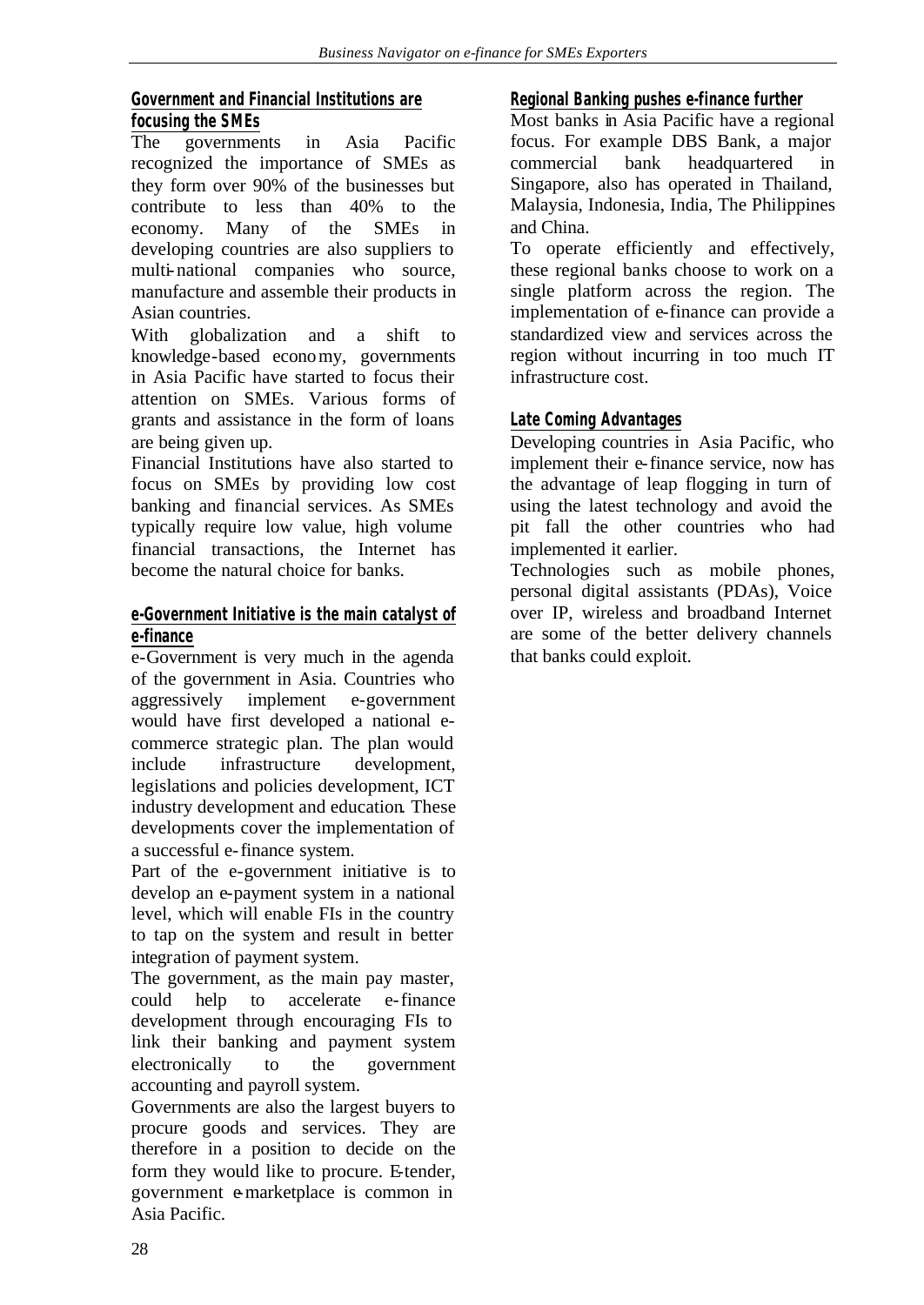#### **Box 33: OCBC Bank – Velocity@OCBC**

OCBC Bank is one of Asia's leading financial services groups and one of the largest financial institutions, in the combined Singapore-Malaysia market, in terms of assets. E-finance services are offered to companies through its interactive website called Velocity@OCBC.

Velocity@ocbc offers a range of trade and cash management services, including account information, payment and collections, trade finance and foreign exchange. Since its launch in 2000, Velocity@ocbc has been well received by its customers.

Increasingly there are more corporate customers, including SMEs who are using the online platform to better manage working capital, productivity, costs and risks.

The system has gone through several enhancements since the bank constantly reviews feedback received from their customers. Some of the major enhancements include:

- Improved and enhanced interface a new user interface was implemented with better navigation
- Chinese Language Option Users can perform online transactions in Chinese.
- Better Online Performance Users will experience faster access due to the use of better compression technology.

The Bank has also developed new financial product through Velocity@ocbc. Under its **Business Cash Financing** service, it offers financing to SMEs of up to \$500,000 on outstanding accounts receivable with a financing quantum of up to 75% of the eligible accounts receivable. It results in a revolving working capital loan based on accounts receivable and functions on a nonnotification basis. The service is similar to Factoring however it requires no physical invoices to be presented subsequently after the loan account is activated. This service has gone down very well with the SMEs, who are mainly family businessmen, very conscious of their financial status. They find it 'embarrassing' if their business partners know that they have pledged their purchase orders to the bank as in factoring. This service is however transparent to their business partner as the SMEs will still issue and collect the payment directly from their business partners.

#### *Lessons learnt*

It is important to constantly obtain feedback from customers to improve the system. While e-finance may need to use sophisticated technology, FIs need to be mindful to deliver user- friendly systems. One of the key benefits of e-finance is transparency of information. When customers conduct their businesses entirely through the e-finance system, banks can have better information to understand the nature of their clients' business and thus are in a better position to manage their risk. And through better risk management and data mining, new and innovative products can be developed.

*Source: http://www.ocbc.com.sg*

### **Box 34: Kasikornbank**

Kasikornbank is the third largest commercial bank in Thailand, as measured by total assets, loans, and deposits. As at end 2003, the Bank had 496 branches, 15 foreign exchange offices and 15 international trade centers, spread throughout Thailand.

The large and disperse branches created bottlenecks and discrepancies in providing trade finance to SMEs. In order to have an economy of scale and to consolidate the processing, the bank has created a centralized trade finance-processing center. A single unified Trade Finance System was developed to enable SMEs to apply, for example, for Letters of Credit using Internet Banking.

At the same time, customers can also submit their applications at branches. These applications will be scanned and electronically sent to the processing center for approval.

#### *Lesson learnt*

While banks can provide trade finance services through Internet Banking, they must also keep in mind that not all SMEs have access to, or are comfortable with, e-finance. In locations where internet access or usage is low, services can still be delivered through the branches or interactive kiosks. However, a common platform should be developed for both the branches and the Internet Banking system.

*Source: http://www.kasikornbank.com/*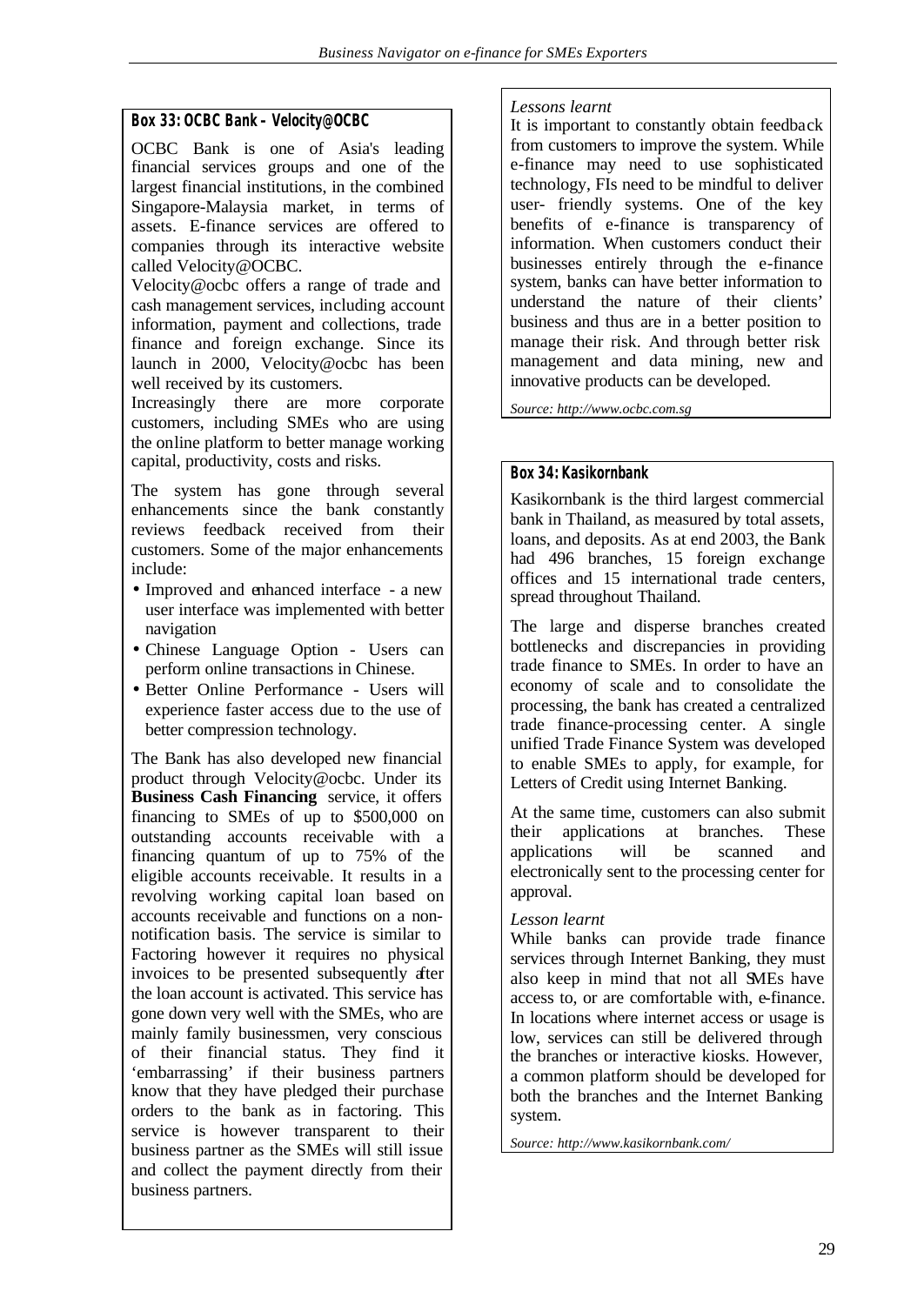#### **Box 35: TradeCard – linking supplier in Asia to buyer in US**

TradeCard is a US company launched in 1994 that allows a buyer to connect the flow of physical goods with the flow of electronic funds by handling both through the same electronic document. The company had 750 customers at the end of 2003, up from 567 a year earlier. The volume of business it handles was up more than 230% in the first quarter of 2004 compared with the same quarter in 2003. TradeCard solution addressed the following need:

- To reduce the cost of L/C based payments
- $\blacksquare$  To eliminate errors in paper documents causing discrepancies and increasing costs
- $\blacksquare$  To increase visibility into transactions, e.g. salespeople visiting customers have better access to sales transactions pending
- $\blacksquare$  To improve payments and cash flows monitoring

Previously, every time a buyer in the US issued a purchase order to one of its suppliers in China, it had to open a letter of credit with its bank, a process that required presenting a stack of documents. The bank would then courier the letter of credit to the manufacturer's bank, a journey that could often take a week. The Chinese bank would then review the documents and inform the factory that it could receive payment as soon as it shipped the order. The entire transaction could take up to two weeks, during which time the buyer money had left its accounts but hadn't yet paid for the goods.

In the electronic system run by TradeCard, the purchase order and the credit function are part of the same electronic document. That cuts down on the paper-processing time and allows people to track the two functions simultaneously. TradeCard replaces buyer and seller's bank with an insurance company that ensures that the transaction goes smoothly. It does this by charging buyers a subscription fee and pre-approving their credit risk. Suppliers generally pay a transaction fee. Because there is less paper and fewer people involved, the fees for each transaction are lower.

Because the information and funds are transferred more quickly, it is getting its orders faster.

#### *Lessons learnt*

- E-finance can extend beyond simple provision of information to sophisticated Financial Management
- In developing a complex system it is important to have a focus – in the Trade Card case, the focus is on large Buyers in the USA

However, long term viability can only be assured if benefits touch all parties – in Hong Kong, SMEs gained by fast turnaround and lower cost of financing.

*Source: http://www.tradecard.com*

## **2.7 Conclusions**

E-Finance can be implemented in many ways, starting from simple online application forms to comprehensive interactive services that link e-finance to an e-marketplace.

Critical is the basic telecommunication infrastructure and high e-readiness of no countries. The lack of such infrastructure and e-readiness will require the FIs to put in more effort– setting up Internet Kiosks, working with ISPs to provide special financing to purchase PCs and Internet access.

FIs must balance between convenience and security. The use of PKI and digital certificates should be encouraged when high value transactions are made. However, efforts should be made to use the same PKI infrastructure. If each bank were to develop their own PKI, efforts will have to be made to cross-certify them.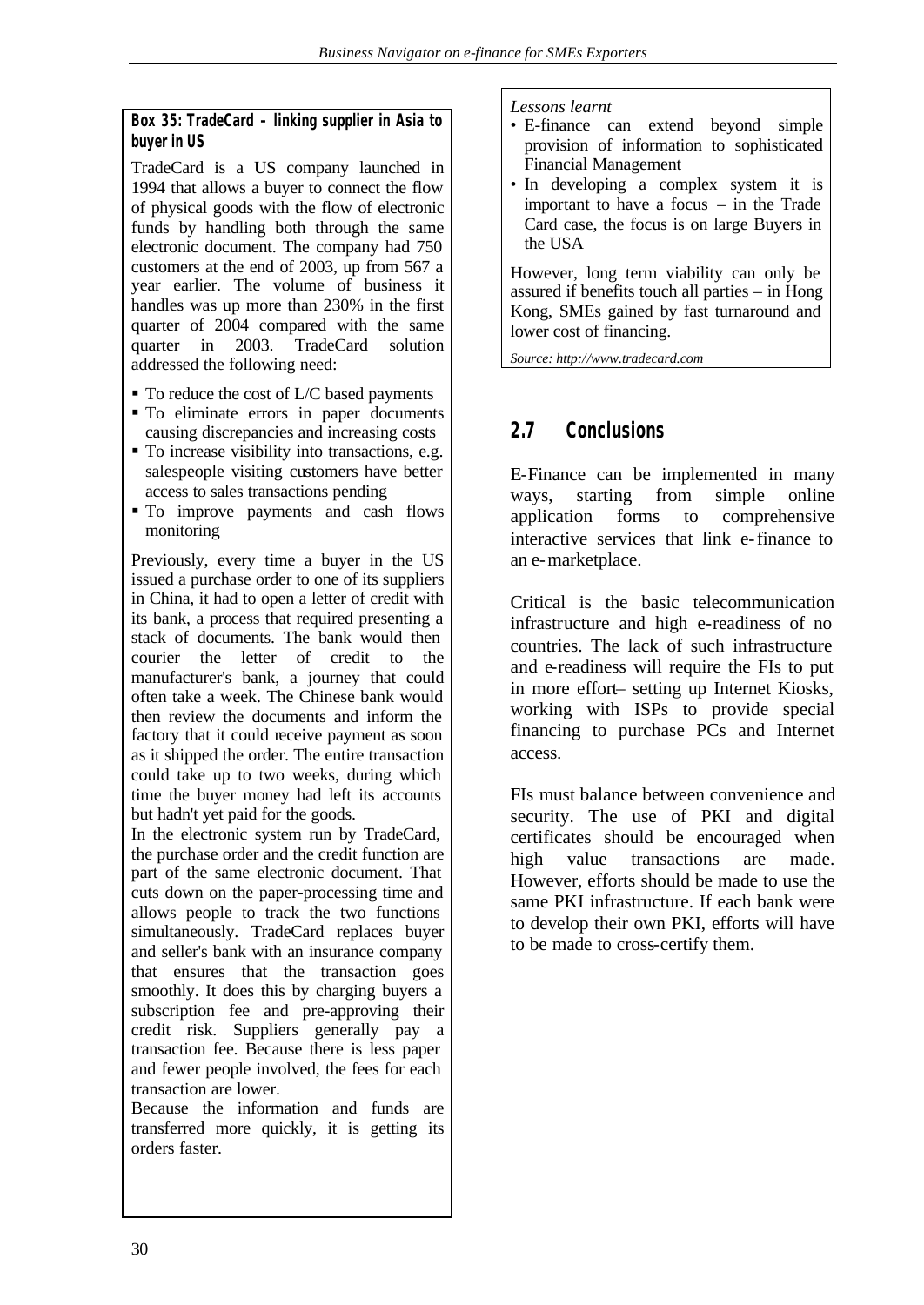FIs should view e-finance as a tool to build relationships with its customers due to its lower cost, higher speed and wider reach. They could first use e-finance to provide transaction oriented products such as balance enquiry, funds transfer etc. As the customers build their business transaction around the e-finance service, the FIs could then offer Cash Management services to help SMEs to manage their account. Through such services, FIs can better understand the creditworthiness of its clients and be able to customize financing for them.

It is important to recognise that, while efinance offers many benefits, such as better access to information and lower costs, it can only be successful in a fully developed banking environment, conducive to international payment. An example is in the Southern African region. While there are some forms of e-finance services offered by the banks, applications in the export arena has been limited, inter alia, in view of the exchange control provisions which are in place.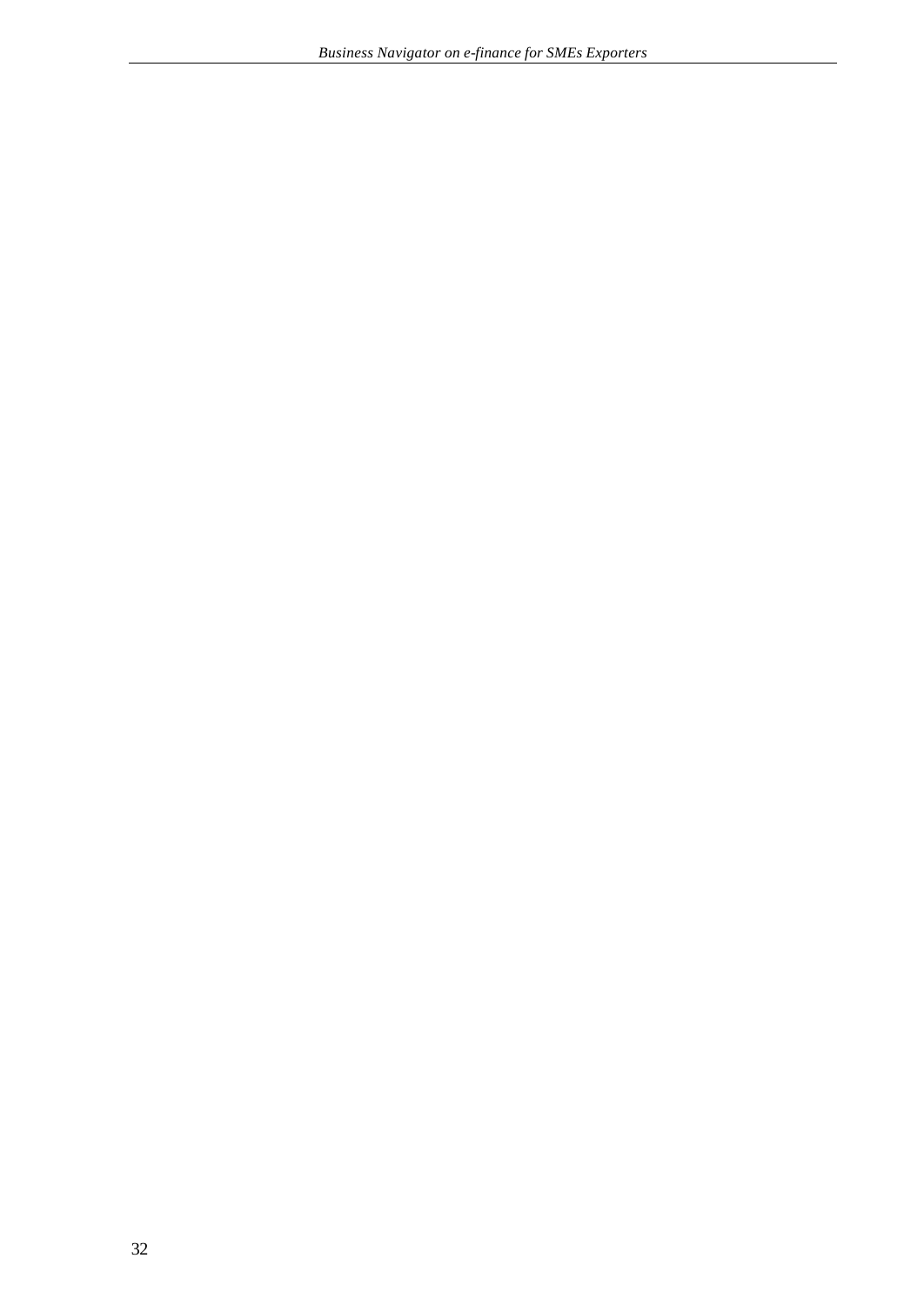# **Chapter 3: e-Finance services: How To Exploit Technology To Optimise Value?**

FIs should focus on using e-finance to lower the cost of acquiring and servicing SMEs while ensuring profit by cross- and up-selling a range of financial services to them. Technology tools such as Internet kiosks, mobile phones and electronic banking offer a low cost, fast and wide spread delivery channels that FIs could leverage on.

Technological development not only is about creating alternative delivery channels, but is also redefining the financial landscape. This includes continually finding new effective ways to provide financial services to SMEs while ensuring profitability of the bank. It is not just about web enabling existing products and services but also being able to provide the complete financial services required by SMEs. It is also not just about implementing technology solutions but being able to customize the product offerings to local requirements and preferences.

Software and content development tools such as customer relationship management systems, credit scoring and application processing solutions, are some of the tools that FIs can employ in their e-finance services.

In this chapter, we will look at the various technologies that are deployed in the delivery channels and various e-finance services.

**Box 36: Upgrading of e-banking system seen as key to competition**

DBS Bank has upgraded their Internet banking platform that will deliver online products and services faster, to more users, and across the region, in a seamless manner.

The platform, based on the leading  $J2EE^{16}$ standards, will resolve the scalability problem of the previous system which was introduced seven years ago and whose technology is now outdated.

DBS' new Internet banking platform is expected to serve more than 800,000 online customers by end of next year, up 45 per cent from the current 550,000 users.

*Source: DBS Bank, Sept 2004*

# **3.1 Types e-finance Services**

Chapter 2 of this report highlighted many successful cases, each using different business approach and different services. We detailed below a summary of some of the more common e-finance services:

# **3.1.1 e-Banking**

E-Banking is also called internet banking or online banking. The service enables customers to perform basic financial transactions such as enquiring bank accounts; make bill payments; transfer funds etc. Because e-banking is relatively easy to set up, the barriers to entry are low. As a result, e-banking is not limited to just big and well established banks. In addition, with greater competition, FIs have no choice but to offer such services as ebanking, like ATMs and branches, has become a basic service that customers expect.

l

<sup>16</sup>J2EE - Java 2 Platform, Enterprise Edition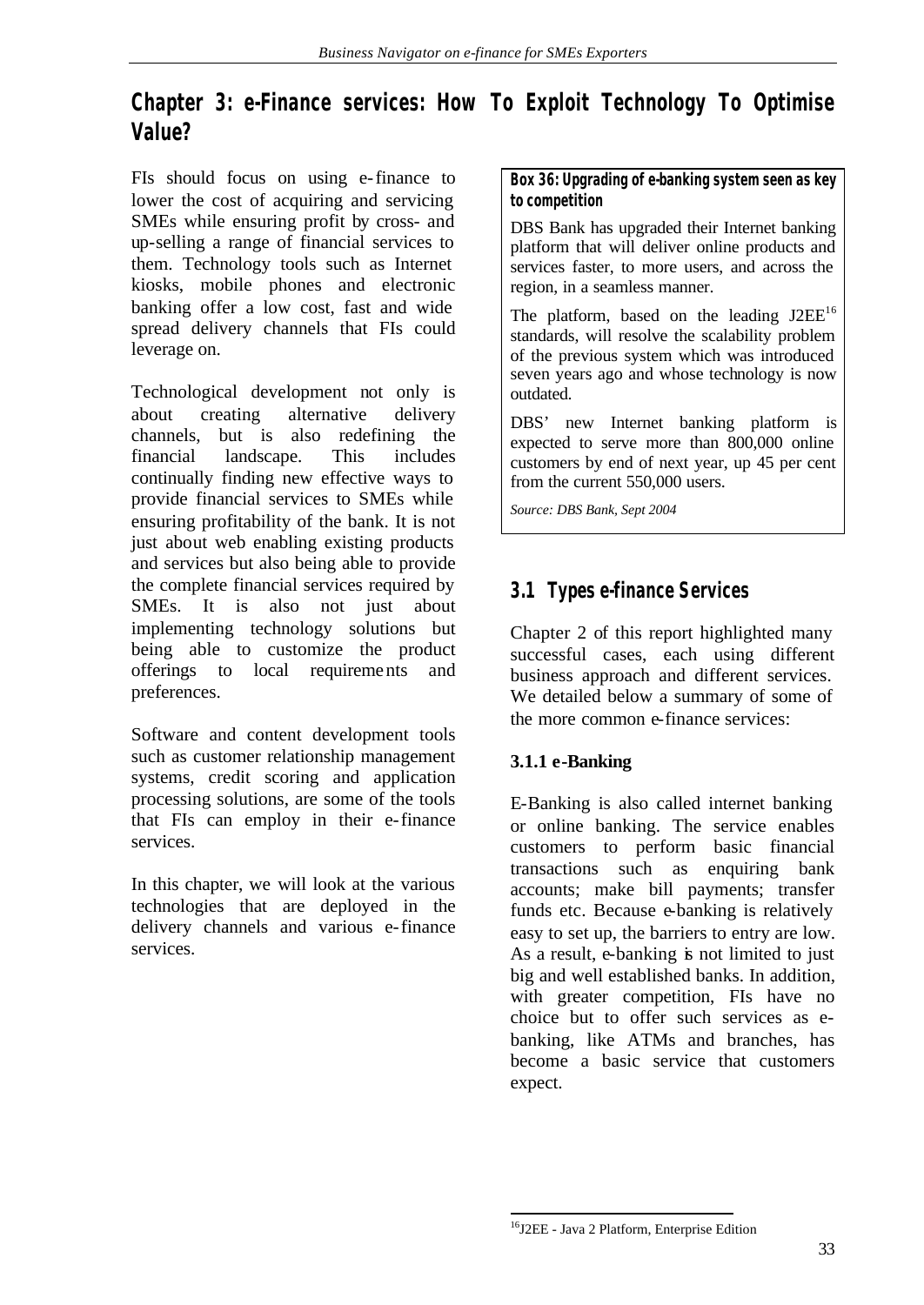However, FIs should be cautious when they implement e-banking without making any fundamental changes in their organization structure. More often FIs require to implement a special unit that focuses on marketing and services for the success of the new e-banking service. Only when e-banking is considered mature and stabilised, it may be integrated back to the various banking units.

Due to the low barriers to entry, there will be more service providers in the market. These service providers may take different forms. They may be existing banks from other countries, new banks that operate purely on the Internet, and finally a third party web portal that acts as an intermediary to banks.

Third party non-bank institutions can pose a serious challenge to existing banks. The banks' services would be marginalized and there are risks of turning their products and services into mere commodities.

#### **Box 37: DollarDex**

DollarDex is a purely Internet Investment Company, based in Singapore. They do not belong to any bank in Singapore. Their main service offering is to consolidate the Unit Trusts and other investments and loan services of the banks and offering them to their customers. To the banks, DollarDex is their re-seller or service agent. DollarDex customers view themselves as independent from the banks, therefore should the banks be able to provide them an unbiased view. Customers can get better service, as they are able to purchase Unit Trust and other investment funds, from different banks, from just one source. DollarDex has since expanded to Hong Kong and Taipei.

*Source: DollarDex http://www.dollardex.com.sg*

# **3.1.2 e-Payment**

The payment system forms an integral part of the banking and financial system. With the advancement of ICT, affordable epayment can be a reality. E-Payment includes electronic payment in the physical world and the virtual (internet) world. e-Payments are delivered through channels such as debit cards, credit cards, pre-paid cards, Internet banking and mobile banking.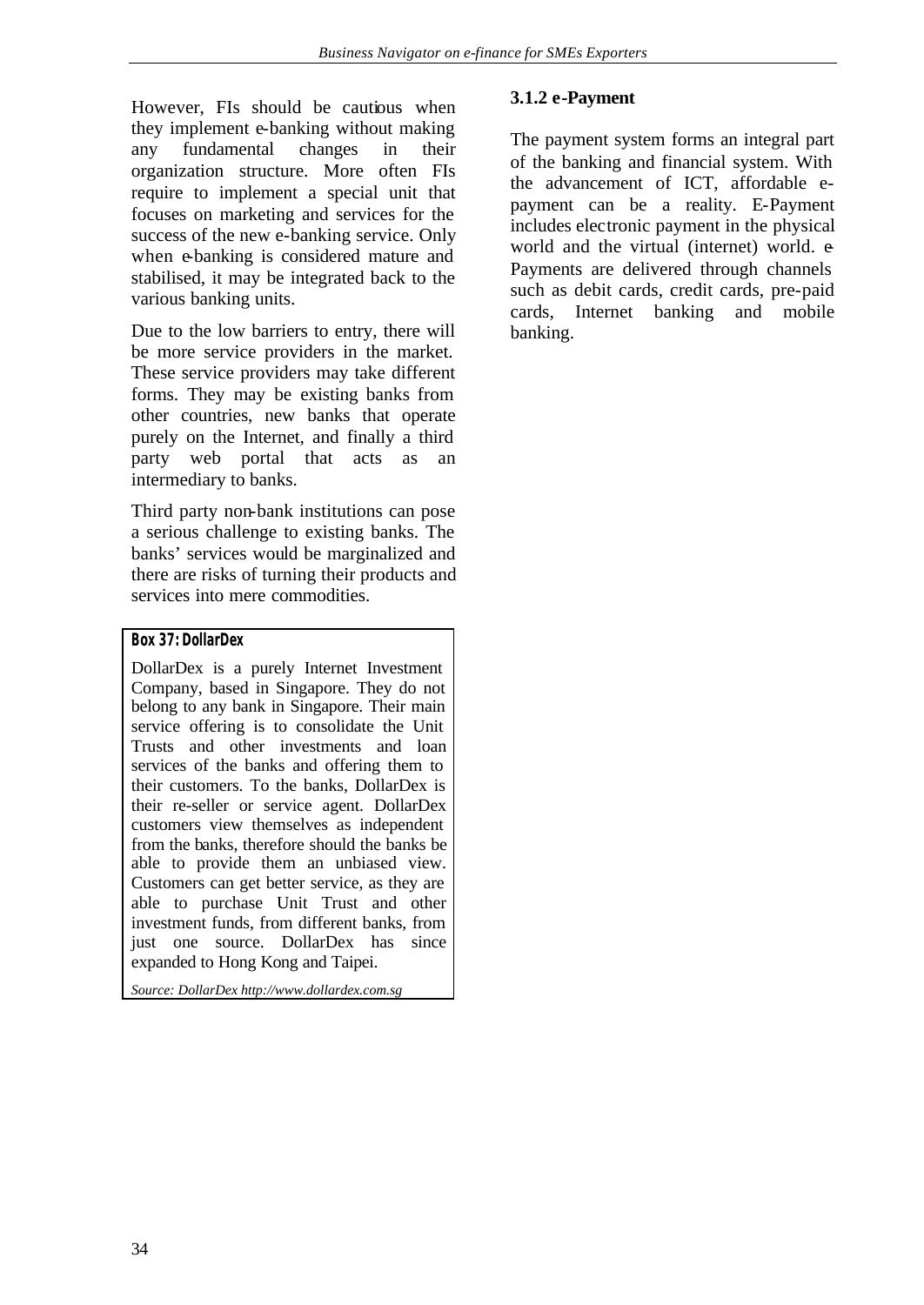#### **Box 38: A typical payment system**



Recently, new methods have been introduced in order to facilitate and simplify economic transactions. Surrounding these driving forces, new services appear and permit the development of transaction around the world. For example, government-toconsumer (G2C) marketplaces are becoming increasingly popular, providing an Internet based platform where citizens can pay their utility bills while avoiding all inconveniences such as queuing, paying during office hours, etc.

Emerging new technologies and, in particular, the development of Information Communication Technologies (ICTs), have had, for the past 10 years, a deep impact on national and international markets. The emergence of new marketplaces on Internet - such as business-to-business (B2B), business-to-consumer (B2C), consumer-to-consumer (C2C) and government-to-consumer (G2C) – enabled consumers to buy goods or services directly from their homes.

Electronic marketplaces (e-marketplaces) allow consumers to make their purchasing decisions taking into account the offer of many sellers offering a similar good or service, irrespective of their physical location. The distance between the buyer and the seller, which used to be one of the

central criteria for purchasing decisions, becomes thus less important.

Electronic commerce has not only facilitated exchange and increased the speed of transactions, but at the same time it has created a need and a demand for appropriate payment systems. For the ecommerce consumer, it is important to effectuate the payment in a secure and safe manner, at low cost, within a short period of time and if possible, from his workstation. At the same time, for the merchant it is important that the system is easy to put in place, safe, reliable and not expensive.

# 3.1.2.1 Types of electronic payment

Electronic payment, in short e-payment, is broadly defined as any monetary transaction between a buyer and a seller that uses digital technology at every stage of the payment process. This broad definition includes credit and debit cards, smart cards (e.g. CASH), bank transfers, and digital peer-to-peer (P2P) payments, such as PayPal or Paybox, as well as electronic cheques.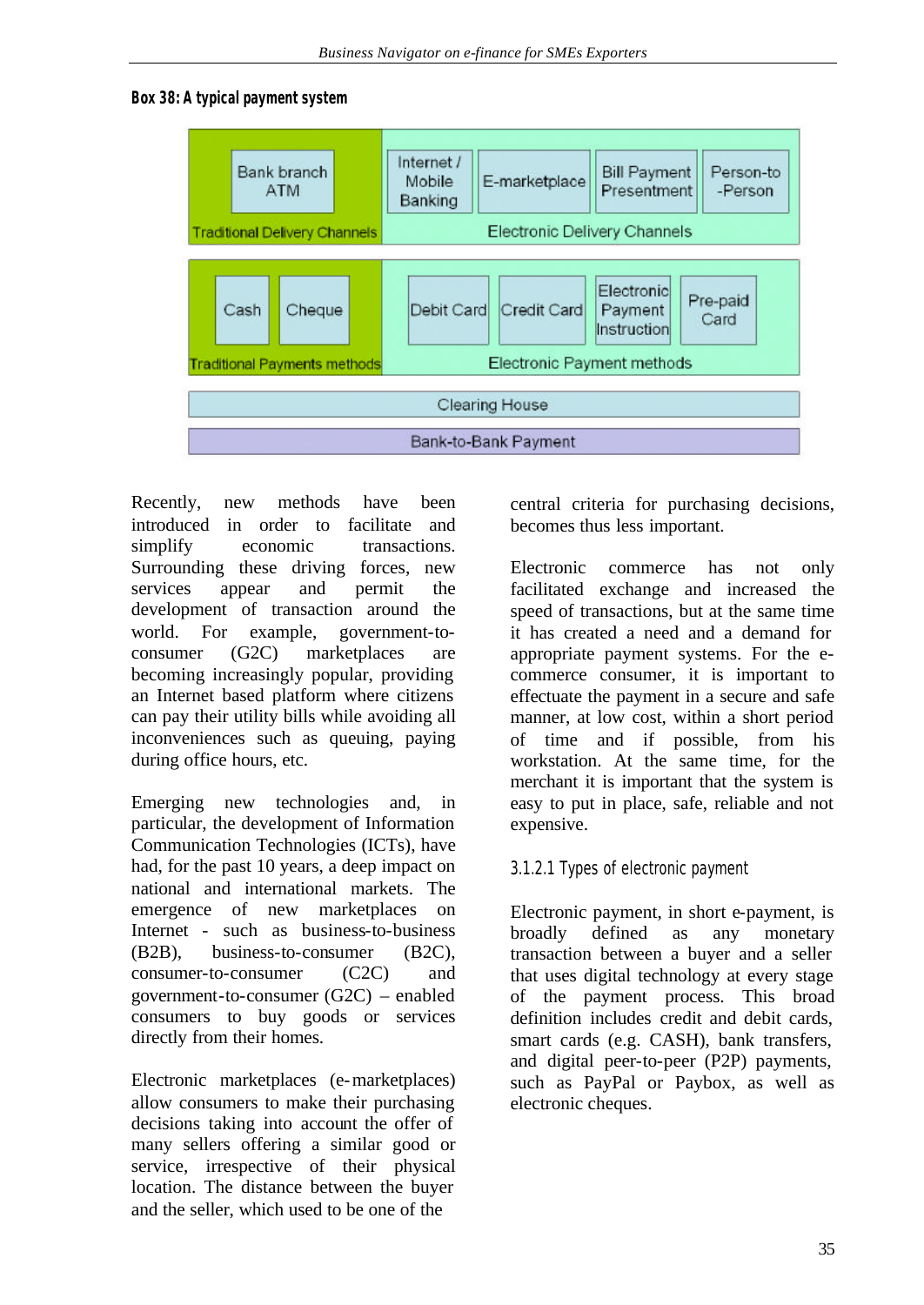In most cases, merchants' websites need to provide specific e-payment platforms, which are adapted to the activity of the company. These are called e-payment check gateways. Depending on the method of payment, the e-payment gateway can be implemented jointly with an external service provider or directly by the merchant. In the latter case, the seller can decide to work directly with the system authorized by his bank and use the electronic payment platform of the bank. By doing that, payments are done directly into his bank account.

Different e-payment methods are used in ecommerce transactions:

• **Debit and credit cards.** Upon purchasing the goods the customer enters his card details, usually the card number, expiry date and  $CSC^{17}$  number. In order to increase the cardholder's confidence, several layers of security are usually installed on the merchants' concerned website. Once the card details have passed the verification process, the system informs the customer that the operation has been successful. The customer then receives a digital invoice showing the payment details. The payment is made directly from the customer's card account to the seller's bank account. Banks or other financial institutions usually issue credit and debit cards. While the cardholder pays an annual fee, the largest share of the cost is borne by the seller who contributes to the maintenance of the system through a percentage of his turnover done using the card, usually amounting to 3%. Credit cards payments can be facilitated using PayPal (see below).

l <sup>17</sup> The CSC (Card Security Code) is a serial three or four digit number printed on the signature field of each card. It is different for each card, appears only on the card itself, not on the receipt statements, is not transferred and known only to the cardholder.

• **e-Banking** is another e-payment option. The customer, when ordering goods online, receives the information and the details of the bank where to pay. At reception, the customer transfers the required amount to the company bank account and the delivery is initiated. Both buyer and seller are required to hold a bank account, preferably with an e-banking access. For the consumer, this method bears the risk of non-delivery, but it is very secure for the seller. Sellers often propose free-of-charge money-back guarantees offered through third parties to reduce the risk for the buyer and make this payment method more attractive.

• **Electronic billing** – a recently developed e-payment method, where electronic bills are sent for information to the buyer's e-mail account and to be established from the e-banking account. The customer pays the bill through, using his e-banking account. Electronic bills facilitate regular payments, such as telephone or utilities.

• **P2P – (Peer-to-Peer)** Payment through a third party provider such as PayPal or Paybox is used. Let's us see the functioning of PayPal, as Paybox is similar.

PayPal is a Web-based application ensuring a secure transfer of funds between member accounts using bank transfers or a credit card. Once the merchant has installed an appropriate platform on his website, PayPal will take care of the entire payment process through the Internet. Both buyer and seller have to be PayPal members and have PayPal accounts. The company relies on the existing infrastructure used by financial institutions and credit card companies. The amounts credited to each PayPal account are placed in pooled bank accounts and then used for transactions. Paypal is therefore a payment facilitator and not a financial institution.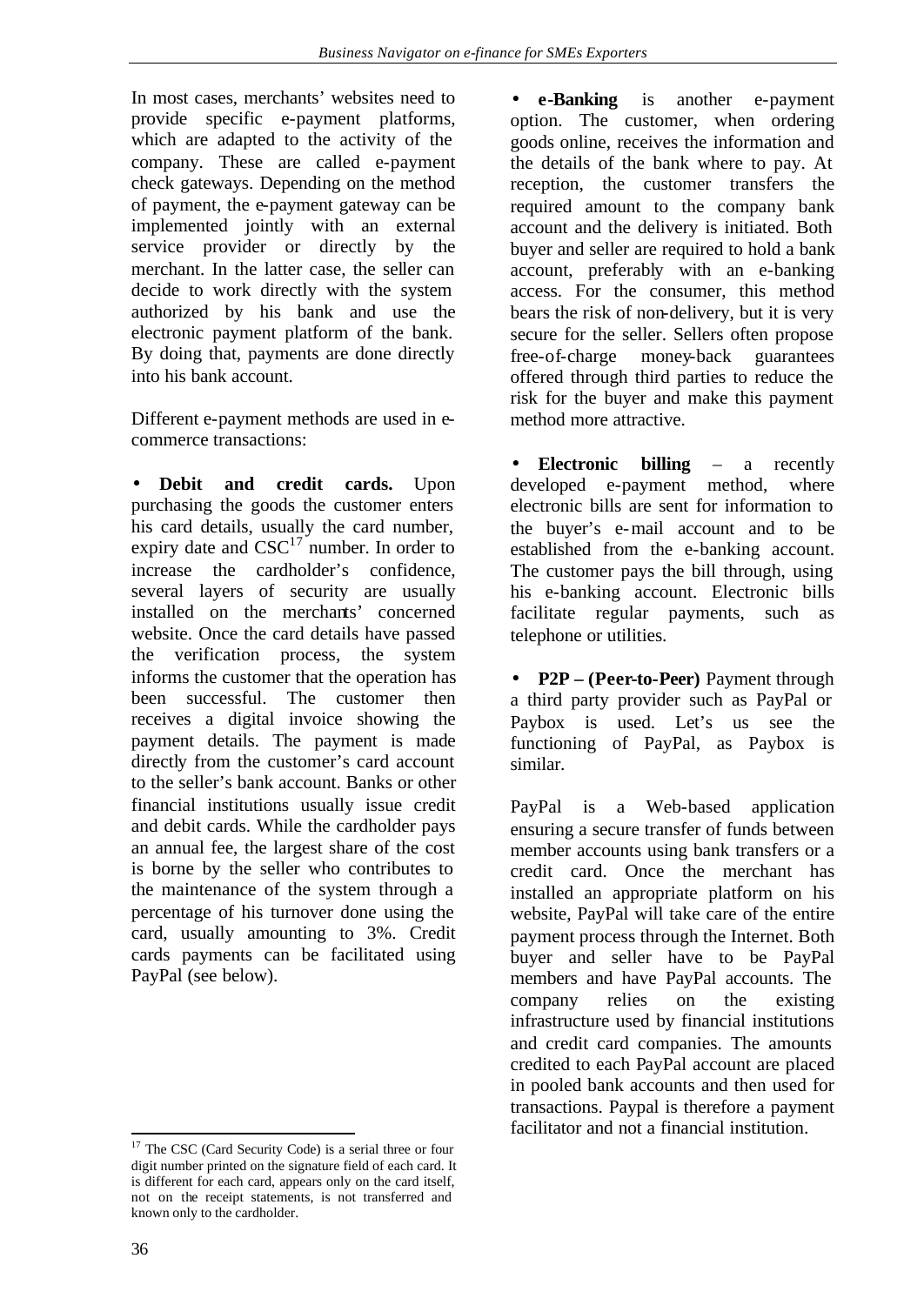The transactions are secured by standard manners. PayPal verifies users when they register on the website through credit checks and verifications against third party databases. However, PayPal does not guarantee that the identity of the user is correct but only if the payment is in order (an element of insecurity may remain).

The system is free for the user, but there is a fee structure in place for merchants or for those members who wish to receive payments. In addition to the basic service, PayPal offers a number of additional services, such as a money-back guarantee for purchases paid through PayPal.

For all the above electronic payments, the consumer receives an invoice and a payment confirmation via email, which provides him with a tangible evidence for his payment.

# 3.1.2.2 Electronic-money payment (Wallet)

Electronic money, in short e-money, is available in two main ways: The first is, as a card-based virtual wallet, substituting banknotes or coins to facilitate the payment of small values in retail shops and other small payments, such as transport tickets, parking fees and tolls. The value is stored in a microprocessor chip implanted in a plastic card. It is a general and flexible type of payment complementing the traditional means such as cash, checks or credit cards.

More rarely to card-based products, electronic money can also be softwarebased on inbound or store on the workplace. This technology uses specialised software, installed on a standard personal computer for storing the value. The loading of value onto the device is similar to the system allowing the consumer to receive cash from an ATM, and the product is used for purchases through a transfer of value to the merchant's electronic device.

The electronic wallet has been developed and launched successfully in many countries all around the world, equally in developed and developing economies. Usually it is put in place by banks, such as the CASH system proposed by the UBS in Switzerland or by national post office, such as the e-Dinar in Tunisia. In addition, enterprises such as telecommunication companies, public companies (e.g. public transport) have often successfully launched their own products related to their services. The electronic wallet is well established in many countries and appreciated by consumers for high security, easy accessibility and utilisation.

The software-based products, on the contrary, have been less successful. This scheme is less transparent for the consumer and more difficult to understand. It works in a similar way as a credit card and requires an access to the consumer's bank account. They are however, susceptible to hacker attacks, and consumers who focus on security will prefer to use other, more secure methods of payment.

# 3.1.2.3 An emerging new technology: Mobile payment

Mobile payment, in short m-payment, is defined as a payment made through the use of mobile phones. The amount is then debited to the monthly phone invoice or from the pre-paid card. This new payment method came into sight in 2002 and is usually used for micro-payments.

The access for mobile payment can be done through a voice access, SMS (Short Message Services) or WAP (Wireless Application Protocol). To secure the payment, the authentication is done through the PIN (Personal Identification Number). Only once the customer has entered the correct PIN, the payment is accepted. The mobile service providers, often in cooperation with banks, put mpayment services into place.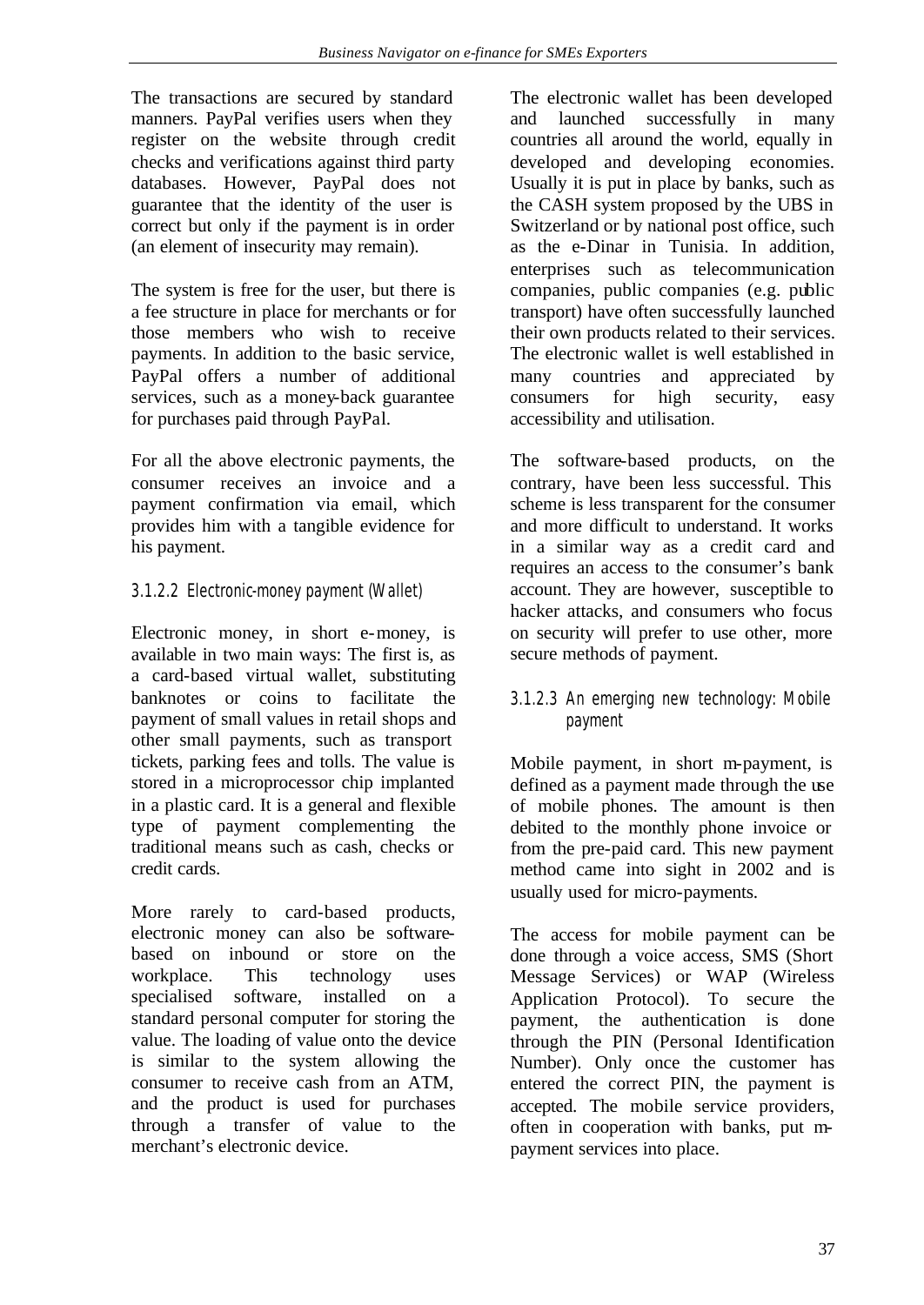The use of mobile payment is increasing faster than the other methods of payment because of the growing cellular phone penetration in both developed and developing countries. For example, in Japan, the success of mobile Internet can be attributed to the high concentration of population in urban areas, long commuting times, consumer comfort with small electronic devices, and the lack of a ubiquitous fixed line Internet infrastructure. In addition, mobile payment is easy to use and well secured, as the authentication through the PIN allows reducing risks.

# 3.1.2.4 Legal and security aspects of epayment mechanisms

With the development of the different emarketplaces and the need of epayment mechanisms, different standards and solutions were developed worldwide to increase the security of these systems. These include three main areas: (i) legal regulations such as adopting e-law for protecting users, (ii) national authorities to control the regulations, and (iii) security systems such as different layers of security such as Secured Socket Layer (SSL).

# **Legal aspects**

With the growth of e-transactions and  $e$ activities, new issues relating to the legal aspects of cyberspace began emerging. In order to regulate these complex issues elaw came into being.

E-law is a generic term, which encompasses all the legal and regulatory aspects of digital activities including those which take place on the Internet.

E-laws are in constant evolution. New legal propositions and subjects are emerging almost every day in cyber space, such as electronic commerce, taxation, encryption/cryptography, authentication, digital signature, certification, online banking, cyber fraud, cyber crime, intellectual property rights, copyright, trademark, patents and etc.

The increase of e-commerce transactions pushes the government to regulate this area through e-law and appropriate by-laws. In addition, therefore Internet attracts hackers, governments need to create policies for securing electronic commerce.

More specifically, policies related to electronic payments have to cover:

- Legal specifications of new statutes of Internet that did not previously exist,
- Oversight issues to be controlled by central banks since safety and efficiency of payments are part of the responsibility of the central banks.
- Fraud prevention. The level of security depends on the method of payment. When the e-payment system has an access to a bank account, the level of security has to be very high. With the existing measures such as encryption technologies, additional personal questions, PIN mobile requirements, new possibilities are emerging such the one developed by Eurocard, Master Card and Visa (EMV). This new system integrates into each debit and credit card - in addition to the traditional magnetic band - a chip containing personal information of the cardholder and a confidential code.
- Law enforcement. As any other legal regulation, e-law needs to be complemented by appropriate legal procedures, infrastructure and institutions.

Although progress is uneven and national statutes differ, an international move toward more homogeneous standards is under way and countries have taken different approaches.

# **Security aspects**

The security issue is crucial for the success of the e-payment process. It has both dimensions a technical aspect and a psychological aspect. It is equally important to build consumers' trust into the payment mechanism to make it at least as acceptable as other traditional methods of payment, such as credit cards, cheques or cash.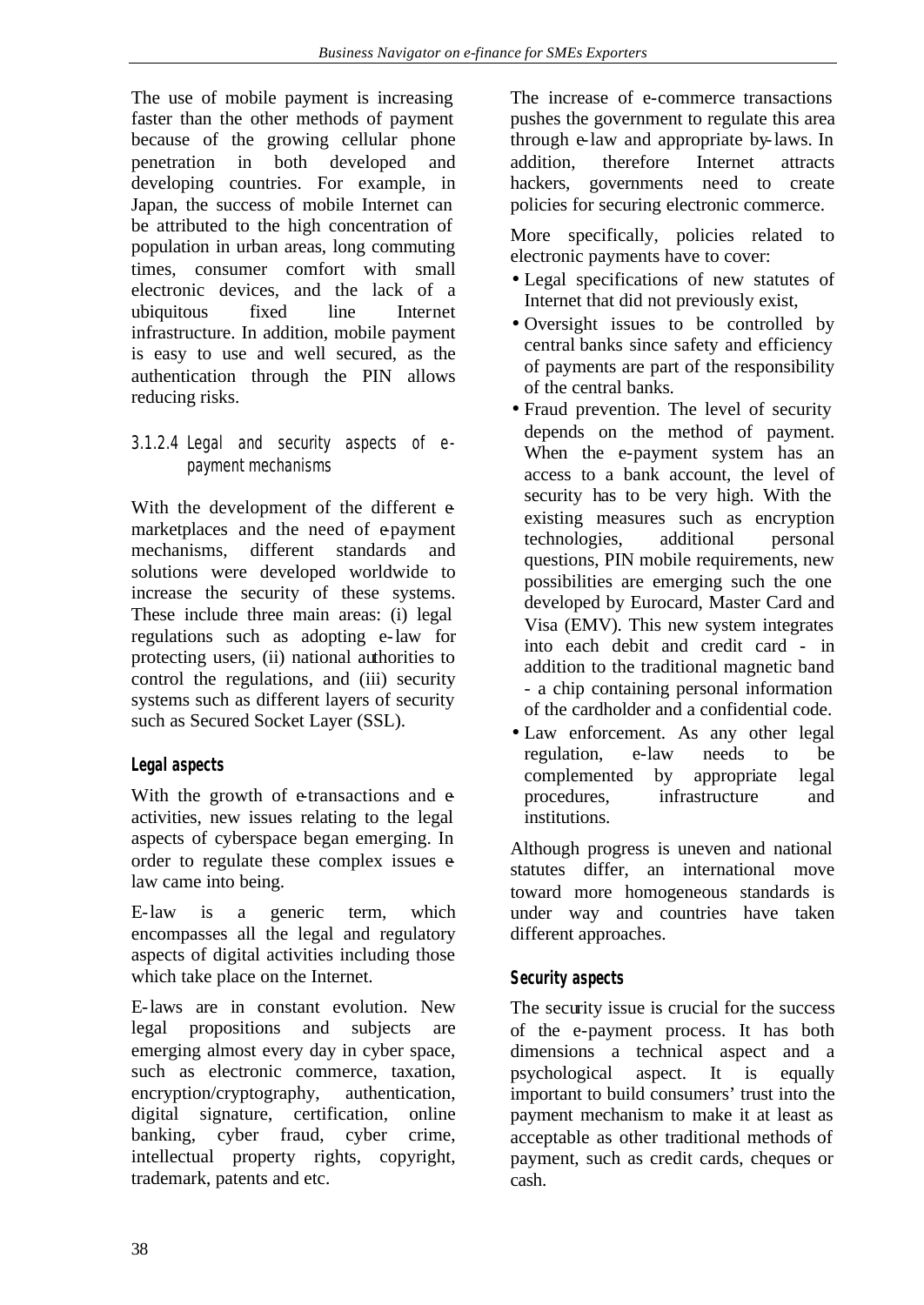The security of electronic payments is ensured through several layers. The more protective layers the system integrates, the better the consumer will be protected. Encryption, identification and authentication are the three layers that a security system usually encompasses.

The most used security system is the Secure Socket Layer (SSL). It is a security protocol that allows SSL-enabled PCs and servers to authenticate each other. SSL creates single-session key exchanges using – usually 128-bit - encryption for enciphering and deciphering encrypted SSL transmissions. It allows unlocking the block cipher and reading the encrypted data. This coding method requires at least a 128-bit encryption key in order to successfully securing the transaction. This communication protocol makes the data practically impossible to attack.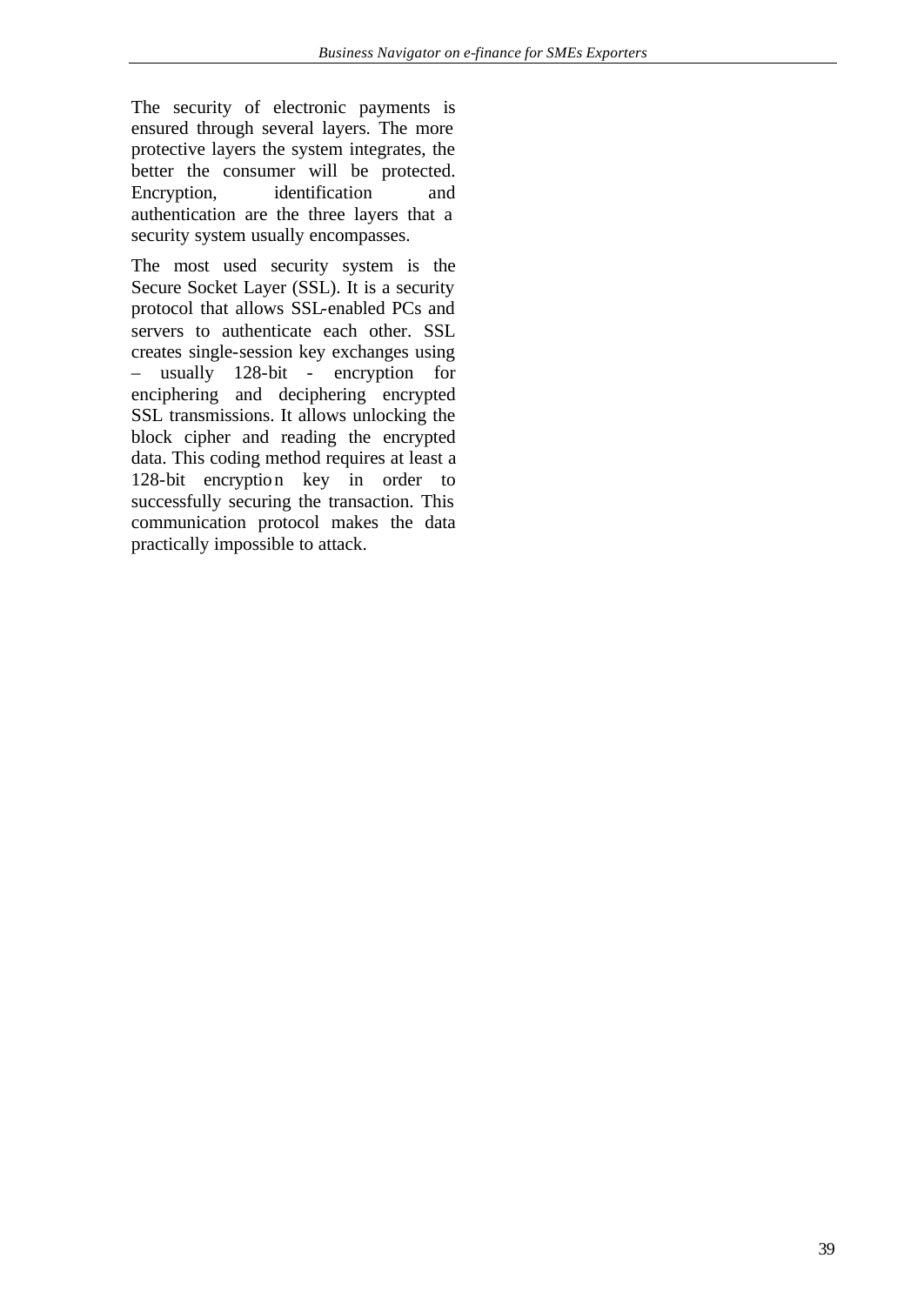

**Figure 1: SSL Transaction without intermediary**



#### **Figure 2: SSL Transaction with intermediary**

A merchant wishing to use SSL protection for credit card transactions has to apply for a certificate, which is issued by a recognized certification authority. Many different certification authorities (see below) are operating worldwide and all Internet browsers are pre-configured to recognize their certificates. When the buyer is ready to make the payment and to transfer his credit card number to the seller, the browser will switch to HTTPS. Then, the seller needs to prove that he is certified and agree on a session encryption key that is used to protect the credit card data from hacker attacks. See figure 1 for a schematic overview of the payment The system offers protection against hackers, as well as the security that the seller exists. First, the merchant has no security that the owner is using the card, rather that an unauthorized person. If the cardholder denies making the transaction, the seller is not able to prove the contrary. Secondly, the consumer has no protection that the seller will not store the credit card details and charge other transactions. Thirdly, if the merchant stores consumer data online, the credit card information could be accessible to unauthorized parties. In order to authorize each individual transaction and to reduce their risk, sellers often establish an online connection with their bank or a similar entity.

process.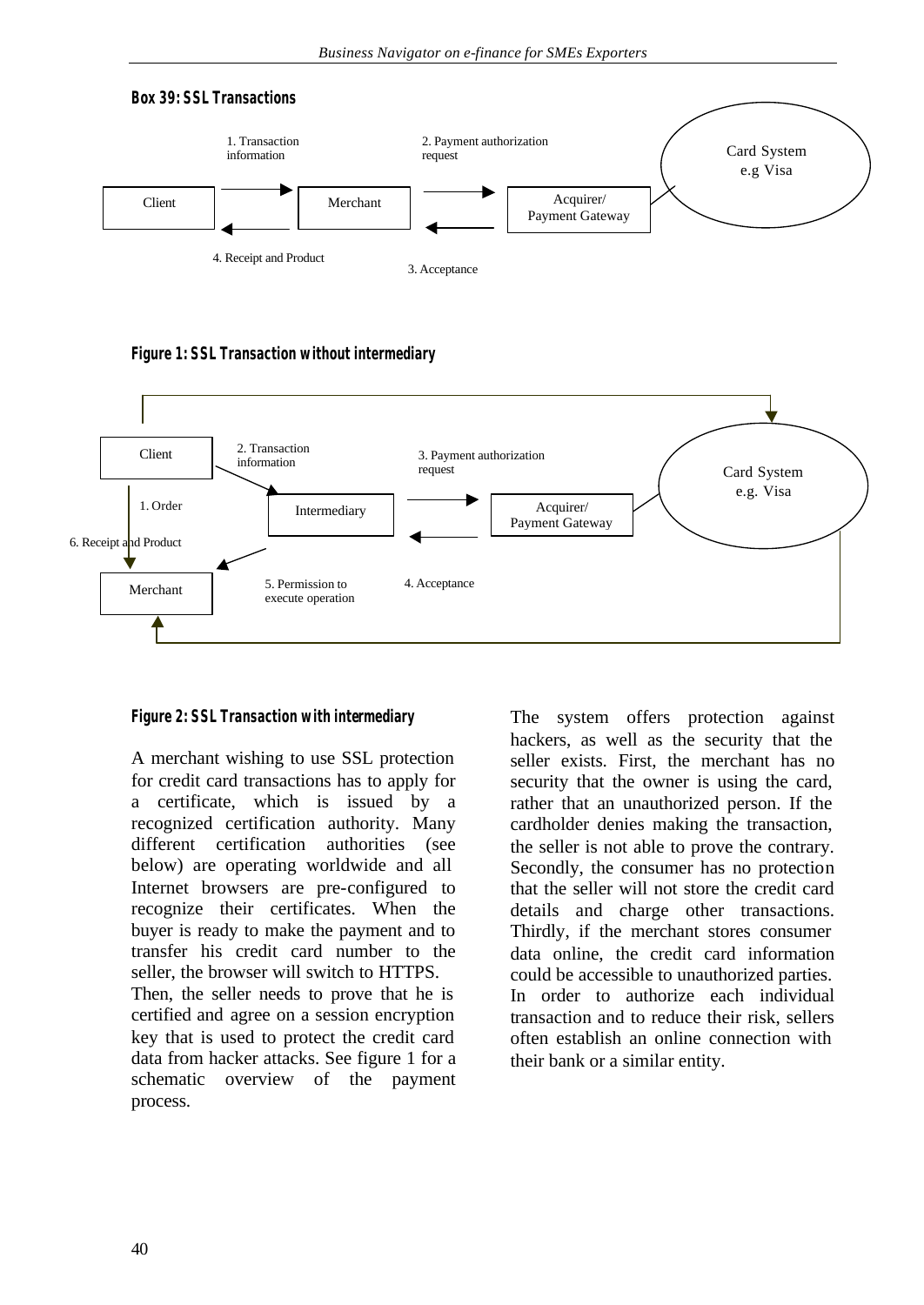Another security option is the Controlled Payment Number (CPN) or One-Time Credit Card Number. Under this system, the cardholder's bank provides him with a list of payment numbers valid only once for payments on the Internet. These numbers are similar to credit card numbers and prevent unauthorized use of the credit card account, for example by computer hackers or dishonest merchants

Recently, additional security features have been developed, such as personal questions to identify the Internet client or fingerprint identification.

In order to make these security systems operational and effective, the following conditions need to be met:

- The e-payment security mechanism and architecture need to be adapted to the legal framework of the country in which it operates. In this respect, supportive legal regulations can significantly contribute to strengthening the security mechanism and thus to foster the use of e-payment.
- Data protection on the merchant's computers and in the transaction process is another key issue in order to provide the necessary level of privacy.
- Consumers need to gain confidence into the different payment systems, to be sure to receive the paid product or to not to have the credit card hacked. The related risks are fraud, weak security protocols, software bugs and the like.

To summarize, security and regulation in case of default are the two major issues that have to be solved in order to develop trust and confidence of consumers in the epayment system.

# **Certification authority**

As already mentioned above, certification authorities (CA) have a key function in securing internet transactions, as they provide security certificates necessary for the most common security techniques to function. They are also responsible for defining the level of security implemented in a country. Each country has such certification authorities, which in most cases are national agencies.

A certification authority is the authority in a network that issues and manages security credentials and public keys for message encryption. As part of a public key infrastructure, a CA checks with a registration authority to verify information provided by the requestor of a digital certificate. If the regulation authority verifies the requestor's information, the CA can then issue a certificate.

The certificate usually includes the owner's public key, the expiration date of the certificate, the owner's name, and other information about the public key owner. Its exact content, however, depends on the implementation of the public key infrastructure.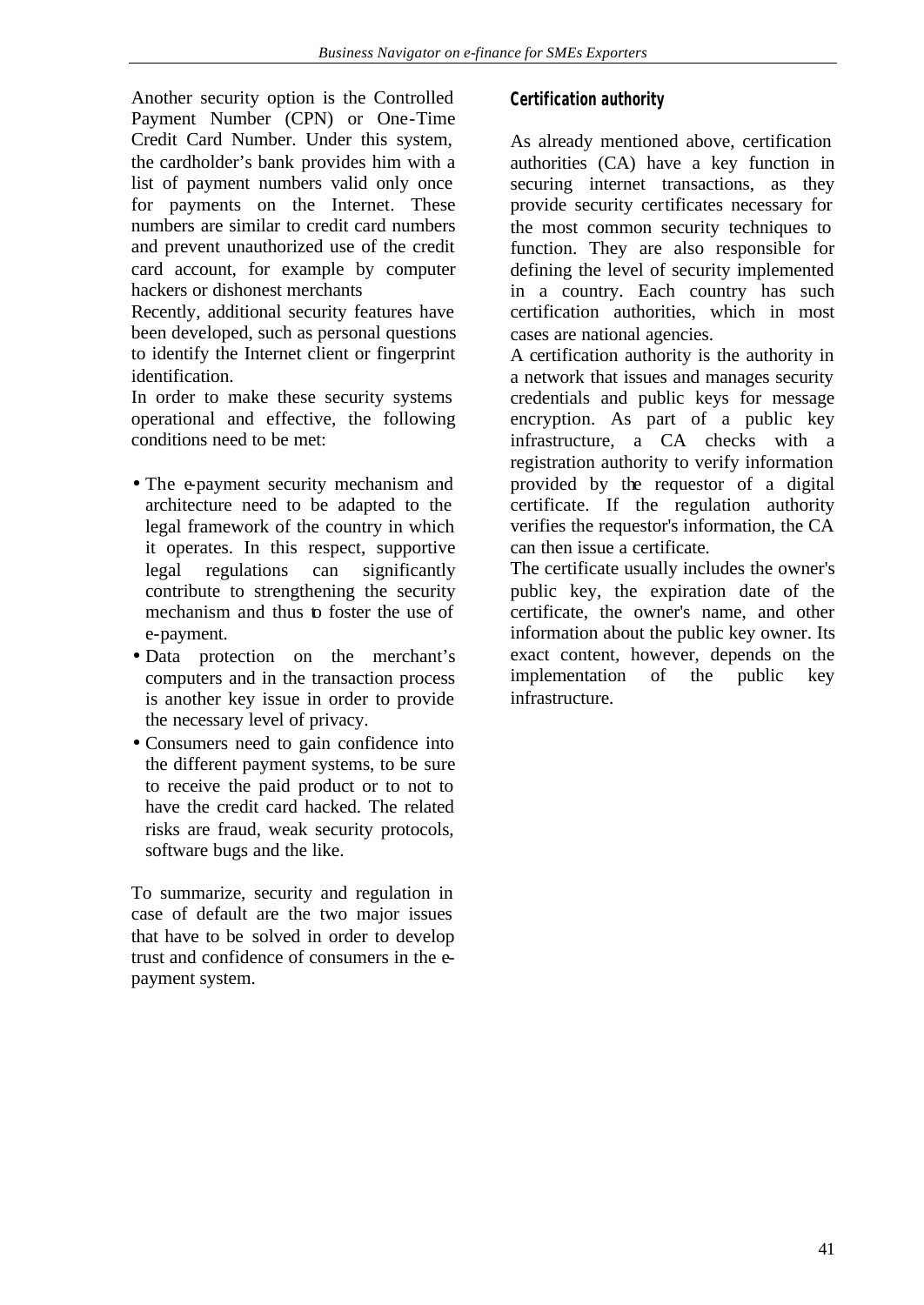# **Box 40: NETS - e-Payment consortium**

NETS was founded as a result of a need for a centralised e-payment operator by Singapore's local banks. NETS is now owned by DBS, OCBC and UOB. The first product launched was the NETS EFTPOS (electronic fund transfers at point-of-sale) service. This allowed Singaporeans to use a card and a PIN number to automatically withdraw funds from their bank accounts at points-of-sale.

NETS then introduced the shared ATM network in 1988. DBS, Keppel Bank, OCBC, OUB, POSB, Tat Lee Bank and UOB cardholders could use the ATM facilities of any of these banks.

In 1996, NETS introduced CashCards – a stored value smart card for use in retail purchases. In 1997, all vehicles in Singapore were fitted with special readers when the CashCard was adopted as the sole payment mode for Singapore's road toll payment system. By simply driving under an electronic gantry, toll charges are automatically deducted from the driver's CashCard - a fast, unobtrusive payment mechanism that allowed traffic to keep flowing.

*Source: NETS, Singapore http://www.nets.com.sg*

# **3.1.3 e-Trade Finance**

Trade finance is traditionally paper-based, making it slow, costly and error-prone. The advent of Internet has created an opportunity to streamline such processes through electronic documents. Typical services provided in e-trade finance are:

- LC (Letter of Credit) applications
- Apply for shipping/ airway guarantees to clear cargo in the absence of transport document
- Apply for bank guarantees to secure advance payments or as performance or tender bonds
- Apply for import financing (trust receipts/ bills receivable purchased)
- Foreign Exchange

e-Trade Finance is still in the early stage of development and is also dependent on the economy of the country. Countries that rely heavily on trade businesses will find that e-trade finance is a critical tool to help businesses to compete at a global level and at a lower cost.

e-Trade Finance services involve high value transactions and complex document processing. Therefore it requires one of the most advanced technologies to deploy. Some of such technologies include:

- Public Key Infrastructure (PKI) with digital signatures for authentication
- 128-bit SSL encryption for security
- Broadband access for transmission of scanned documents
- Image compression technology for cheques and other paper documents to capture information at the earliest possible point in the business process
- Data compression technology to reduce downloading and uploading time of large amount of data
- Document management technology to manage the large number of documents and store and retrieve them efficiently
- Storage and database technologies to reliably store information and find it quickly, with no possibility of loss of information: requires both technology and management (redundant copies, no single points of failure, etc.)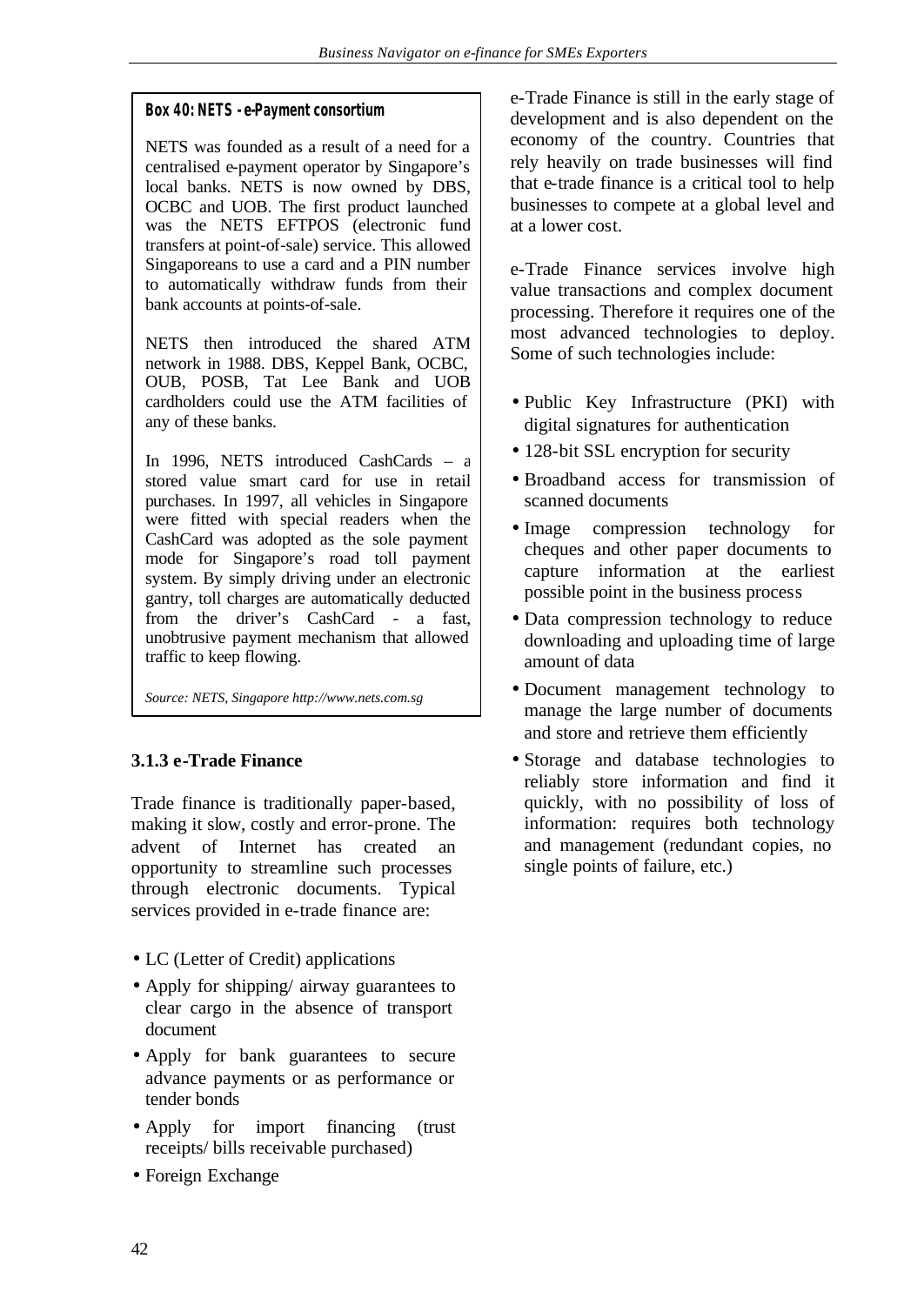#### **Box 41: Wellsfargo All in One web portal**

The Commercial Electronic Office (CEO) portal offers cash management, credit, international, and trust and investment services with a single sign on to a secure website. From the CEO portal website, you can access online services to help you maintain check registers, reduce fraud risks, view images of deposited and disbursed checks, print and download activity reports, and much more.

#### **Foreign Exchange Online**

Gain immediate and secure access to market news, foreign exchange information, and Wells Fargo's competitive exchange rates and expert foreign exchange staff.

#### **Trade Finance Online**

Streamline your accounts receivable (A/R) financing process and help reduce your company's exposure to foreign credit risk by selling your domestic and international A/Rs to Wells Fargo with Trade Finance Online.

#### **Trade Services Online**

Receive letters of credit and amendments; create and send import and standby letters of credit applications; and create direct collection instructions and drafts for prompt delivery of your shipping documents.

http://www.wellsfargo.com/com/ceo/fxo/index.jhtml

# **3.1.4 e-Credit and e-loans**

Together with e-trade finance, e-credit and e-loan are offered as part of the e-finance services to SMEs. In e-credit and e-loan, SMEs are able to apply for credit facility or loan online from the bank. When the credit or loan is approved, the amount will be credited directly to the customers account.

In some e-credit and e-loan applications, the system is not fully automated. In this method, SMEs will apply for the credit or loan facility online. The information will be channelled to a bank staff that will manually access the financial situation of each application. Once the application is approved, the process is then handled back to the computer system whereby the SMEs will be informed of the status of the application through the e-finance system.

In the area of e-credit, some implementation has gone fully automated. Credit facility is automatically granted once the application is approved. One critical consideration in such situation is that the bank must have sufficient information about the SMEs and have sufficient risk management system built in place.

#### **Box 42: e-loan and e-factoring service**

Offering tailored financing solutions to Hong Kong's many SMEs, East Asia Heller Limited (EAH), now East Asia GE Commercial Finance, specializes in Asset Based Financing. The company is recognizing, for pioneering, its unique financing services over 30 years ago in Hong Kong, especially to SMEs with a limited choice of financing available to them.

It was the first financial institution to launch "e-factoring" services to its existing clients in 2000. This service provides users with a login ID and password, meaning that clients can access their accounts via EAH's website. This can be used for accounts checking and to apply for local and overseas accounts receivable financing services etc. The operating system runs consistently for 24 hours and is especially convenient for clients applying to increase their credit limit.

Another e-commerce achievement was made when the company launched its "e-loan" service. This was aimed at prospective clients looking to apply for loan amounts of HK\$500,000 to HK\$1,000,000 on EAH's website. The procedure is easy and flexible and the result of the application is shown on the screen instantly.

*Source: East Asia GE Commercial Finance*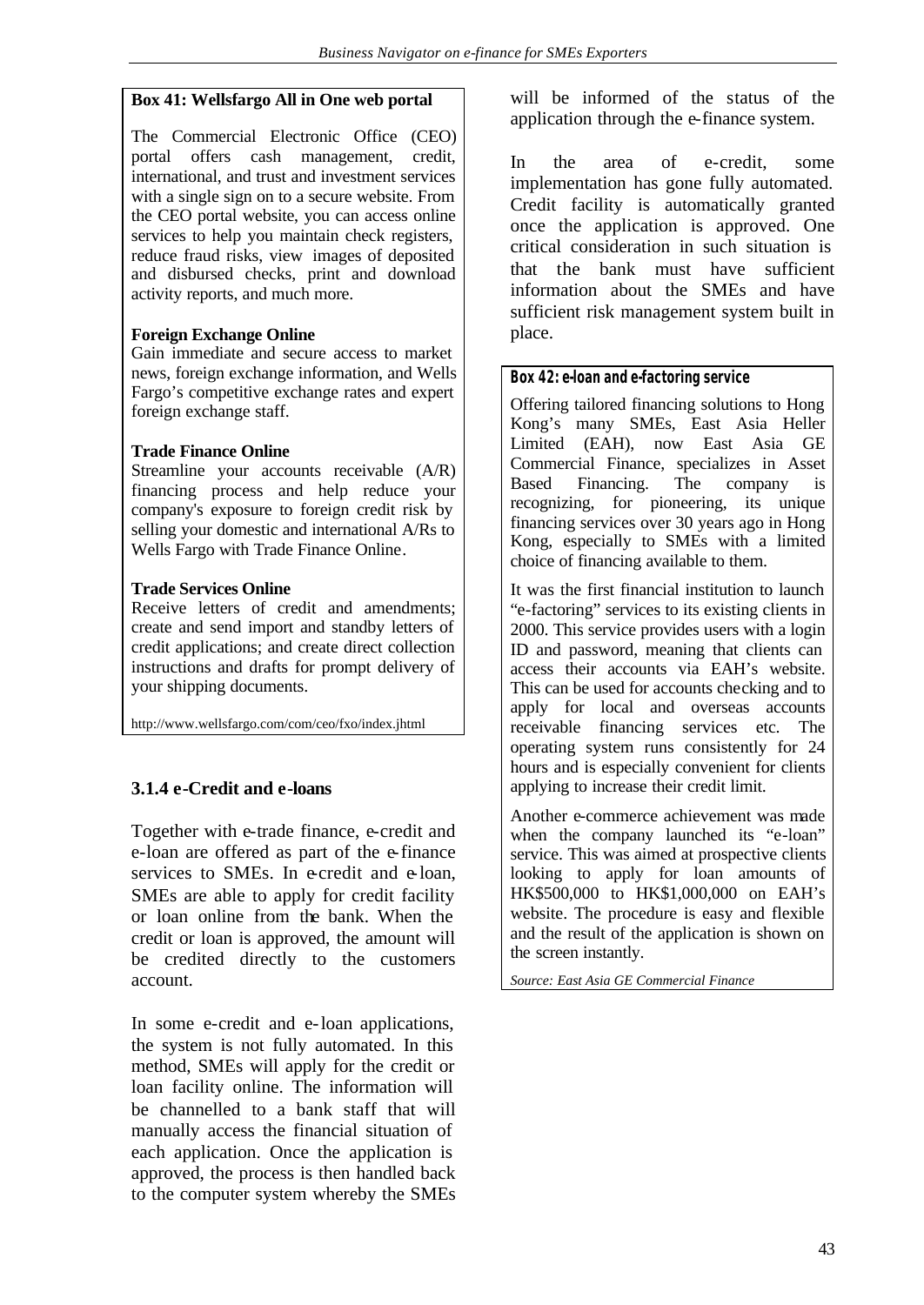# **3.1.5 e-Insurance & guarantees**

Available as part of the e-trade finance module in many banks, e-insurance and guarantee services enable SMEs to apply for insurance and guarantee online. As the processes involve fairly complex documents flow, it is usually done through human intervention as soon as the customer submits the application electronically.

As for insurance, banks normally partnership with large insurance companies to jointly provide such a service. In this case, information captured from the bank system will feed the bank's financial partners. This involves the privacy of customer data, thus the bank has to make clear to customers that such information will be forwarded to a third party.

Export Development Canada (EDC) has an online service called EXPORT Protect. It provides insurance against single export transactions. Through EXPORT Protect, SMEs can enjoy peace of mind, as they will be protected against non-payment of foreign buyers. The application can be done online via EDC secure website.

*Source: Export Development Canada, http://www.edc.ca*

# **3.1.6 e-Rating**

Credit rating of SMEs is highly important for both: banks and SMEs. To manage their risk and to safely execute their credit or payment transactions, FIs need to know the credit and payment track records of the parties involved in the transactions. This need is particularly important for SMEs, who have difficulty accessing finance due to the perceived lack of creditworthiness. This perception could be avoided if reliable data and information are available.

While banks have their own risk management and credit assessment units, they also rely on specialized services, which provide credit information and assessment data, as well as ways and means, such as credit risk insurance, to reduce the credit and transaction risks. The best-known agencies are Dun & Bradstreet, Coface and Equifax.

# **3.2 Technology in delivery of e-finance**

There are several technologies being used by the FIs in delivering their e-finance services. Traditionally, FIs relied on its bank branches as the main delivery channel – the only contact points between the banks and its customers. This has later extended to ATMs, Call Center and Telephone banking.

With the advancement of telecommunication, FIs have embarked on a new form of electronic channels through the use of ICT. In fact, this form of electronic delivery is not new in the banking industry. In the late 1970s, it was already widely used to connect amongst banks through leased line connections. This enables bank branches to be connected 'online' with its head office and offer customers up to date information on their accounts. "Online" bank branches also enable customers to visit any branch to meet banking needs. Customers are not fixed to just one branch.

In the late 1980s, some banks already offered 'online banking' to its high net worth customers. Software is given to the customers and installed onto the PC. Through a leased line or dial up connection, customers can use the software to access their accounts online.

However, this system was costly and difficult to maintain. The propriety software installed at customers end requires constant upgrade and trouble shootings. Customers also pay a high connection fee when they are transacting online.

**Box 43: e-Insurance service by EDC**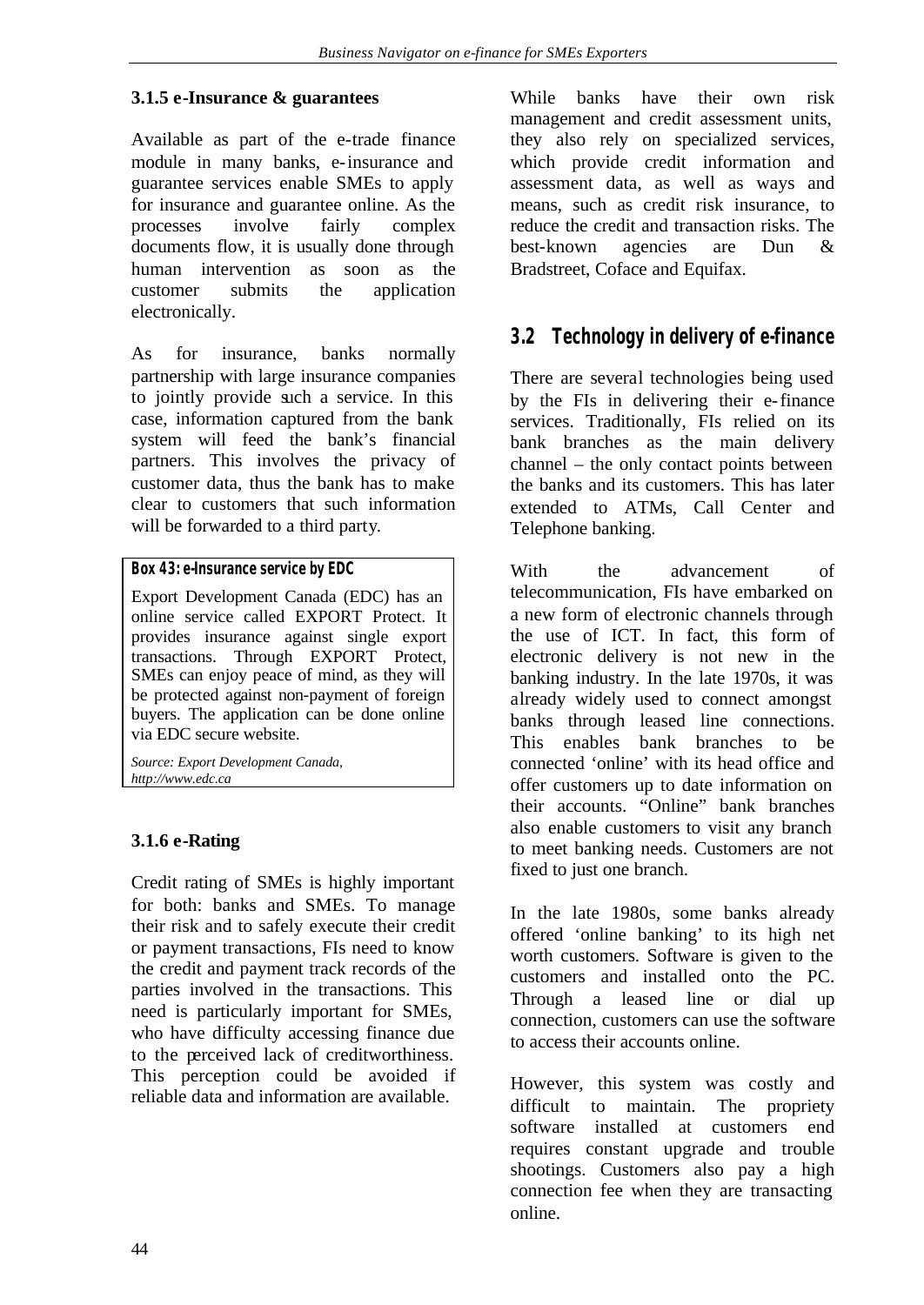FIs are one of the early adopters of technology. They see IT as a catalyst to provide excellent services to customers. Electronic delivery had already been implemented before Internet was made publicly available.

# **3.2.1 Electronic Data Interchange (EDI)**

EDI in its simplest form is the applicationto-application exchange of data in an electronic format between two entities. The concept and technology have been around since the late 1960s, way before the Internet was introduced.

#### **Box 44: EDI Data Flow**



When data are interchanged between trade partners by means other than paper documents, e.g. by electronic transmission methods including direct exchange between computer systems, a common "language" should be used with an agreed mode of expressing it, i.e. common protocols, message identification, agreed abbreviations or codes for data representation, message and data element separators, etc. If a universally accepted standard is not used, the "language" has to be agreed bilaterally between each pair of interchange partners. Taking into account the large number of parties exchanging data for an international trade transaction and the ever-increasing number of potential users of electronic delivery techniques, it is obvious that such a bilateral approach is not viable. In order to set a common 'language', most trading businesses that use EDI are based on the  $UN/EDIFECT<sup>18</sup> format.$ 

**Box 45: NETS Financial Electronic Data Interchange (FEDI)**

EDI has also been used in the banking industry. The local banks in Singapore had developed a FEDI (Financial EDI) system to enable banks to transmit bulk transaction data amongst the banks in the network. Introduced in 1997, this electronic message switching facility enables corporate customers of NETS' shareholder banks to authorize payments through the Interbank GIRO system. The system allows payment and collection instructions to be sent electronically in a manner similar to an interbank GIRO. The FEDI conform to UN/EDIFECT.

*Source: NETS.*

The traditional EDI system, like the 'online banking', is difficult and costly to implement. Customers need to install proprietary software, manage the security and subscribe to costly telecommunication networks such as leased line, ISDN etc.

However, with the introduction of Internet, many of the EDI systems have migrated to the Internet. This has enabled SMEs to enjoy the convenience of electronic documents, which was previously not available to them because of cost constraint and lack of in house IT resources to maintain the system.

The EDI on the Internet has been moving towards Web Services and there has been effort in the industry to conform to some agreed standard based on  $XML<sup>19</sup>$ . Leading industry players have also formed organizations such as UDDI and RosettaNet to coordinate such effort.

l <sup>18</sup> UN/EDIFECT - United Nations Directories for Electronic Data Interchange for Administration, Commerce and Transport

<sup>19</sup> XML – eXtensible Markup Language.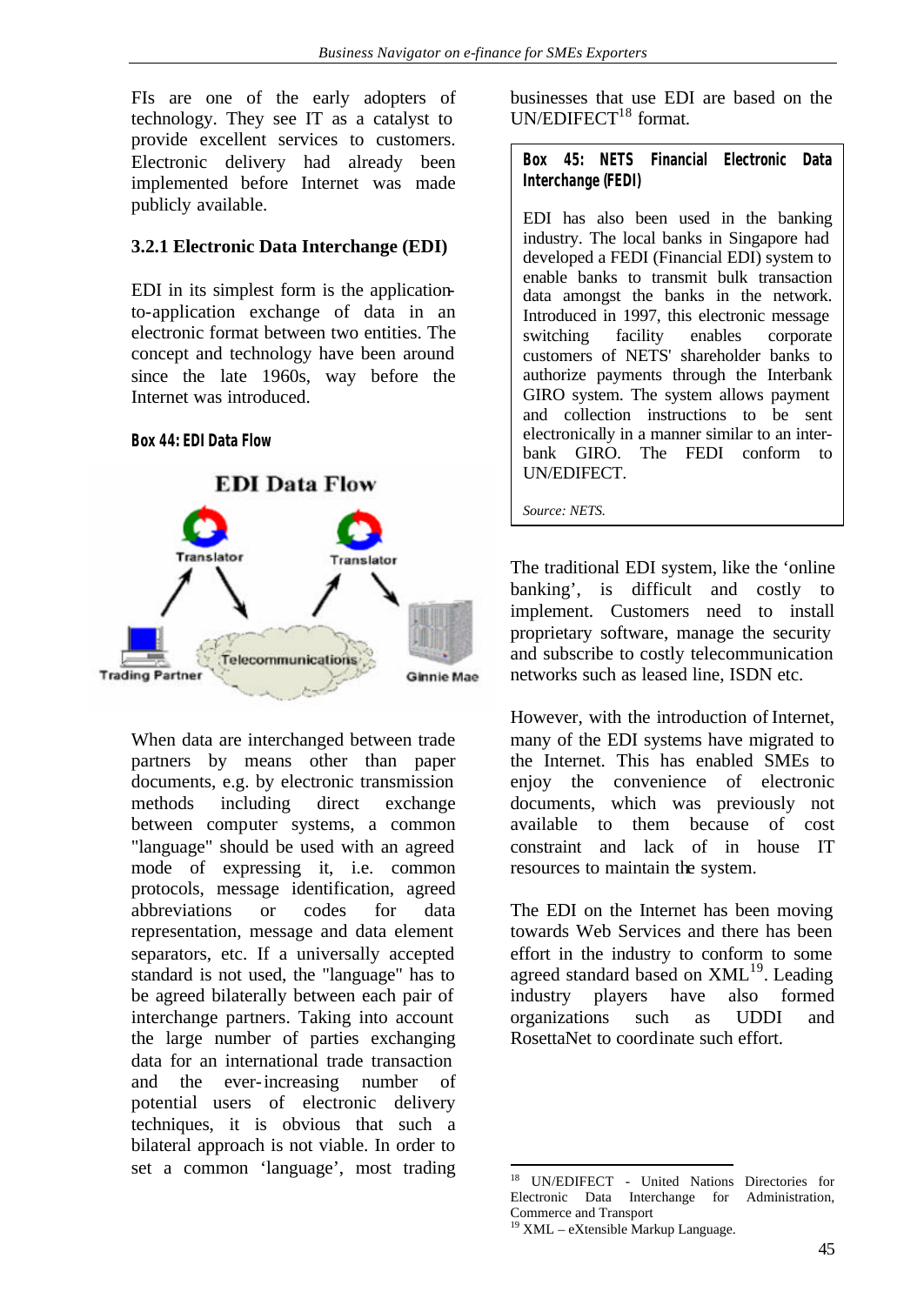New message-based solutions are emerging with the growing popularity of XML-applications. The most notable of the development efforts is the Universal Description, Discovery and Integration (UDDI) protocol. Their development lead to the introduction of ebXML, which is an XML specification suite sponsored by  $UN/CEPT$  and  $OASIS<sup>20</sup>$ , and is building on the experience of existing EDI knowledge.

From the SME point of view this development is desirable, as the target is to create an open, consistent, and globally standardized messaging structure. Should the efforts prove successful, SMEs would benefit greatly by having a single standard to invest in, with which they could gain the ability to communicate in all the business networks in which they participate.

RosettaNet is a non-profit organization that seeks to implement standards for supplychain transactions on the Internet. Created in 1998, the group includes companies like American Express, Microsoft, Netscape, and IBM, and is working to standardize labels for elements like product descriptions, part numbers, pricing data, and inventory status. RosettaNet will also use the ebXML-framework as a messaging standard. In addition, it also includes other e-business processes such as Product management, order management, inventory management and marketing management. However, RosettaNet is only targeted at the electronics industry, and applying it elsewhere requires extra effort.

# **Box 46: Industrial Bank of Korea adopted ebXML**

The Industrial Bank of Korea (IBK) unveiled, in February 2004, a new system based on ebXML for transactions with some 10 INSURANCE companies. The new system helps IBK take advantage of greater deregulation of Korean financial markets allowing banks and insurance companies to cross sell each other products and services using ebXML as the underlying technology. The adoption of ebXML standards for the Korean financial services industries helps lower the costs of system development and encourages more participation.

*Source: ebXML Forum*

# **3.2.2 Electronic Funds Transfer (EFT)**

Electronic Funds Transfer (EFT) is critical for the development of electronic payment systems in the country. EFT involved the transfer of money from one bank account to another directly without paper money changing hands.

# 3.2.2.1 Infrastructure

EFT exists in both the physical world and the digital world. The underlying requirement is a strong debit and credit card system. Most EFT systems make use of the existing debit or credit card as the vehicle for payment. More recently, EFT has extended its channel to Internet banking and multi-purpose prepaid card.

l  $20$  UDDI is now owned by OASIS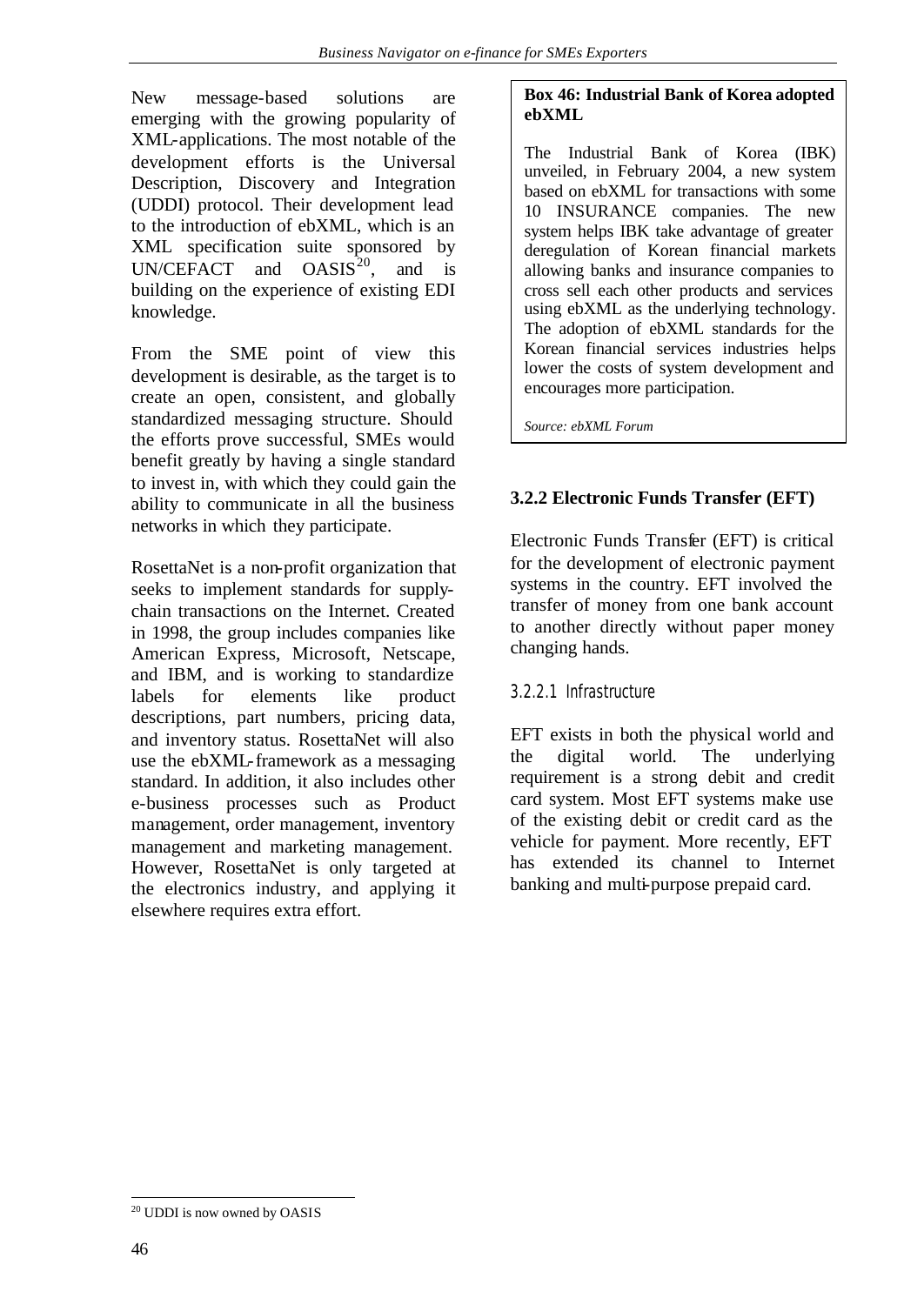

#### **Box 48: HSBC provide EFT service in India**

HSBC has introduced integrated payments solutions (IPS) as part of its efforts to widen delivery channels for payments and cash management corporate services in India having common services platform across Asia.

Introduced already in 18 countries in Asia, the bank with the latest offering allows seamless execution of electronic and paperbased payments. The IPS also enables electronic modes of payment such as electronic funds Transfer (EFT) and Special Electronic Funds Transfer and Real Time Gross Settlement.

*Source: India Times*

For businesses, EFT benefits both the buyers and suppliers. Buyers benefit from reduced costs because it is much cheaper to make a payment by direct credit than by cheque (typically by a multiple of 15 or more). Suppliers benefit because the payment is deposited in their account directly, so that there is no need to go to a bank branch and manually bank the cheque. EFT also avoids delays due to cheque clearance; with suppliers typically able to access the funds a day after the buyers sends a payment instruction to its bank.

Another natural progress of EFT is moving from pure e-payment to Electronic Bill Presentment and Payment (EBPP). In EBPP, invoices are presented to the buyers electronically. Gartner Inc. estimated that an organization could realize a return on an investment in a system that sends business invoices over the Web in one year if just 2.3% of customers opted to view and pay invoices online. The average project costs between \$130,000 and \$400,000, and savings average \$5.7 million annually, or \$7.25 per invoice, according to Gartner's research.

# 3.2.2.2 Risks Associated with EFT

The risks associated with EFT are similar to all risks associated with e-payment. The biggest risk factor is security. Risks associated with Internet banking and mobile banking have already been discussed in the previous chapter.

In the case of debit cards, customers need to ensure that their PIN is kept secret. Their accounts will be compromised if they loose their cards and if the PIN is revealed. There have been cases of 'fake' ATMs capturing victims' PIN number and the card information.

For credit cards, the essential card information, such as card number and date of expiry, can be easily obtained from discarded transaction records as well as reading the data directly from the card magnetic stripe using a card reader.

Pre-paid card or electronic money on the contrary is safer than using debit card or credit card. Usually implemented with smart card technology, it is highly unlikely for a criminal to duplicate the card. Prepaid cards have a stored value and therefore if they get lost, the customer loss will be limited to the value of the card. Unlike debit cards which have a potential loss of the entire amount in the customers' account.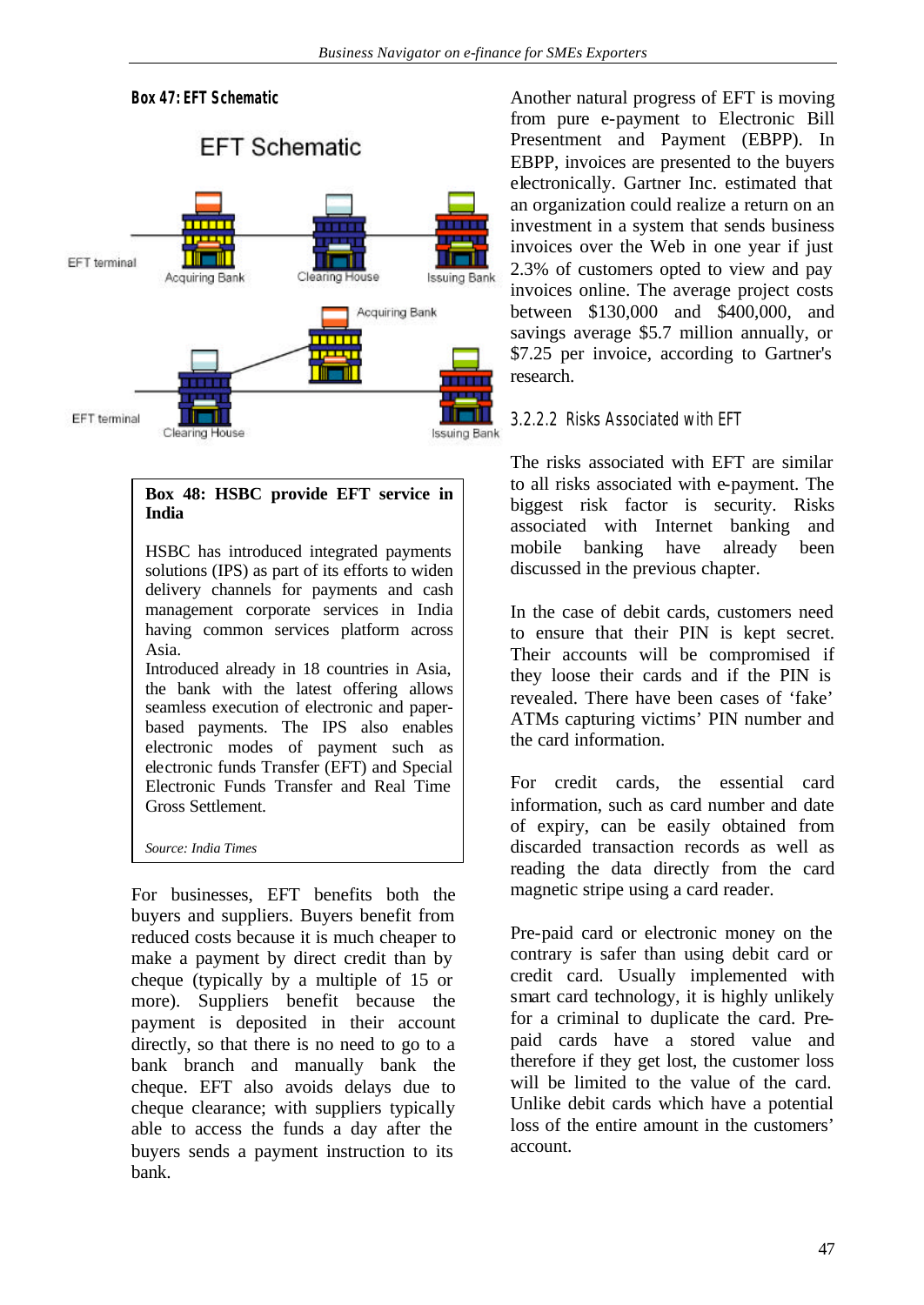Risks could be minimised if FIs practice prudent risk management techniques as discussed in the previous chapter – employ technology to secure the systems, audit checks and monitoring and public educations.

#### **Box 49: Thailand's e-payment strategy**

The Payment Systems Group initiated a project to study and analyze infrastructure of the Thai payment system and its current conditions. Purpose of the study is to create a vision and a strategy for the payment system in order to support commercial electronic payment transactions of the country and to provide an appropriate guideline to parties concerned for the purpose of planning. The Payment Systems Group has proceeded with the project through the following activities:

The three-year development plan for the Thai payment systems comprises of 5 agendas:

1. The Thailand Payment Association - The organization will emphasize cooperation between financial institutions and others. It is composed of 5 groups: regulatory group, standards and security group, card payment group, global payment group and strategy group.

2. National Payment Data - There is a need to stimulate various organizations related to payment systems to recognize the importance of national payment data and to create database to be used in decision - making of the related parties and for policy setting of the Bank of Thailand.

3. Payment System Act - The law will reduce risk and increase efficiency of the payment systems, which will strengthen overall financial stability.

4. Infrastructure and Standards of the Payment Systems - Basic infrastructure of the payment systems for inter-institutional transactions should be underscored with emphasis on straight through processing payment systems.

5. Cross-border Payment Systems - The study of cross-border payment systems for large and small transactions is necessary in reducing risk and increasing efficiency of the system.

*Source: Bank of Thailand http://www.bot.or.th*

# **3.2.3 Electronic Benefits Transfers (EBT)**

As an extension of EFT, EBT is an electronic system that allows a recipient to authorize the transfer of their government benefits from a national account to a retailer account to pay for products received.

This has become very common in the USA. In the state of California, EBT is used for the distribution of food stamp benefits. It is implemented with a plastic debit card, making the issuance of state public assistance and federal food stamp benefits faster and easier through the use of electronic transactions.

By using the EBT card, cardholders can access food benefits at the point-of-sale (POS) terminals of retailers authorized by USDA to accept food stamp benefits. In California, each county has the option of also providing clients with the ability to access cash benefits through automated teller machines (ATMs) and cash benefits at POS terminals.

# **3.2.4 Electronic Trade Confirmations (ETC)**

Electronic trade confirmation is the part of the trade lifecycle between the execution and settlement stages, where investment managers and brokers exchange trade details pertaining to the allocation, confirmation, affirmation and matching of trades. This will help improve information flows for timely settlement and cash management. The financial industry is moving toward straight through processing to reduce settlement risk. ETC can facilitate straight-through processing and the move towards T+1, next day settlement.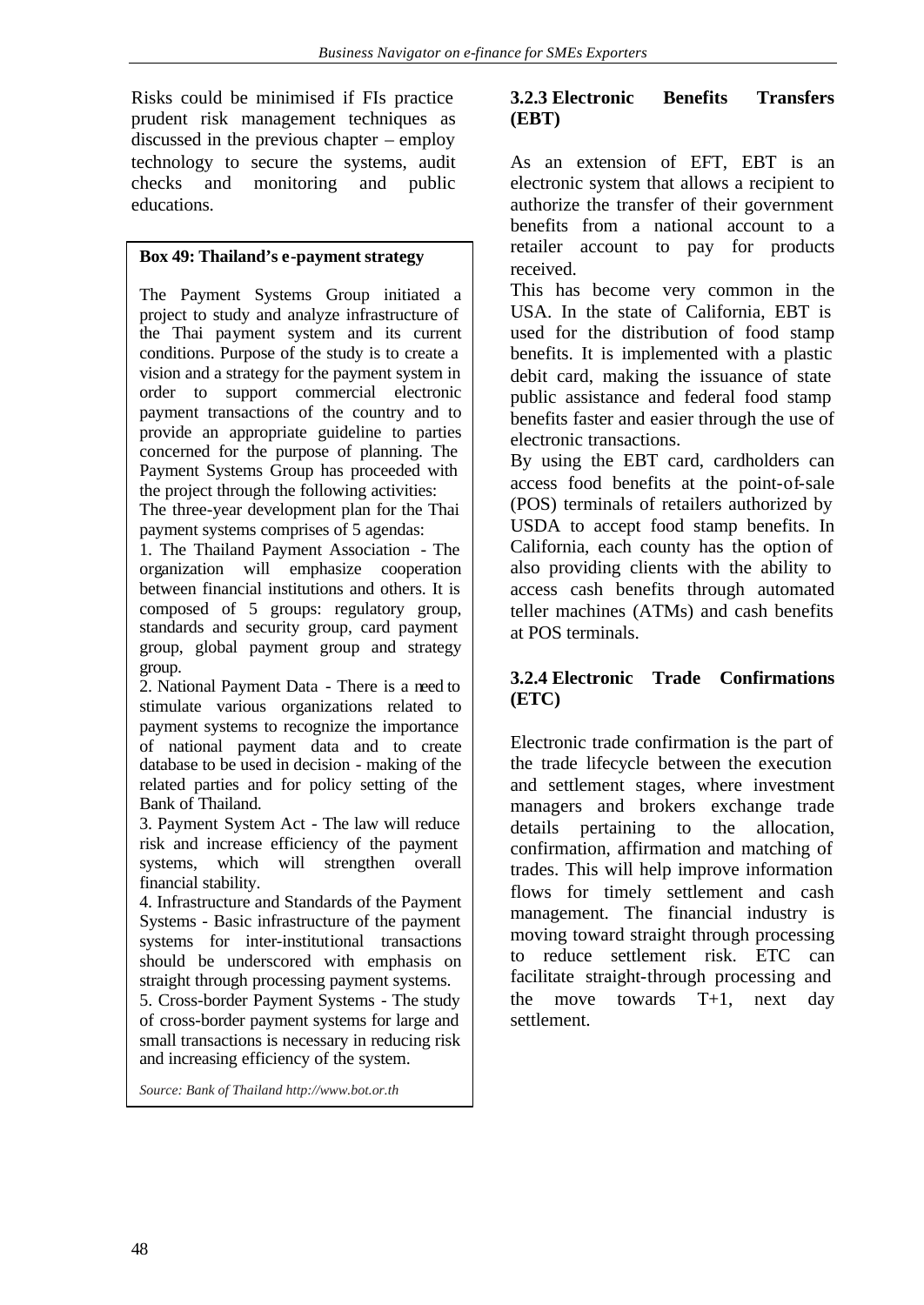# **3.2.5 Society for Worldwide Interbank Financial Telecommunications (SWIFT)**

SWIFT is the financial industry-owned cooperative supplying secured, standard messaging services and interface software to about 7,650 financial institutions in over 200 countries. SWIFT's worldwide community includes banks, broker/dealers and investment managers, as well as their market infrastructures in payments, securities, treasury and trade.

SWIFT provides a wide range of end-toend services that connect its members globally, verifying every aspect of the financial services processing. These include: Payments & cash management, treasury & derivatives, trade services, securities pre-trade/trade, pre-settlement, clearing & settlement, custody services and reporting.

#### **Box 50: SWIFT provide KAS Bank customers securities settlement & payment instruction**

SWIFT announced recently that The Netherlands-based KAS BANK is bringing 120 customers on to SWIFTNet over its new service for securities settlement and payment instructions. The new KAS BANK customers on SWIFTNet will be predominantly brokerdealers, investment managers and pension funds located in The Netherlands, in addition to other countries inc luding Belgium, France, Germany, Luxembourg and the United Kingdom. KAS BANK clients will now be able to securely access a portfolio of services via SWIFTNet. To date, KAS BANK's proprietary banking systems (KAS-Web and KAS-Select) have only been available via the Internet. Under the new KAS-Web application over SWIFTNet, these systems will be merged, offering increased functionality and a higher level of security for securities settlement and payment instructions. KAS BANK's clients will also be able to get on-line and real-time overviews of cash and securities accounts, lending and derivatives.

*Source: SWIFT, http://www.swift.com*

# **3.2.6 VISA and other International Payment Agencies**

Beside SWIFT, there are other international organizations of networks of financial messaging systems, such as VISA. These organizations mainly deal with the clearing of cross border payments. Visa is a private, membership association, jointly owned by 21,000 member financial institutions around the world. The organization provides services to its members, their cardholders, and their merchant clients with payment services anywhere, anytime, and any way. For SMEs, VISA has the following products that could facilitate payment:

**Visa Purchasing -** Ideal for most business expenditures, Visa Purchasing is a great way to streamline your company's procurement process, reduce paperwork, improve controls, and save time and money.

**Visa Business -** Visa Business is designed to meet the needs of businesses of all sizes and is an excellent way to manage all your business expenditures.

**Visa Business Electron -** Designed for Business sectors that previously might not have qualified for a payment card, Business Electron provides a safe and convenient alternative to paying by cash or cheques.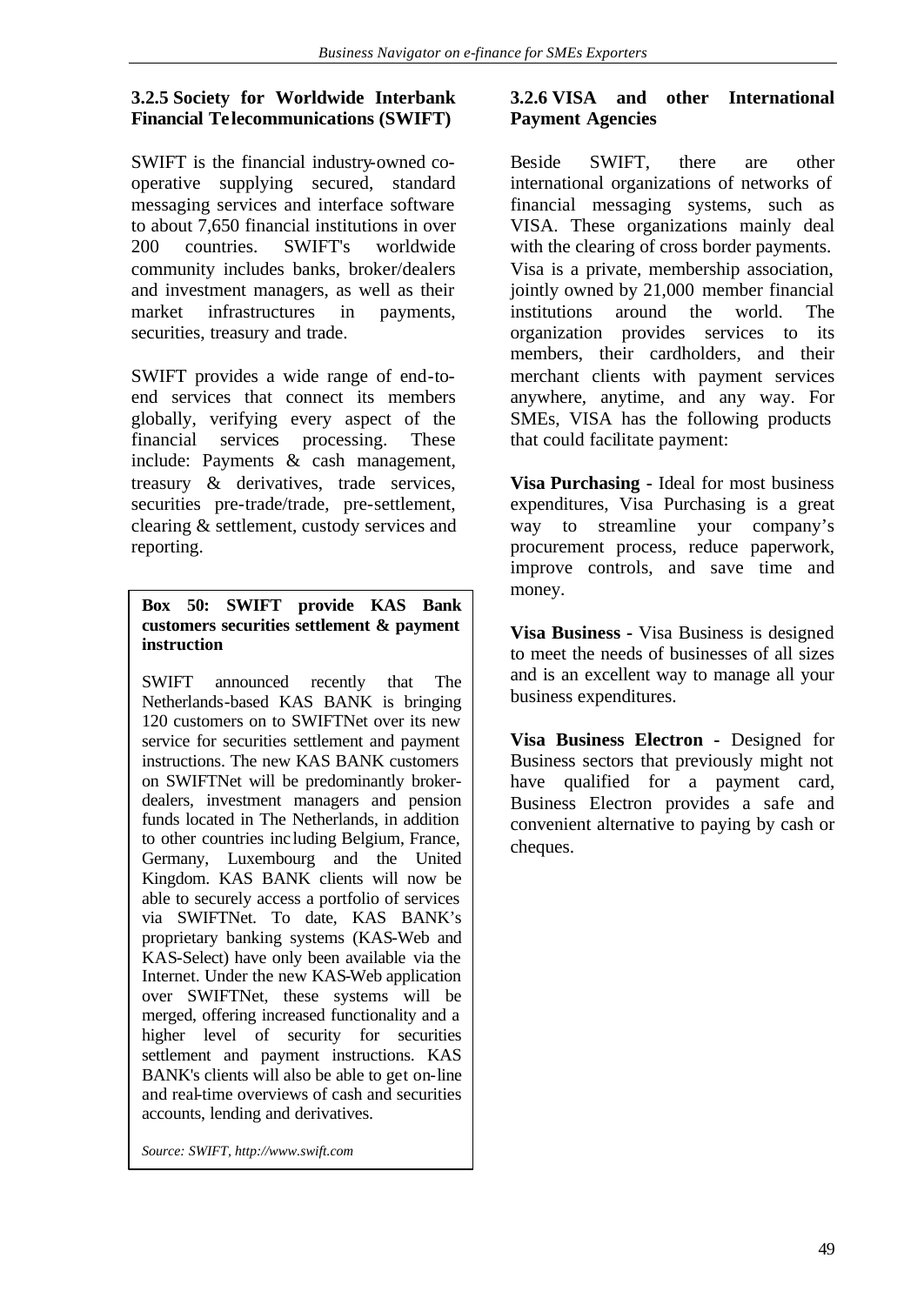# **3.3 Providers of e-finance technologies**

# **3.3.1 Technology Vendors**

# 3.3.1.1 Visual Web Solutions (http://www.vwebsol.com)

Current clients in Asia include OCBC Bank, DBS Bank and Kasikornbank. Visual WEB Solutions, founded in 1994, is dedicated to the development and deployment of transactional banking applications serving to meet the needs of global banking institutions in today's highly competitive market. Their product line provides for end-to-end processing of electronic transactions in the areas of Cash Management, Trade Finance and Custody Management as well as back office processing of Trade Finance and Cash Management operations.

- The **BALI** product offering is a stateof-the-art web-enabled electronic initiation system and features modules such as Cash Management, Trade Finance and Custody Management, which can be extended to provide additional products and services on a powerful J2EE application framework.
- **Eagle** provides a fully integrated electronic delivery platform for Cash Management, Trade Finance and Custodial Services.
- **Trade Navigator** offers a complete Trade Finance back-office processing solution. It covers all aspects of Trade Finance including Letter of Credits, Documentary collections, Bill financing and Syndications and comes with an Integrated Imaging solution.
- **Cash Navigator** offers comprehensive functionalities for the back-office processing of Payments and Collections transactions.

# 3.3.1.2 ProtechSoft (http://www.protechsoft.com/)

Clients include Electronic Banking Services, Sudan.

ProtechSoft established its operations in 1995 in the United States and since its inception has evolved into a multi-national organization catering to the IT needs of a wide range of industry verticals. From an organization with a few resources in 1995, they have rapidly grown into an organization with global presence with offices in seven countries and resource strength of over 500. Their off-shores development centre in India has the infrastructure to leverage quick project start-up and deliver quality products.

# 3.3.1.3 e-Financial (http://www.e-financial.com.br/)

Based in Sao Paolo, Brazil, E-Financial was created originally to serve Banco Santos Group to service their banking and payment systems. E-financial has now grown into a global financial technology service provider. Some of their key products are:

#### **Smart Pag -on-line payments for e-commerce**

Smart Pag is a modular service for the integration, processing, consolidation and management of payment, credit and rating, with an easy integration process.

# **SmartCob -Collect and receive payment via Internet**

This service allows collection of payments from consumers via the Internet. It is especially designed for recurring billing such as subscriptions of membership fees. It has a simple integration process with a call center application.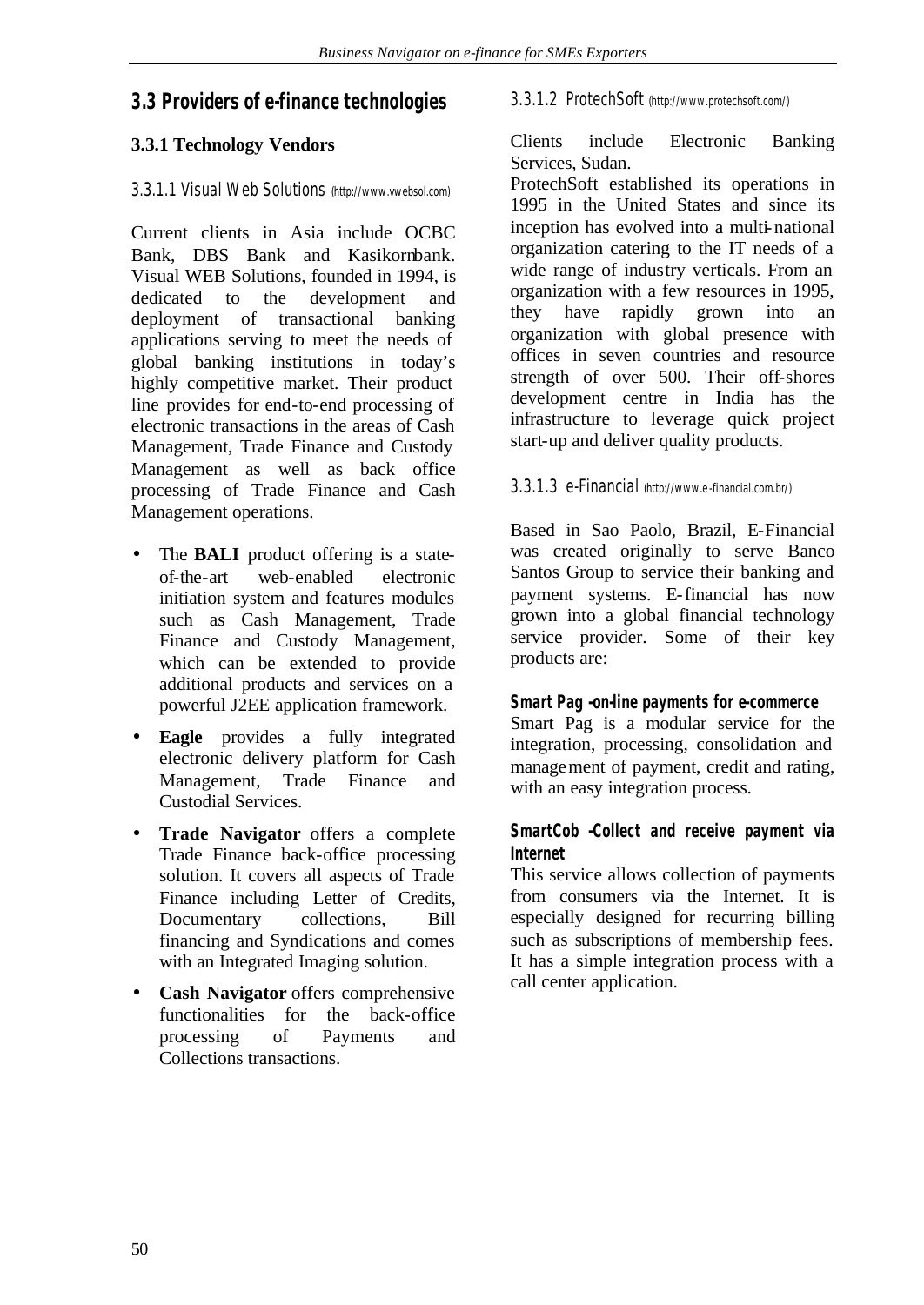# **E-Apolice -Total and intelligent control of insurance companies processes**

E-Apolice is an application that controls and manages all the processes of an insurance company. It facilitates the incorporation and development of new insurance products and the control of all related processes. The solution takes care of the proposal from its entrance into the system, through its processing in the sales department, creation of on-line control reports, insurance generation, collection and payment of commissions. All of this may be carried out through the web.

# **E-Caad -Secure control of electronic and physical resources**

The solution authenticates authorizations and liberates the resources that users can access. It controls the access to electronic and physical environment, all in a single product. It is highly flexible and totally adapted to the new security trends such as biometry, digital certificates, smart cards, tokens and others. It is directed to financial institutions, corporations, large and medium companies.

# **E-SPB -Brazilian Payment System (SPB)**

It is a high performance messaging system for financial institutions in Brazil to communicate with the Central Bank.

# **E-Get - On-line management of government and private securities for the SPB environment**

Allows effective control of public and private bond operations communicating in real time with the SPB.

# **Processadora -Intelligent solutions for information and card processing**

Processadora is an e-Financial's Card Processor Company. The company is specialized in information processing services and the integration of payment systems. Its focus is on the development of private label cards projects. The company works with a broad vision to create intelligent solutions and tailor-made products for its customers. It works in areas such as co-branded cards, credit cards and consultancy during the whole process of implementation of the project.

# **E-Coop - Innovation in the relationship between cooperatives and its customers**

E-coop is an integrated system developed to control the administration of credit cooperatives. The most important characteristic is its flexibility. The product is divided in modules, with a safe and easy to use environment. The implementation costs are low and it allows the institution to work in intranet, Internet and extranet environments. Moreover, e-coop has a single database for the whole system, allows total control of the security politics, a centralized database and total control of the system using a web navigator.

# **3.3.2 Critical Technical Issues when developing e-finance system**

Software vendors and integration expert need to address the following technical issues:

**Compression technique to reduce transmission time of lengthy form (e.g. LC application)** The information that needs to be processed can go up to 40 entries. It is important for the technology vendor to develop a technique to compress such data in order to transmit it faster over the Internet. Although the number of broadband users globally is on the increase, technology vendors should design their system base on the lowest common configuration. This would mean delivering the service through a 56K dial-up network.

# **Business rules and validation checks**

e-Finance, in particular e-trade finance, has complex document processes and with higher transaction value. The relative risks for such services are thus higher. In order to manage the complex processes and the associated risks, it is advisable to design the system that includes the mandatory business rules and validation checks. It is important for technology vendors to ensure that their solutions are capable of incorporating such rules and checks in the system.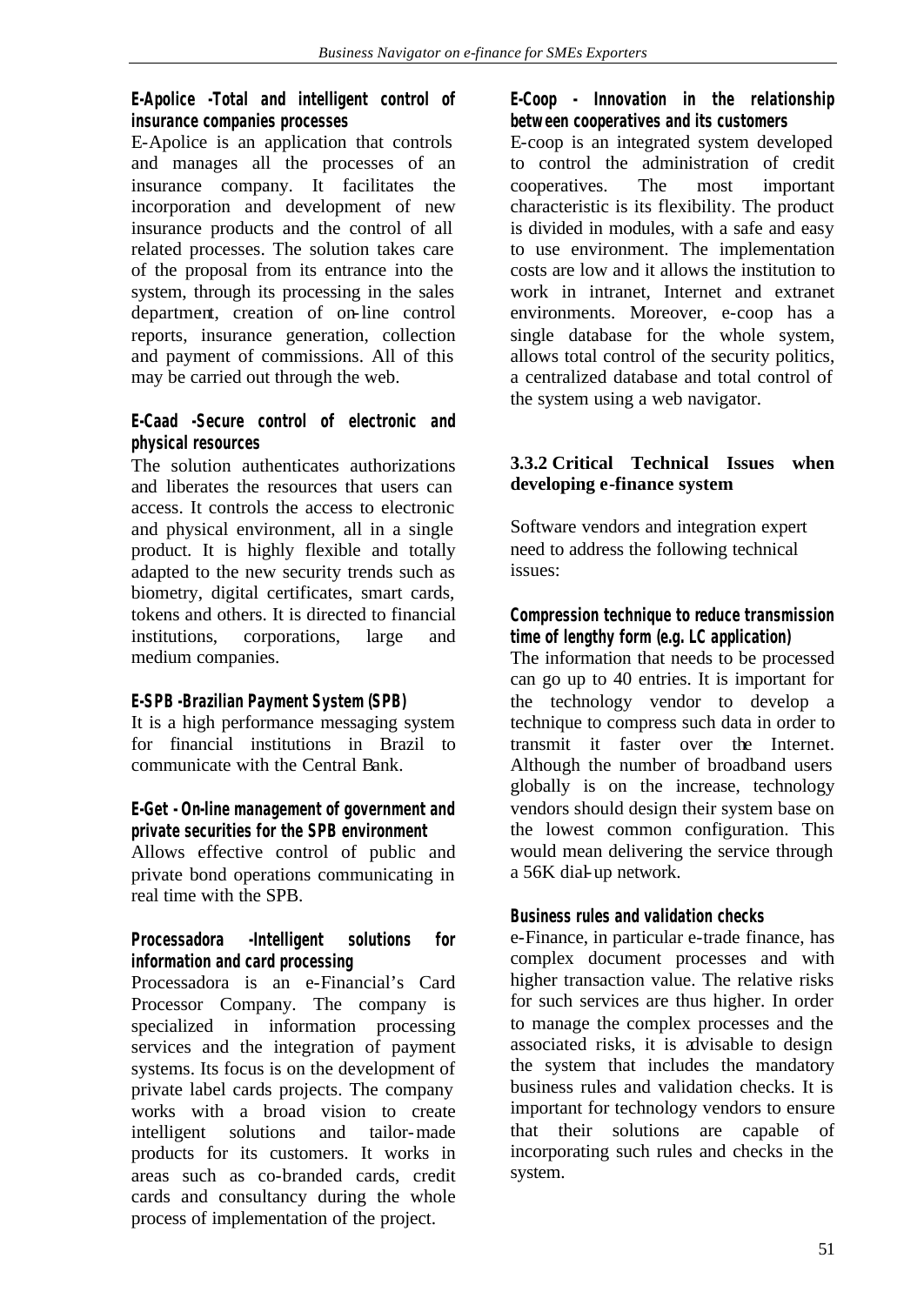#### **Encryption and security**

Strong encryption and high security is a prerequisite for the e-finance system. The main considerations have already been discussed in Chapter 2.

#### **Ease of integration and interoperability (e.g. use of XML)**

e-Finance as part of the trade cycle will have to be integrated to both the bank's own back-end banking system, but also to parties involved in the transactions. These parties could include the seller, buyer, shipper, freight forwarder, custom offices etc. Technology vendors must be mindful of such requirements and should use standards such as XML (or ebXML) to ensure interoperability and integration.

#### **Capable of high volume transaction processing**

The system must be scalable to handle high transaction volumes. Based on most efinance implementations, a capacity increase of 20% per year is not uncommon.

# **High availability**

The e-finance system must also have high availability because it is supporting very critical functions of SMEs. The Quality of Service should clearly show availability of the system.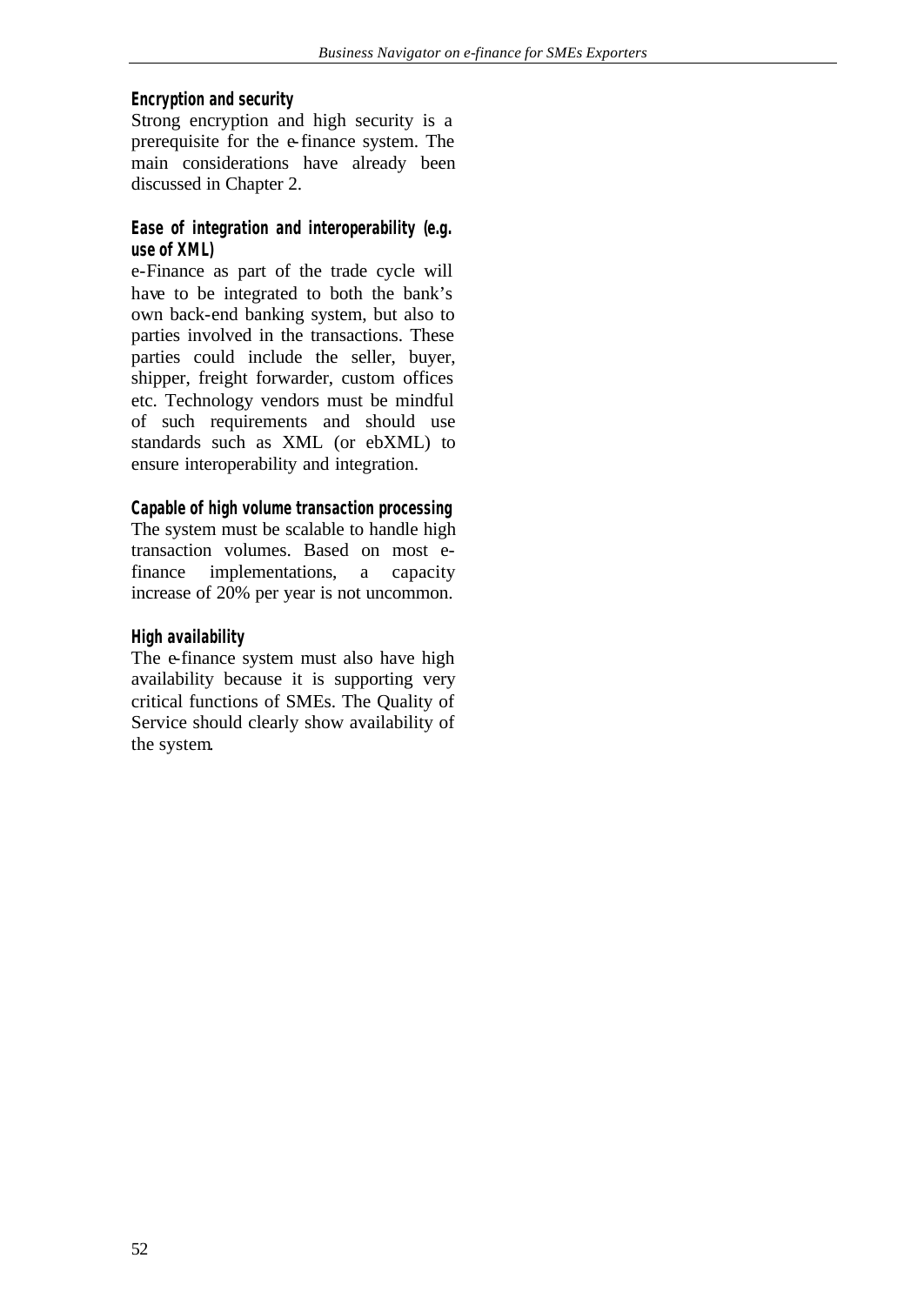# **Chapter 4: e-Finance for SME Exporters: A Window of Opportunity**

In the past, financial Institutions, and sometimes government agencies, did not pay special attention to SMEs. When accessing finance, SMEs have to compete with retail and big corporate businesses to gain a share of the financing disbursed by banks.

However, in the past two years, FIs have started to focus their attention to the needs of SMEs. In providing financial services to SMEs, FIs need to decide whether there are any differences between the needs of the SMEs and other customers such as retail and corporate businesses.

# **4.1 e-Finance for SME Exporters / Importers**

SMEs are not much different when it comes to basic banking and financial needs– deposits accounts, withdraw funds, payments and funds transfers are just some of the common financial services that SMEs require.

However, special focus may have to be made on SME Exporters and Importers. Their financial needs are much more demanding because of the multi-party nature of their businesses, their risk exposure to the global markets, their needs for quick turnaround of working capital and their need to improve cash management.

# **4.1.1 SME Exporters/Importers Needs**

For FIs, servicing this sector requires financiers to create solutions, which take into account the specific risk-return perspective of the sector. Mainly, the challenges to SME funding emerge from the lack of information, such as unclear financials, and information on SME borrowers being limited. There is also a lack of comparative data on SMEs. Banks in developing countries, like India, do not have access to transaction data and credit history as available in developed countries, such as the US, through credit bureaus. Also, the other hurdle is relatively higher

costs of acquiring and processing transactions for SMEs, in the light of wide geographical spread and exponentially higher number of transactions.

With these challenges, how should FIs find solutions that could help SMEs? Or, should they even need to focus on SMEs at all?

In many countries, including developing countries, SMEs contribute to a large percentage of the economy<sup>21</sup>. They are also a potential source of revenue, as their needs for financing have largely not been tapped by the FIs. As for the challenges mentioned, they could be solved through the appropriate use of technology. One of the ways is to offer financing through open networks such as the Internet – the term we used as e-finance.

Chapters 2 and 3 of this report, show case studies and approaches of successful efinance services in both developing and developed countries. ICT Infrastructures such as telecommunication networks, Internet Service Providers etc are important factors but not the absolute requirements.

More importantly is the ability of FIs to understand the needs of the SMEs and to capitalise the use of ICT. FIs could also be the catalyst in accelerating the development of critical ICT infrastructures.

# **4.1.2 SMEs-Centric Priorities and Strategies**

Based on the report on "E-Commerce and Development Report 2002" from UNCTAD, online banking and other form of online financial transaction already represents between 5 and 10 per cent of total retail banking transactions.

l <sup>21</sup> IFC Country Reports on Indonesia, Thailand, Tajikistan to name a few.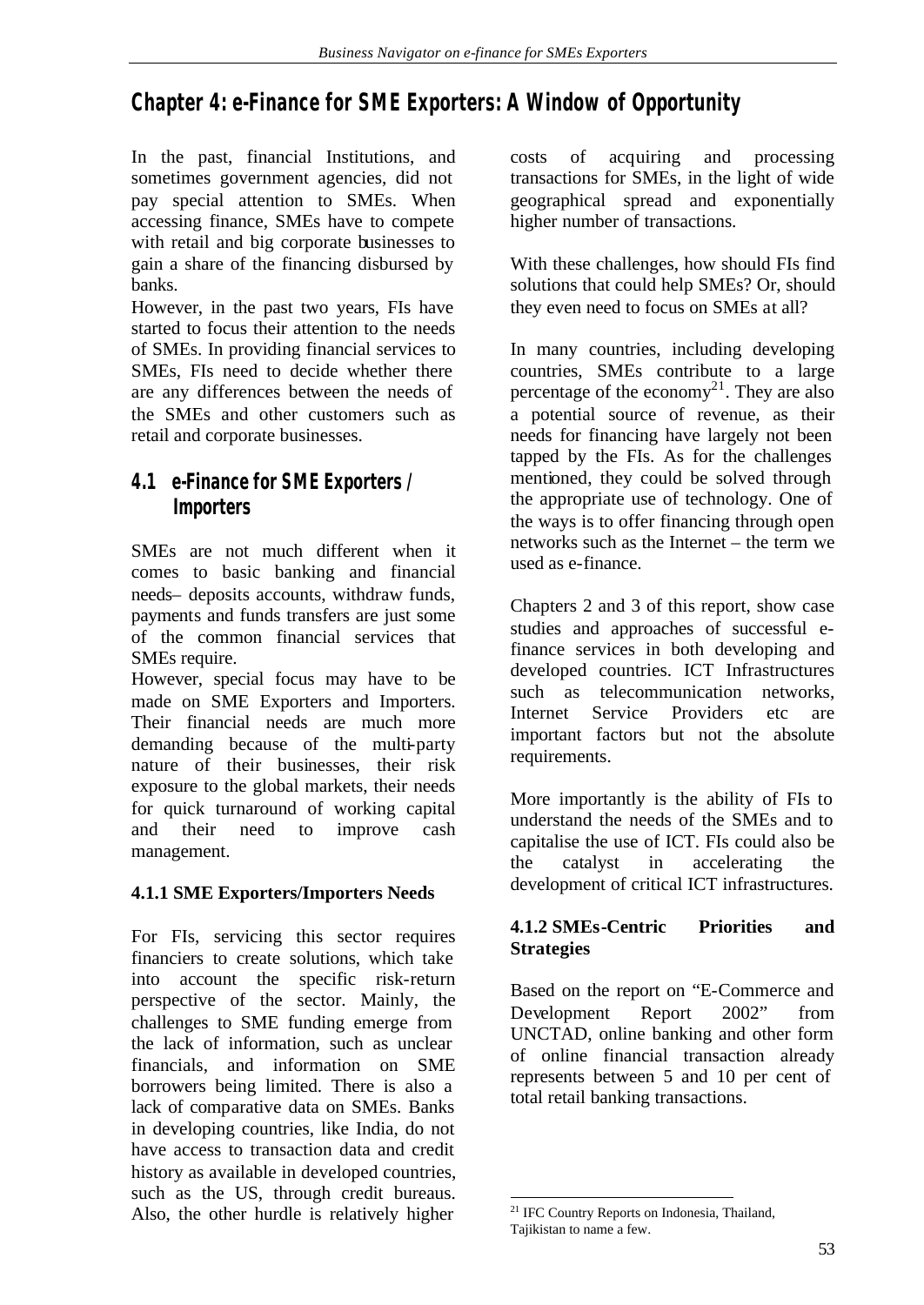The report also noted that numerous SMEoriented e-finance initiatives by banks and other financial service providers are under way in developing countries. Some positive signs are already visible with a high level of acceptance of technology by customers and financial institutions. Some challenges have been identified:

**Adapting global technology to local requirements:** It is important to adopt global technologies such as SSL encryption, Internet security measures etc. However, their applications must be customized to local situations. These include language medium, service availability and an understanding of Internet delivery channels.

**Strengthening public-sector support:** While most banking services are developed through open market competition within the private sector, the experiences from developing countries on e-finance for SMEs revealed that public-sector support and promotion can sometime ensure a better success rate.

**Creating adequate regulatory and institutional frameworks:** Developing countries need to take a proactive role in developing a robust, flexible regulatory framework for e-commerce and e-finance. It is equally important to ensure effective coordination of government agencies, industry associations and other facilitators.

**Mainstreaming SMEs towards e finance:** Effective promotion and assistance can be provided by the public sector to help SME move into e-finance with as special tax schemes and simplified regulations. Public-sector agencies could also help create an Internet-based credit information database of SMEs, in the absence of international credit rating agencies. The public sector could lead by introducing government services via the Internet and encourage businesses to utilize them.

FIs have successfully implemented efinance relying on their leverage on ICT to gain a better understanding of their customers. It is from here that they could build trust and be able to understand the risk involved in providing financing to SMEs. FIs have also set up special units or web portals to cater specially to SME exporters who may need specialised financing such as trade finance.

#### **Box 51: Engaging the SMEs is the key to success – ICICI Bank**

Bankers are trying to work around these caveats to find effective solutions. The engagement of respective banks in this space depends on the function of risk appetite, capability to leverage on technology for quick decisions, scalability of platforms, and scoring solutions with design enrichments. Leading players in this space, like ICICI Bank, have evolved risk models which factor in the realities of SME financials, coupled with the strengths of its linkages with large established executed on technology based platforms. This strategy builds upon judgmental inferences, and usage of surrogates to come to quick decisions, which adequately factor in the practicalities.

Another approach, which has been effective in extending credit to SMEs, is the cluster approach. Under this, attempts are made to identify and select clusters of SME companies with some homogeneous characters and a certain critical mass. By looking at them as a cluster and understanding their strong interlinkages with the help of in-house industry experts, ICICI has been able to extend credit within its preferred risk parameters.

*Source: ICICI Bank, India*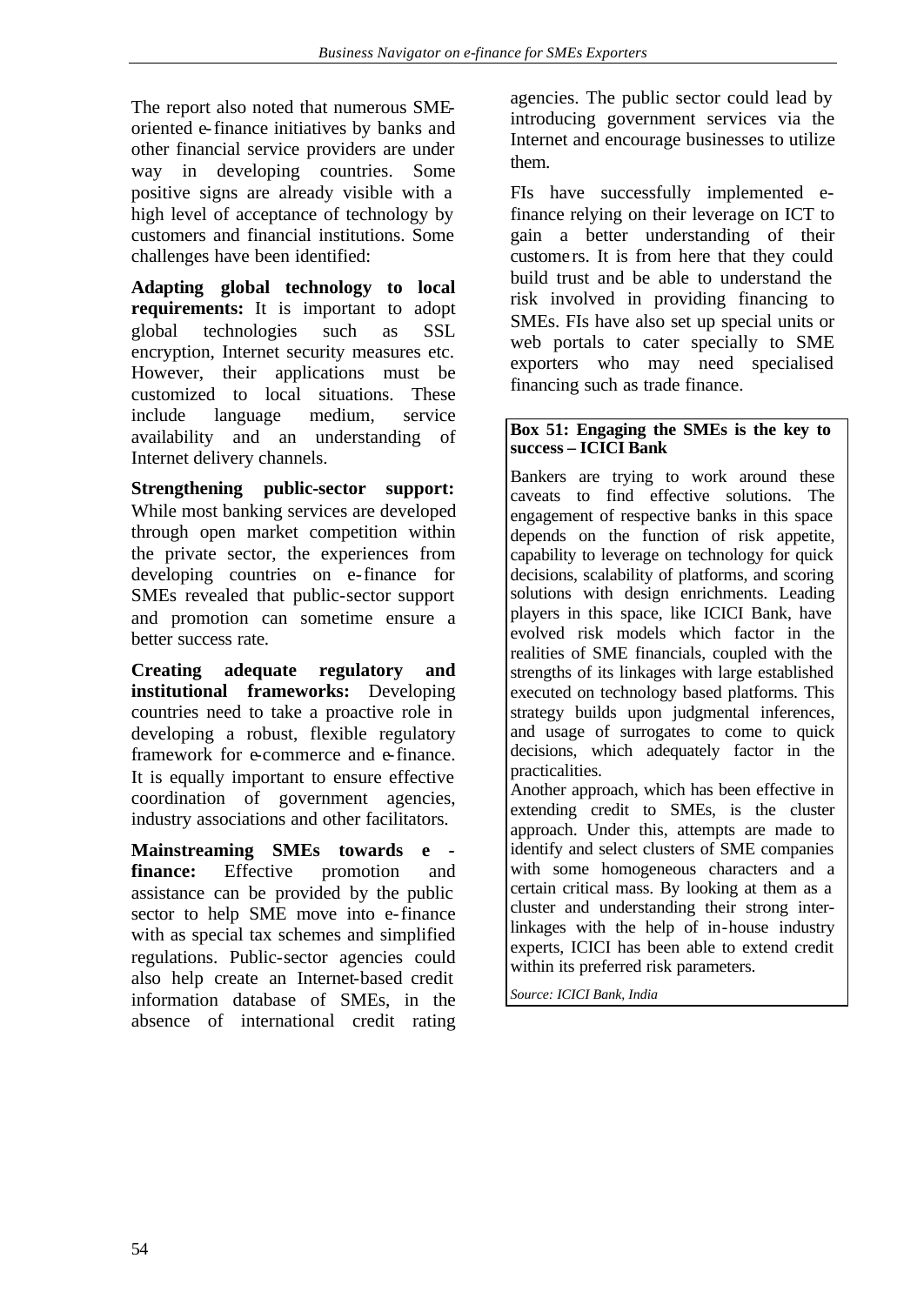# **Glossary**

| <b>Acquiring Bank/Merchant Bank</b>             | The bank that provide acceptance of electronic payment<br>to companies. This will enable companies to accept debit<br>and credit cards in their physical outlets or e-commerce<br>website. The companies must have account with this<br>bank and each day, the bank will deposits the value of<br>the day's electronic payment sales to the companies<br>account. |
|-------------------------------------------------|-------------------------------------------------------------------------------------------------------------------------------------------------------------------------------------------------------------------------------------------------------------------------------------------------------------------------------------------------------------------|
| Authentication                                  | The process by which the identity of the users are<br>verified<br>establish<br>their<br>identity.<br>to<br>typical<br>A<br>authentication includes the use of user name and<br>password.                                                                                                                                                                          |
| Authorization                                   | The process of determining what types of activities or<br>access is permitted. Usually used in the context of<br>authentication: once you have authenticated a user, they<br>may be authorized to have access to specific services.                                                                                                                               |
| <b>Automated Clearing House (ACH)</b>           | A regional organization used by member banks to<br>electronically transfer funds between members. ACH is<br>usually regulated and designated by the central bank to<br>provide electronic clearing amongst financial institutions.                                                                                                                                |
| <b>Batch Processing</b>                         | This<br>of data processing<br>data<br><i>is</i><br>type<br>and<br>a<br>which<br>related<br>communications<br>transmission<br>in<br>transactions are grouped together and transmitted for<br>processing. Examples of batch processing include GIRO,<br>salary crediting, and utilities bill payment.                                                               |
| <b>Biometric Security</b>                       | Authentication of persons based on unique combinations<br>of measurable physical or behavioural characteristics.<br>Examples include fingerprints, iris scanning, face and<br>voice recognition.                                                                                                                                                                  |
| <b>Business-to-Business E-commerce</b><br>(b2b) | The exchange of products, services, or information<br>between businesses via the Internet. See e-marketplace.                                                                                                                                                                                                                                                     |
| <b>Business-to-consumer E-commerce</b><br>(b2c) | The exchange of products, services, or information<br>between businesses and consumers via the Internet                                                                                                                                                                                                                                                           |
| Cardholder / Issuer Bank                        | The bank that has issued a bankcard to an individual or<br>company.                                                                                                                                                                                                                                                                                               |
| <b>Certification Authority</b>                  | Organization that issues digital certificates and vouches<br>for the authentication of the data in a certificate. CA can<br>be setup at national level by which it is governed by the<br>prevailing laws. CA can also be setup privately between<br>transacting parties. In this case, the legal rights are details<br>in the contracts.                          |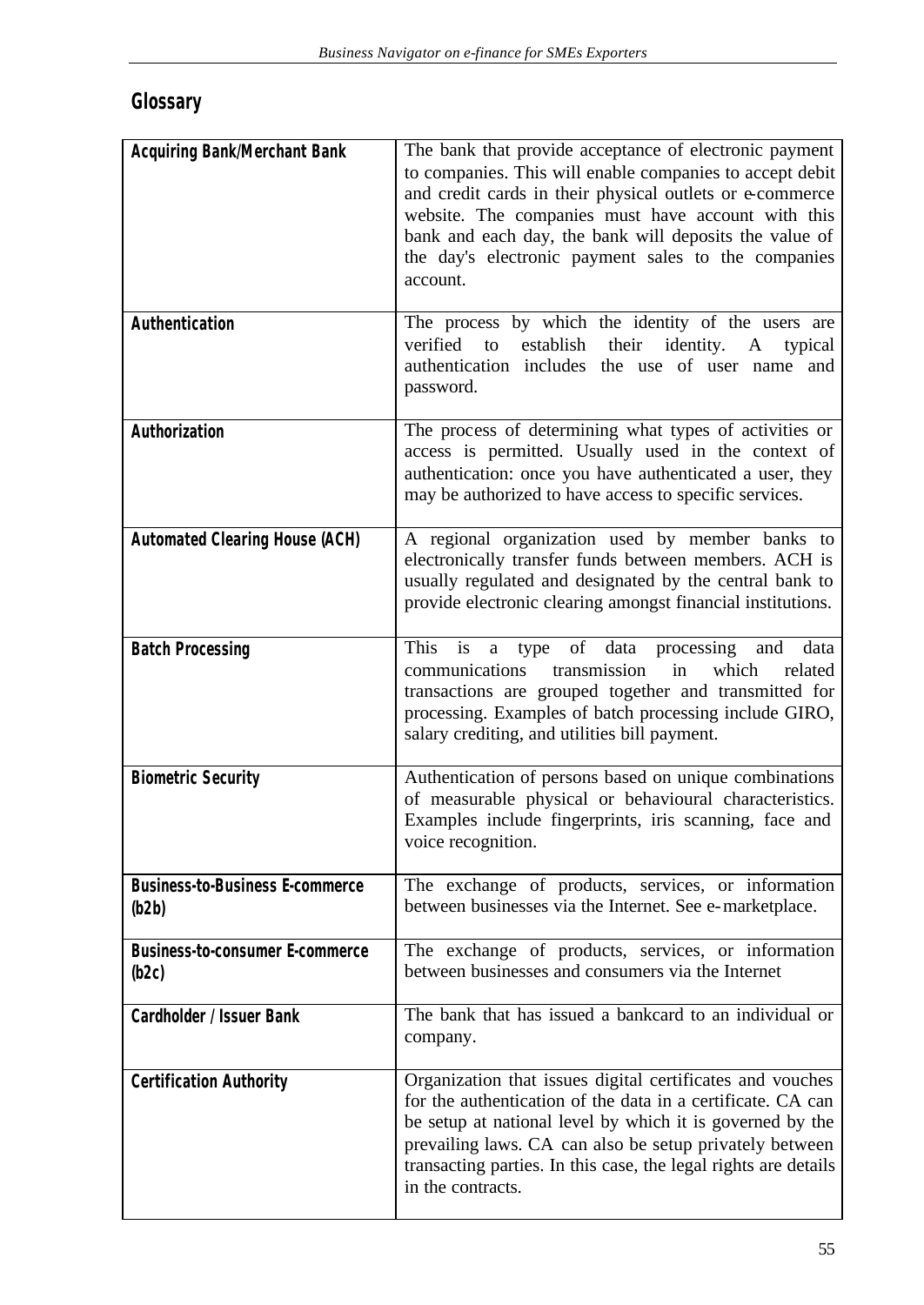| Chip Card                                                        | See Smart Card.                                                                                                                                                                                                                                                                                           |
|------------------------------------------------------------------|-----------------------------------------------------------------------------------------------------------------------------------------------------------------------------------------------------------------------------------------------------------------------------------------------------------|
| Clearing                                                         | This is the process of exchanging financial transaction<br>details between an acquirer and an issuer to facilitate the<br>settlement of payments.                                                                                                                                                         |
| <b>Comma Separated Value File Format</b><br>(CSV)                | Commonly used text file format used for import from<br>and import to spreadsheets and databases.                                                                                                                                                                                                          |
| Confidentiality of data                                          | The quality of being protected against unauthorized<br>disclosure.                                                                                                                                                                                                                                        |
| Data Encryption Standard (DES)                                   | DES is a popular standard encryption scheme that<br>'encrypts' data by using a secret code and a mathematical<br>algorithm. DES is now considered to be insecure for<br>many applications because the length of the secret code<br>is too short. Des is generally superseded by Public Key<br>encryption. |
| <b>Digital Certificate</b>                                       | Like a unique identity card, digital certificate is an<br>electronic document that establishes the credentials of a<br>person or business.                                                                                                                                                                |
| <b>Digital Signature</b>                                         | A value computed with a cryptographic algorithm and<br>added to the data in such a way that any recipient of the<br>data can use the signature to verify the data's origin and<br>integrity.                                                                                                              |
| E-Check                                                          | The electronic equivalent of a paper check                                                                                                                                                                                                                                                                |
| <b>Electronic Banking</b>                                        | A form of banking in which funds are transferred through<br>an exchange of electronic messages based on the<br>customers' electronic instructions conducted through a<br>secure system.                                                                                                                   |
| <b>Electronic Bill Presentment &amp;</b><br>Payment (EBPP)       | The electronic delivery of vendor requests for payment.<br>Vendors send customers their invoices or bills via PCs,<br>telephones or screen phones. The customers can make<br>payment electronically after agreeing with the electronic<br>invoices.                                                       |
| <b>Electronic Business Extensible</b><br>Markup Language (ebXML) | ebXML is sponsored by UN/CEFACT and OASIS, a<br>modular suite of specifications that enable enterprises of<br>any size and in any geographical location to conduct<br>business over the Internet.                                                                                                         |
| Electronic Commerce (E-commerce)                                 | The transacting of business electronically rather than via<br>paper.                                                                                                                                                                                                                                      |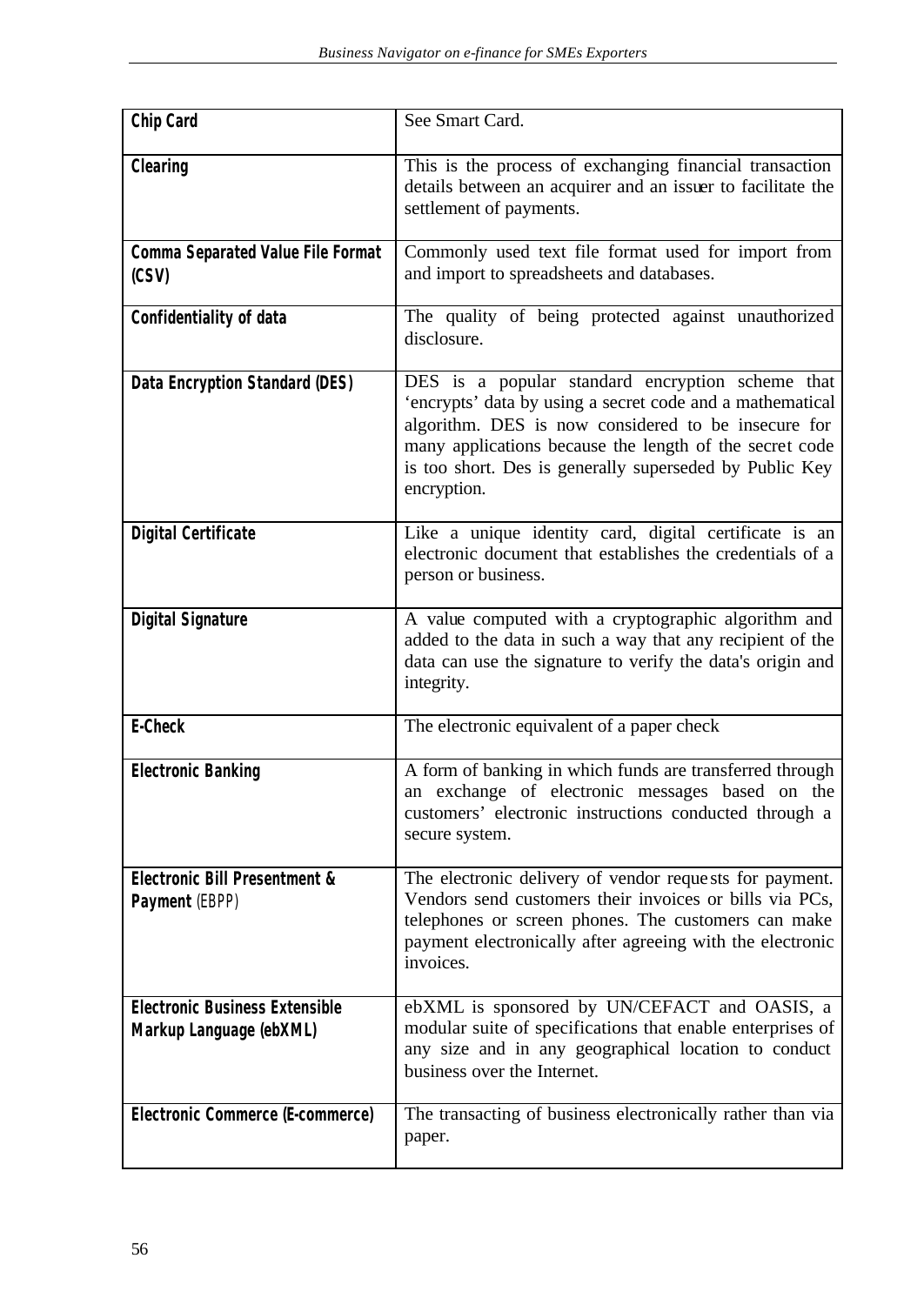| Electronic Data Interchange (EDI)                                 | The electronic communication of business transactions;<br>specifically the exchange of trade-related documents,<br>such as purchase orders, invoices and Electronic Funds<br>Transfer (EFTs) in a standard format. Universally<br>acceptable standard include UN/EDIFECT - United<br>Nations Directories for Electronic Data Interchange for<br>Administration, Commerce and Transport. |
|-------------------------------------------------------------------|-----------------------------------------------------------------------------------------------------------------------------------------------------------------------------------------------------------------------------------------------------------------------------------------------------------------------------------------------------------------------------------------|
| Electronic Funds Transfer (EFT)                                   | A transfer of funds between accounts by electronic<br>means such as the Internet.                                                                                                                                                                                                                                                                                                       |
| <b>Electronic Funds Transfer at the</b><br>Point of Sale (EFTPOS) | The technology and practice of making payments for<br>goods and services by means of electronic funds transfer<br>initiated at the point where goods and services are<br>purchased.                                                                                                                                                                                                     |
| E-marketplace                                                     | An online community that serves as a virtual marketplace<br>for business-to-business transactions.                                                                                                                                                                                                                                                                                      |
| Encryption                                                        | Encryption is the process of obscuring information to<br>make it unreadable without special knowledge.                                                                                                                                                                                                                                                                                  |
| Enterprise resource planning<br>systems (ERPs)                    | are management information systems<br>These<br>that<br>integrate and automate many of the business practices<br>associated with the operations or production aspects of a<br>company.                                                                                                                                                                                                   |
| Extensible Markup Language (XML)                                  | This is a special-purpose markup language capable of<br>describing many different kinds of data. Its primary<br>purpose is to facilitate the sharing of structured text and<br>information across the Internet.                                                                                                                                                                         |
| <b>Extranet</b>                                                   | Extranet is an extension of organization's intranet<br>through interconnecting consumers and suppliers using<br>internet technology. Extranet has higher<br>security<br>measures such as passwords for a user to gain access to<br>more sensitive information.                                                                                                                          |
| <b>Financial EDI (FEDI)</b>                                       | Electronic exchange of payments, payment information<br>or financially related documents in standard formats. See<br>EDI.                                                                                                                                                                                                                                                               |
| <b>GIRO</b>                                                       | A type of bank transfer system that enables money to be<br>transferred quickly and cheaply between accounts or<br>between the financial institutions of a country.                                                                                                                                                                                                                      |
| Integrity of data                                                 | Is the assurance that information can only be accessed or<br>modified by those authorized to do so.                                                                                                                                                                                                                                                                                     |
| <b>Net settlement System</b>                                      | The settlement of fund transfers between or among banks<br>on a net basis. See also RTGS.                                                                                                                                                                                                                                                                                               |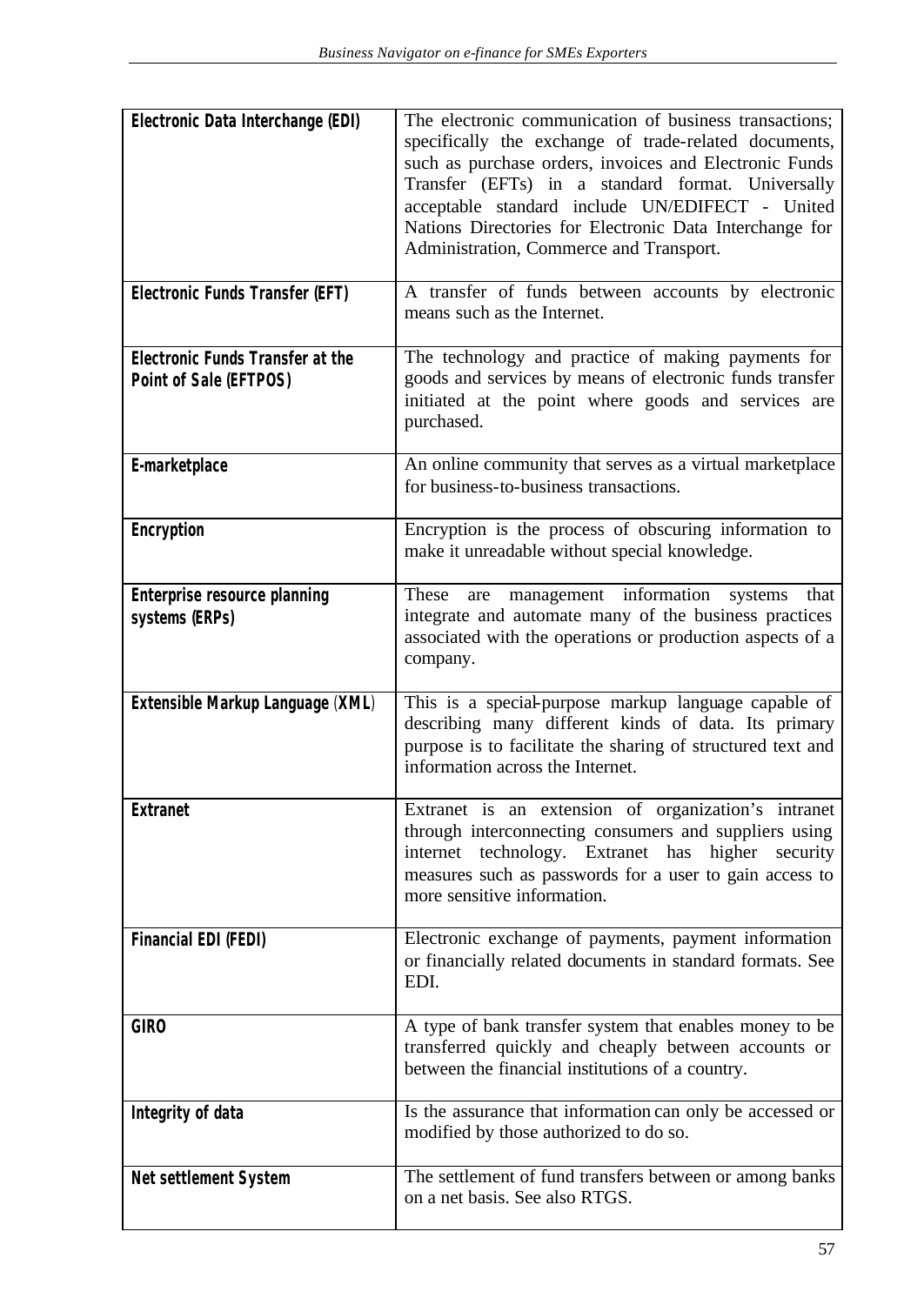| Nonrepudiation of data                      | Security service that provide protection against false<br>denial of involvement in a communication.                                                                                                                                                                                                                                                                                                                                                                                                                                  |
|---------------------------------------------|--------------------------------------------------------------------------------------------------------------------------------------------------------------------------------------------------------------------------------------------------------------------------------------------------------------------------------------------------------------------------------------------------------------------------------------------------------------------------------------------------------------------------------------|
| <b>PIN</b>                                  | Identification<br>Number.<br>The<br>confidential<br>Personal<br>individual number or code used by a cardholder to<br>authenticate card ownership for ATM or POS terminal<br>transactions.                                                                                                                                                                                                                                                                                                                                            |
| Public Key Infrastructure (PKI)             | the combination of software,<br>PKI is<br>encryption<br>technologies, and services to protect the security of<br>business transactions on the Internet. PKIs comprise<br>digital certificates, public-key cryptography,<br>and<br>certificate authorities.                                                                                                                                                                                                                                                                           |
| Public-key Cryptography                     | Encryption and decryption is done through a pair of key<br>(secret code). The pair of keys – Public and Private keys<br>- is the result of a complex mathematical algorithm. The<br>keys have the special property that data encrypted with<br>one can be decrypted only with the other. One key<br>(public key) can be shared openly, but the data encrypted<br>with it can only be decrypted with the other (private key)                                                                                                          |
| <b>Purchasing Card</b>                      | Designed to help companies maintain control of small<br>purchases while reducing the<br>administrative<br>cost<br>associated with authorizing, tracking, paying<br>and<br>reconciling those purchases.                                                                                                                                                                                                                                                                                                                               |
| Real-time gross settlement system<br>(RTGS) | A settlement system in which processing and settlement<br>take place on an order-by-order basis in real time.                                                                                                                                                                                                                                                                                                                                                                                                                        |
| <b>RosettaNet</b>                           | RosettaNet is a consortium of major Information<br>Technology, Electronic Components, Semiconductor<br>Manufacturing,<br>Telecommunications<br>and<br>Logistics companies working to create and implement<br>industry-wide, open e-business process standards. These<br>standards form a common e-business language, aligning<br>processes between supply chain partners on a global<br>basis. RosettaNet is a subsidiary of the Uniform Code<br>Council, Inc. (UCC).                                                                |
| Secure Socket Layer (SSL)                   | A Web-based technology that lets one computer verify<br>another's identity and allows secure connections. These<br>protocols provide authentication and communications<br>privacy over the Internet using cryptography. In typical<br>use, only the server is authenticated (i.e. its identity is<br>ensured) while the client remains unauthenticated The<br>client/server<br>allow<br>protocols<br>applications<br>to<br>communicate<br>in<br>way designed<br>to<br>prevent<br>a<br>eavesdropping, tampering, and message forgery. |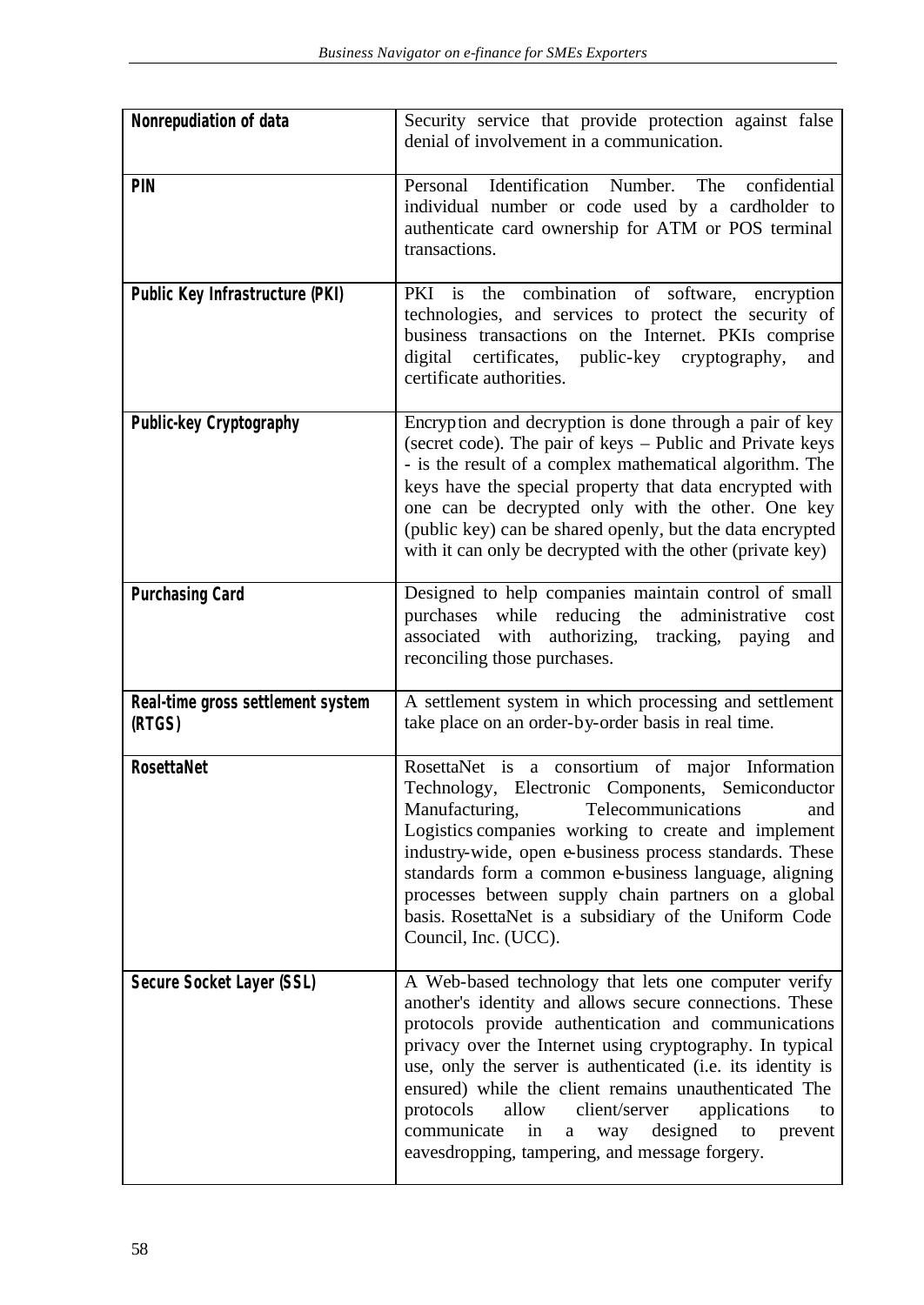| <b>Smart Card</b>                                              | A plastic card resembling traditional credit or debit cards<br>that contains a computer chip; the chip is capable of<br>storing significantly more information than a magnetic<br>stripe and is much more secure.                                                                                                                                                                                                                                                                                         |
|----------------------------------------------------------------|-----------------------------------------------------------------------------------------------------------------------------------------------------------------------------------------------------------------------------------------------------------------------------------------------------------------------------------------------------------------------------------------------------------------------------------------------------------------------------------------------------------|
| <b>Stored-Value Card</b>                                       | A pre-paid payment card that stores a monetary value<br>from which the purchase amount is deducted from the<br>card each time the card is used.                                                                                                                                                                                                                                                                                                                                                           |
| <b>Straight through Processing or STP</b>                      | STP enables the entire transactions to be conducted<br>electronically without the need for re-keying or manual<br>intervention.<br>Presently, the entire financial trade lifecycle, from<br>initiation to settlement, is a complex manual process,<br>taking several days. STP is at least 'same-day' or faster,<br>ideally minutes or even seconds.                                                                                                                                                      |
| <b>SWIFT</b>                                                   | Interbank<br>Worldwide<br>for<br>Financial<br>Society<br>Telecommunication: a cooperative organization created<br>and owned by banks that operates a network which<br>facilitates the exchange of payment and other financial<br>messages between financial institutions throughout the<br>world. A SWIFT payment message is an instruction to<br>transfer funds; the exchange of funds (settlement)<br>subsequently takes place over a payment system or<br>through correspondent banking relationships. |
| The Universal Description, Discovery<br>and Integration (UDDI) | The UDDI protocol creates a standard interoperable<br>platform that enables companies and applications to<br>quickly, easily, and dynamically find and use Web<br>services over the Internet. UDDI is a cross-industry effort<br>driven by major platform and software providers, as well<br>marketplace operators and e-business leaders.<br>as<br>http://www.uddi.org/.                                                                                                                                 |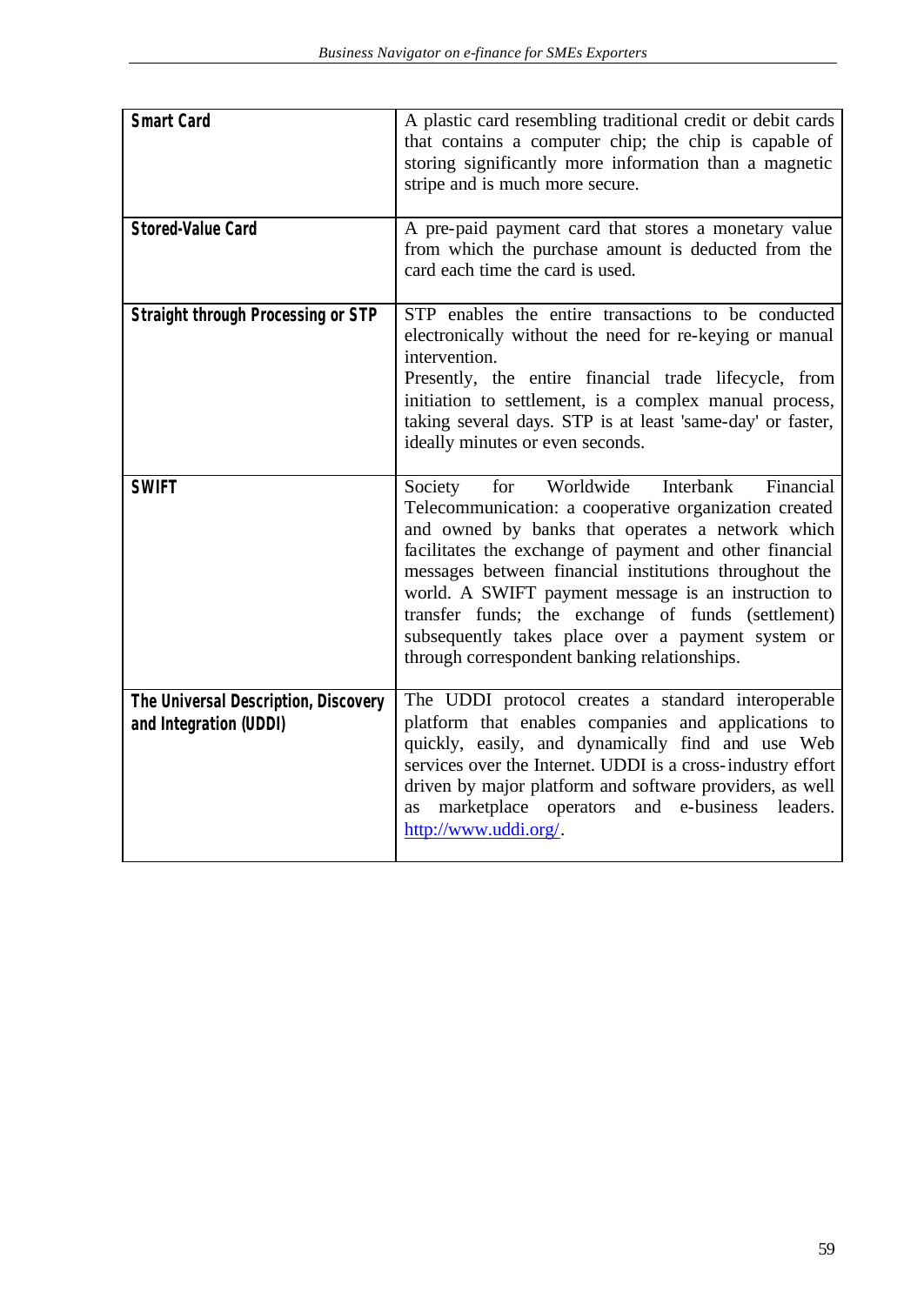# **Bibliography**

United Nations Conference on Trade and Development E-COMMERCE AND DEVELOPMENT REPORT 2003

Nielsen, J. (2002). Ten Usability Heuristics. http://www.useit.com/papers/heuristic/heuristic\_list.html [25 Nov 2002

Federal Financial Institutions Examination Council www.ffiec.gov/pdf/pr080801.pdf

CPSS - Survey of e-money and internet and mobile payments, March 2004

Internet Banking Technology Risk Management Guidelines, Jun 2003 MAS

Electronic Transactions Act 1998, Electronic Transactions (Certification Authorities) Regulations 1999 and the Security Guidelines for Certification Authorities.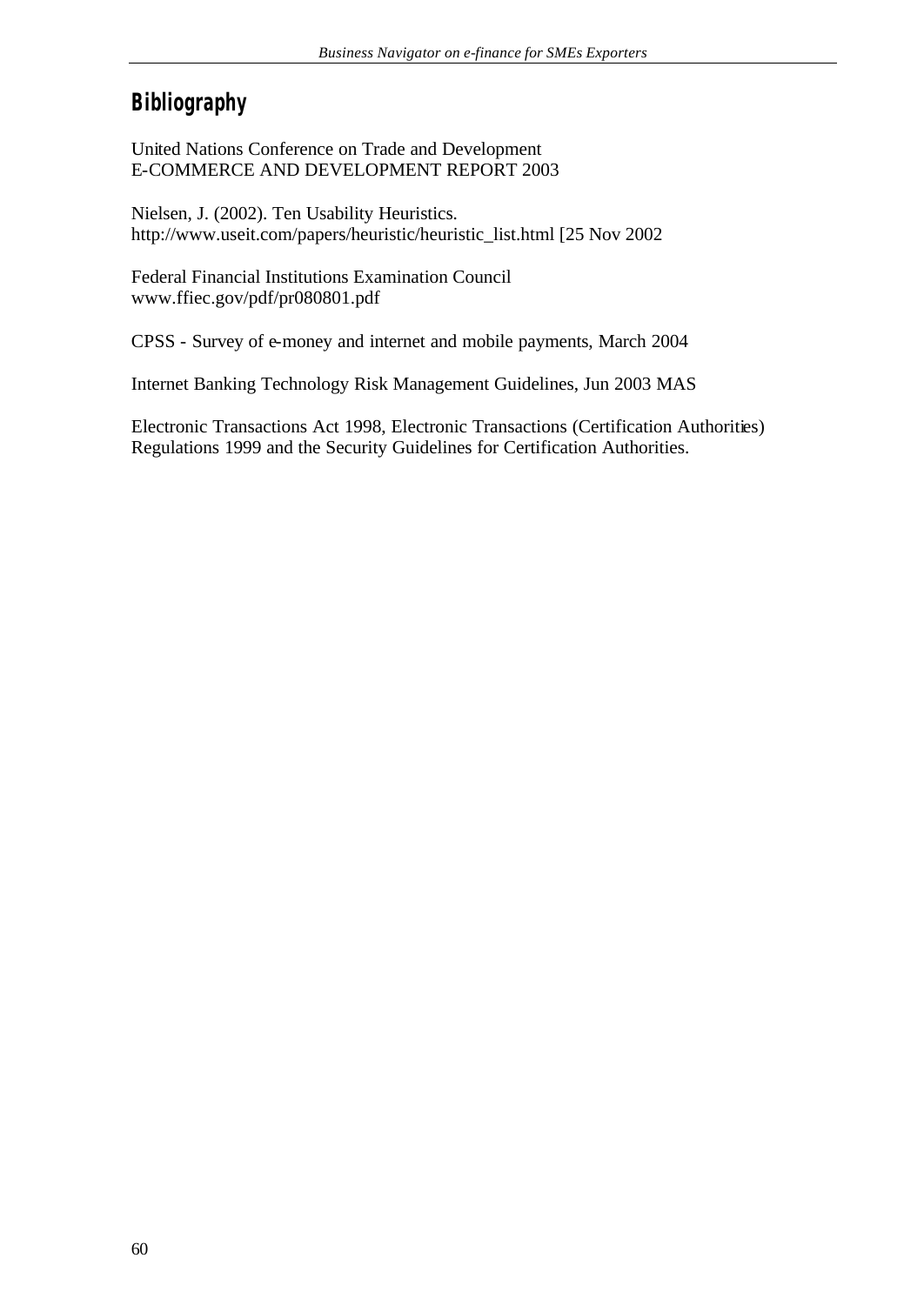# **Appendix: e-Finance Web Links**

# **International Working Groups**<sup>22</sup>

**The Electronic Banking Group of the Basel Committee on Banking Supervision** issued *Fourteen Principles for Risk Management of Electronic Banking.* The full text of the report can be found at: **http://www.bis.org/publ/bcbs93.htm**

#### **International Association of Insurance Supervisors (IAIS)**

The IAIS is reviewing developments in insurance activities on the Internet. **http://www.iaisweb.org/**

# **International Organization of Securities Commissions (IOSC)**

The Internet taskforce can be found at: **http://www.iosco.org/**

# **World Bank**

The World Bank is reviewing the policy implications of changes in financial services, markets and institutions driven by globalization and technological advances. **http://www1.worldbank.org/finance/**

#### **Financial Action Task Force**

The FATF is identifying the vulnerability of Internet banking to money laundering activities. **www.fatf-gafi.org/**

#### **Committee on Global Financial Systems**

The CGFS is assessing the trends in the use and the nature of electronic trading in financial markets and to study their potential implications on financial stability. **http://www.bis.org/cgfs/index.htm#pgtop**

#### **The International Telecommunications Union (ITU)**

Presently, the ITU serves as a forum to address policy issues related to electronic commerce in developing countries**.**

**http://www.itu.int/ITU-D/ecdc/wiseworld2000/WISeWorld2000Press/17sepconf.html**

#### **UNITED Nations Commission on International Trade Law (UNCITRAL)**

The study focused on issues of transferable bills of lading in an electronic environment. **http://www.uncitral.org/en-index.htm**

#### **World Trade Organization (WTO)**

Working group regarding the protection of consumer privacy and personal data in cyberspace and general analysis of financial services liberalization. **www.wto.org**

l  $22$  "Finance in Emerging Markets: Is Leapfrogging Possible?"

by Stijn Claessens, Thomas Glaessner, Daniela Klingebiel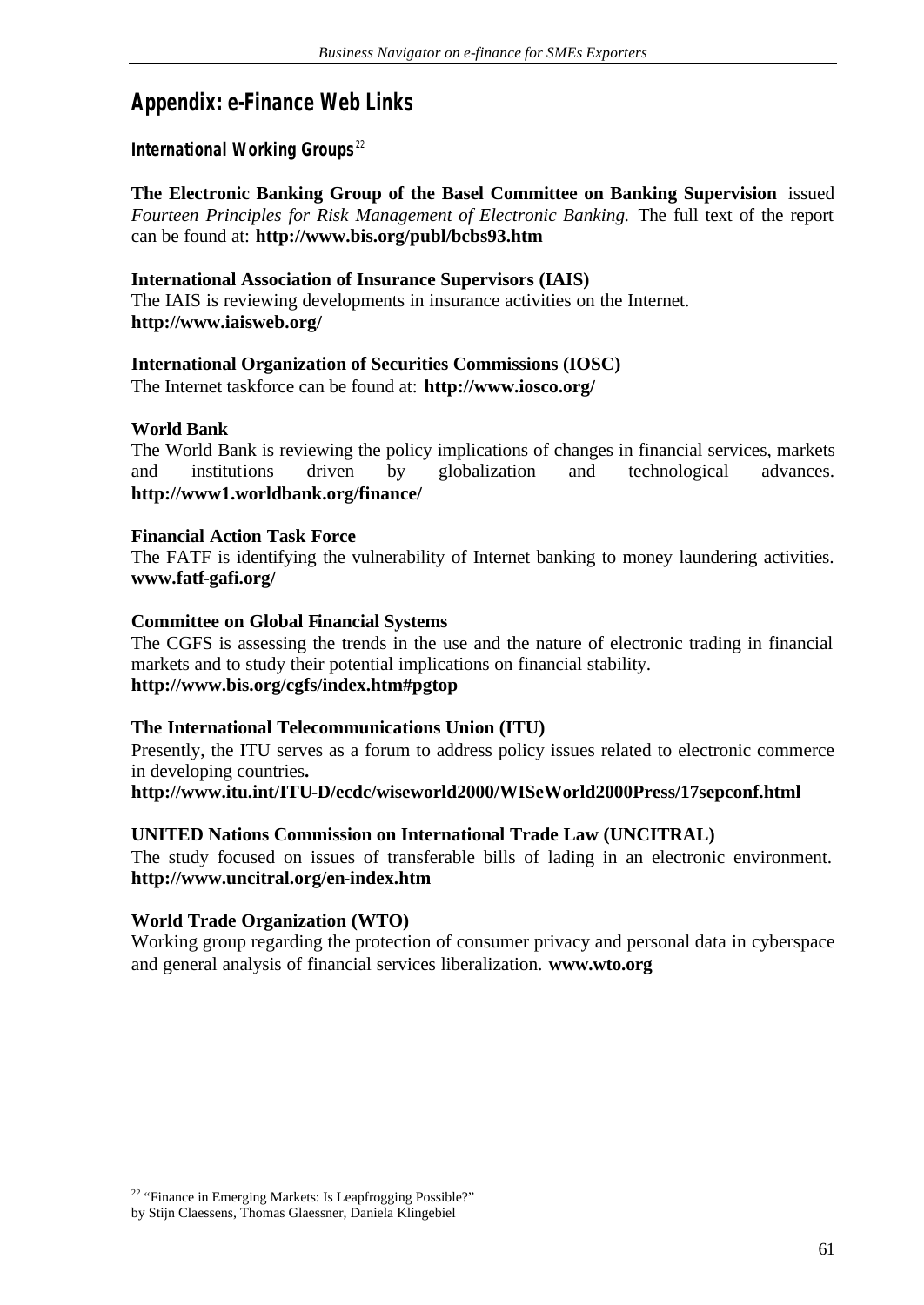#### **Selected Trading Platforms**

Selected Trading platforms for Fixed Income Securities:

# **Auction Systems**

- **MuniAuction:** conducts online auctions of municipal bonds. http://www.grantstreet.com/
- **Bloomberg Secondary Market Auction System:** http://www.bloomberg.com/
- **Valubond:** a Web-based centralized marketplace for municipal, investment-grade corporate, government and federal agency debt. http://www.valubond.com/

# **Inquiry-based Systems**

- **TradeWeb:** allow institutional customers to buy and sell U.S. Treasury and federal agency securities electronically with multiple primary dealers. http://www.tradeweb.com/
- **Market Axess:** an Internet-based multi-dealer research and trading platform for credit products http://www.marketaxess.com/
- **BondClick:** a multi dealer online trading platform specifically designed for institutional investors. http://www.bondclick.com/

#### **Cross-matching systems**

- **BondDesk.com:** a comprehensive trading platform for a wide array of fixed-income products. http://www.bonddesk.com/
- **BondsinAsia:** regional electronic trading platform for Asian fixed income securities. http://www.bondsinasia.com/
- **eSpeed:** an interactive electronic marketplace that allows customers to execute transactions in a range of financial instruments. http://www.espeed.com
- **Autobahn:** launched by Deutsche Bank Securities Inc, allows customers to conduct transactions electronically in U.S. , European and Emerging Market fixed income securities, globally on a 24-hour basis. http://www.autobahn.db.com/
- **Apogean Technology**: operates an electronic trading system for dealers in emergingmarkets debt securities. http://www.apogean.net
- **Currenex:** An independent and open institutional financial exchange, linking institutional FX buyers and sellers worldwide. http://www.currenex.com/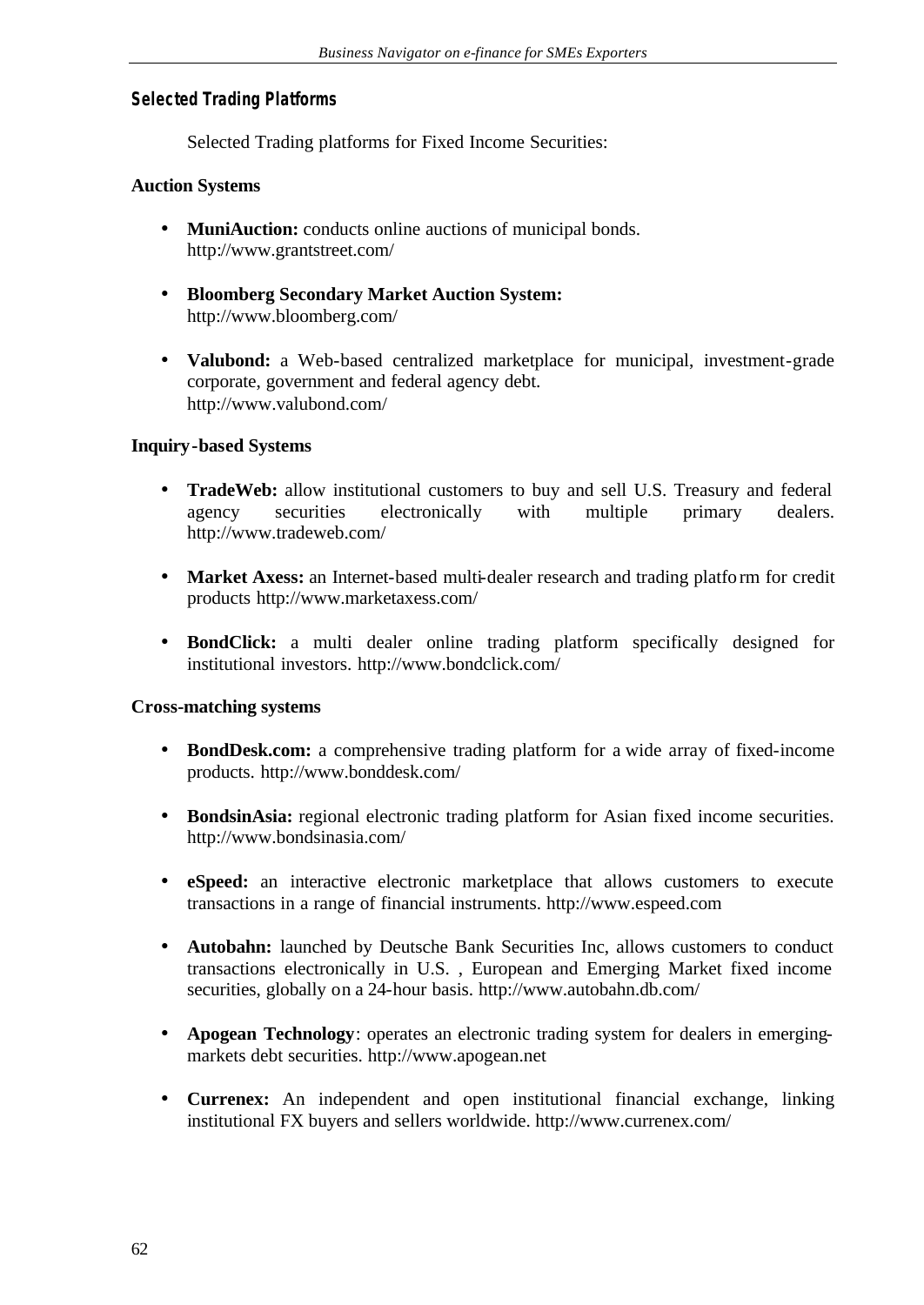# **Innovative E-finance Providers**

# **a. SMEs**

**Ghana**: Computerized Mobile Bank, Advanced Engineering Design and Research Corporation http://www.ecpe.vt.edu/ecenews/ar00/report/aedar.html

**Hong Kong:** On-line financing to SMEs, SMEloan http://www.smeloan.com/en/press/news2000\_08.html

**Vietnam**: Internet Trading Tool for SMEs, MeetVietnam http://www.ifc.org/ifcext/pressroom/ifcpressroom.nsf/PressRelease?openform&30ECB0F221 3B8A998525699A004F0475

**Various (CitiGroup):** CitiBusiness in Czech Republic, India, and Hungary http://www.citibank.com http://www.citibusinessdirect.com

**Various (Pride Africa):** Virtual information and service network and smart cards for SMEs. http://www.prideafrica.com/

**The World Bank Group's International Finance Corporation:** E-finance Small Business Global Initiative. http://www.worldbank.org

# **b. Micro-finance**

**Bangladesh:** Grameen Bank and Grameen Phone's mobile phone project in Bangladesh rural areas. http://web.idrc.ca/panasia/ev-9893-201-1-DO\_TOPIC.html

**Nigeria**: Smart Cards for microcredit scheme http://www.ecomlink.org/E\_incubator/Best\_Sites.asp?CategoryID=954#4

**Various (Accion**): Internet to refinance microfinance organizations http://www.planetfinance.org

**UNCTAD**: The Virtual Microfinance Market http://www.vmm.dpn.ch/

**Various (PlaNet Finance):** Internet to refinance microfinance organizations http://www.planetfinance.org

#### **c. Insurance**

**Mexico**: Mexican insurer Grupo Nacional Provincial S.A. will begin offering online Mexican tourist auto policies through a joint Web venture with International Insurance Group Inc. www.mexicaninsuranceonline.com

**Philippines:** Yapster's online insurance service. www.yapster.com/ www.2insureall.com/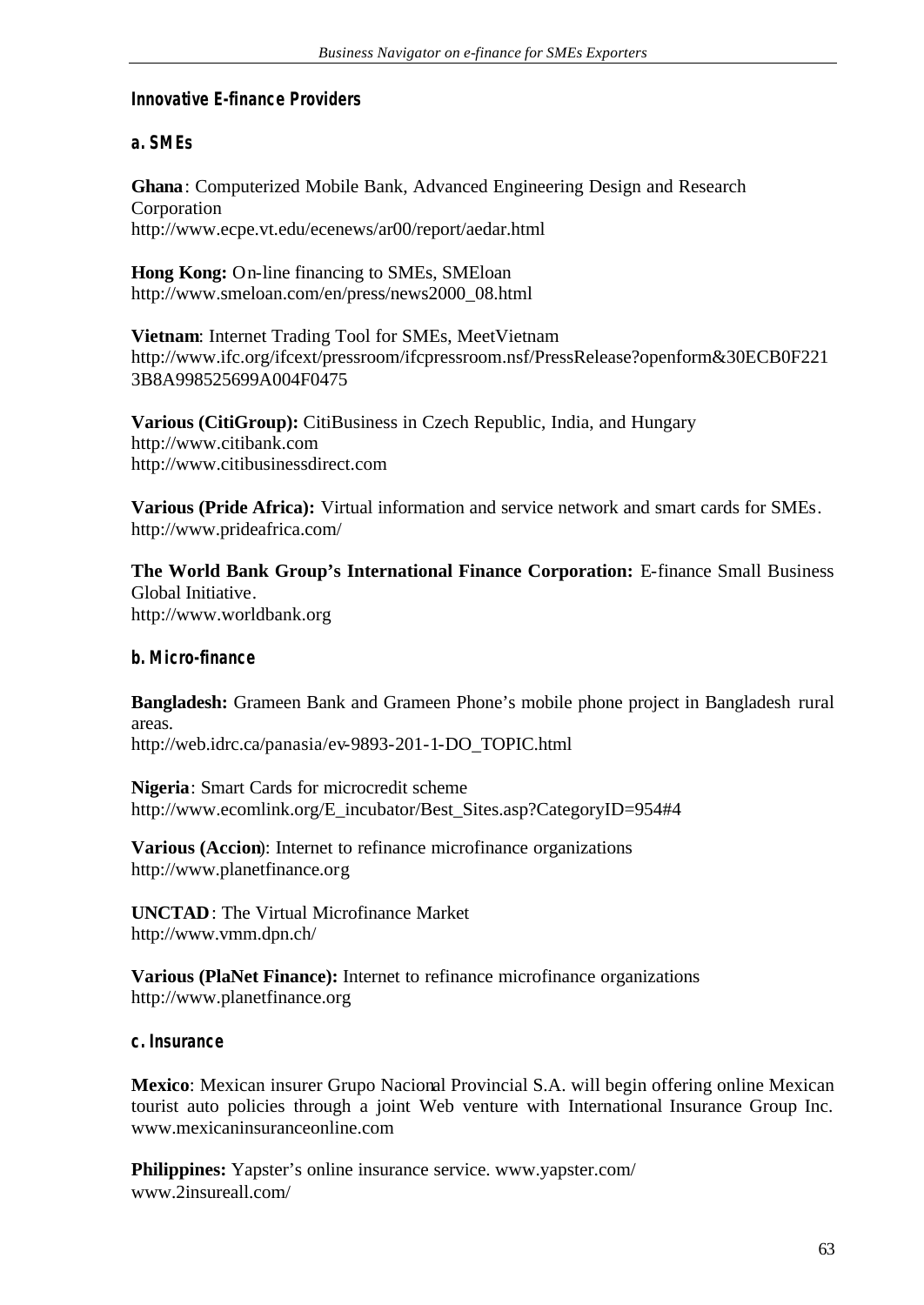**Russia:** Renaissance Insurance Group - e- insurance agency in Russia. http://www.renins.com/indexeng.php

**Various Countries (Asia):** Asia's full online insurance product by DollarDEX. http://hk.dollardex.com/press/index.cfm?show=i\_insurance.htm

#### **d. Smart Cards**

**Various African Countries:** Mondex e-Cash: multifunctional purse divided into 5 separate pockets allowing up to five different currencies to be held at a time. It can also be used across open networks such as telephony or the Internet. http://www.prnewswire.co.uk/cgi/news/release?id=17939

**Hong Kong**: i.Life card— multifunctional-credit, debit and other. Hong Kong and Shanghai Banking Corporation Limited (HSBC). http://www.multos.com/library/pdf/01-10-19%20iLife%20CS.pdf =

**Prismera**: the most complete Proton CALC-based card offer. Application for higher-value day-to-day transactions. http://www.axalto.com/banking/prismera.asp

**Italy:** Prepaid payment cards, allows teen-agers and others without bank accounts to make purchases using the same point-of-sale and transaction processing networks as debit and credit cardholders. http://www.cardtech.faulknergray.com/cgibin/readstory.pl?story=20030218CTDN200.xml

**Korea**: Mondex e-Cash and MasterCard M/Chip™: multi-functional-credit, debit and other. http://www.epaynews.com/index.cgi?survey=&keywords=Mondex%20Korea&optional=&su bject=&location=&ref=keyword&f=view&id=1008935311621726189&block=

**Smartcards and secure solutions worldwide.** Definitions of different e-finance products and useful articles been regularly updated. http://www.st.com/stonline/products/applications/smartcard/index.htm

**Latin America and the Caribbean: Visa Cash**: Vendtek Industries, load terminals for Visa Cash TIBC 3.0 (Advantis) loading of smart cards and credit / debit associated accounts have complied with Visa International Latin America and Caribbean Region's requirements. http://www.vendteksys.com/news\_2003\_0721\_visa.htm

**Singapore:** Network for Electronic Transfers (Singapore) Pte Ltd, local bank. (NETS) http://www.nets.com.sg/index.asp

**Singapore: CashCard® TopUp on Mobile Phones**: the system utilizes a dual slot mobile phone, a smart ATM card and a Home NETS PIN. *Network for Electronic Transfers (Singapore) Pte Ltd, local banks.*

http://www.nets.com.sg/consumers/using\_cashcard.asp

**South Africa**: **Cash Passport**: card loaded or with predefined value designed for secure payments when traveling and access cash in local currency wherever they are in the world, via the Visa cash machine network.

http://www.travelex.co.za/financialinst/cashpassport.asp?content=cp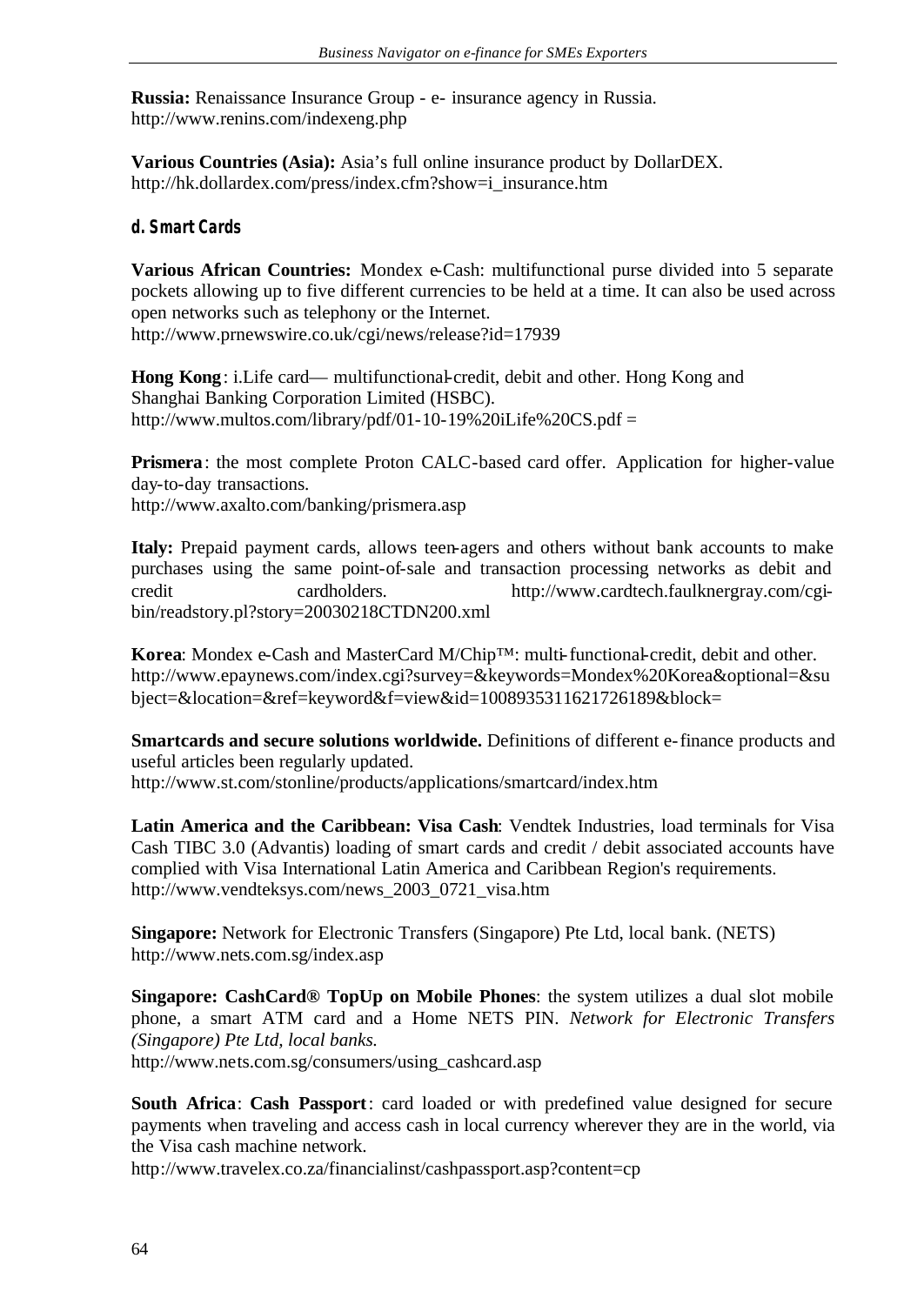**South Korea**: **e-purse:** with an electronic purse and credit application from the bank. Cards can be loaded or with predefined value designed for secure payments over the Internet, mobile phones and for everyday low-value purchases.

http://www.cardtech.faulknergray.com/cgi-bin/readstory.pl?story=20020722CTMF232.xml

**Turkey:** Multifunctional-credit, debit and other— *Garanti Bank* http://www.cardtech.faulknergray.com/cgi-bin/readstory.pl?story=20030303CTMC173.xml

**Venezuela**: **Mondex e-cash:** multifunctional purse divided into 5 separate pockets allowing up to five different currencies to be held at a time. It can also be used across open networks such as telephony or the Internet.

http://www.qisystems.ca/investors/news/archive/oldnews.php?nid=59 or

http://www.epaynews.com/index.cgi?survey=&keywords=Mondex%20e-

Cash%20&optional=&subject=&location=&ref=keyword&f=view&id=96711413121212015  $050$ &block=

#### **Communications Infrastructure**

International Telecommunications Union www.itu.org

#### **Public Key Infrastructure and Security**

- **American Society for Industrial Security**: The American Society for Industrial Security is the largest international educational organization for security professionals, with over 32,000 members worldwide. ASIS is dedicated to increasing the effectiveness and productivity of security professionals by developing educational programs and materials that focus on both the fundamentals and the most recent advancements in security management. www.asisonline.org
- **BITS**: The Technology Group for The Financial Services Roundtable, was formed by the CEOs of the largest bank-holding institutions in the United States as the strategic "brain trust" for the financial services industry in the e-commerce arena. www.bitsinfo.org
- **MSNBC:** They maintain a very comprehensive and up to date Technology section within their website. http://search.msn.com
- **CERT:** The CERT® Coordination Center (CERT/CC) is a center of Internet security expertise. It is located at the Software Engineering Institute, a federally funded research and development center operated byCarnegie Mellon University http://www.cert.org/
- **ISS**: Internet Security Systems was founded in 1994. ISS is the world's leading provider of security management solutions for the Internet. Headquartered in Atlanta, Georgia, ISS has additional offices throughout the U.S., as well as international operations throughout Asia, Australia, Europe and Latin America. http://www.iss.net
- **SearchSecurity.com**: Provides an aggregation of the information security content on the Internet, as well as original featured columns and a highly targeted search engine.www.searchsecurity.com